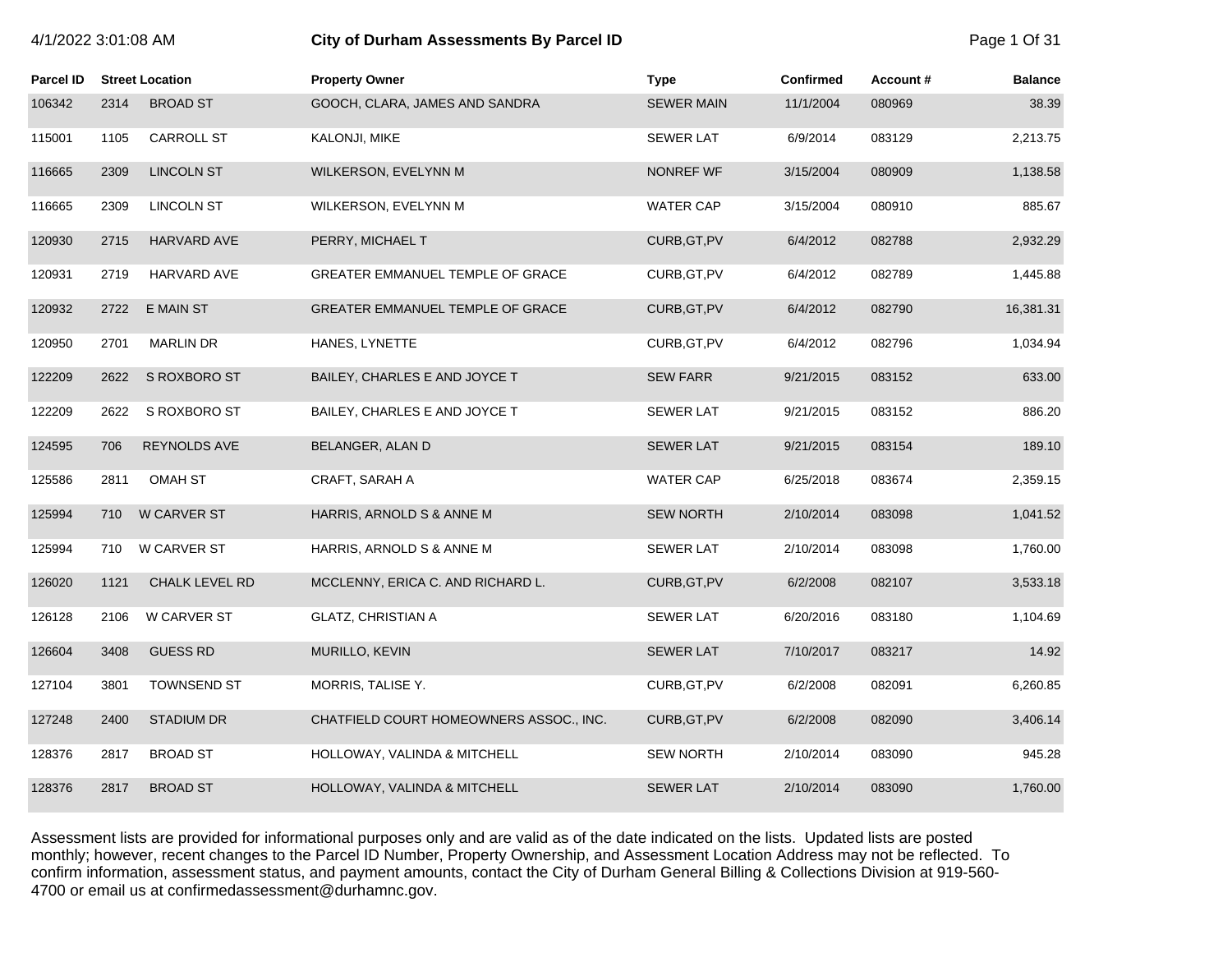| 4/1/2022 3:01:08 AM |      |                        | City of Durham Assessments By Parcel ID | Page 2 Of 31      |           |          |                |
|---------------------|------|------------------------|-----------------------------------------|-------------------|-----------|----------|----------------|
| <b>Parcel ID</b>    |      | <b>Street Location</b> | <b>Property Owner</b>                   | <b>Type</b>       | Confirmed | Account# | <b>Balance</b> |
| 128808              |      | 513 E MAYNARD AVE      | PENNY, JERRY L                          | <b>SEWER LAT</b>  | 5/6/2002  | 080418   | 179.42         |
| 130254              | 5712 | <b>MEADOWLARK LANE</b> | BARBOUR, CALVIN F.                      | <b>WATER LAT</b>  | 2/18/2008 | 081938   | 1,438.83       |
| 130254              | 5712 | <b>MEADOWLARK LANE</b> | BARBOUR, CALVIN F.                      | <b>WATER CAP</b>  | 2/18/2008 | 081939   | 2,338.59       |
| 131055              | 3319 | ANGIER AVE             | FENNELL, DAVID AND ARLEEN               | <b>WATER CAP</b>  | 6/20/2011 | 082666   | 2,743.20       |
| 131055              | 3319 | ANGIER AVE             | FENNELL, DAVID AND ARLEEN               | <b>WATER LAT</b>  | 6/20/2011 | 082666   | 962.65         |
| 131199              | 3125 | ROWENA AVE             | CLARK, ULYSSES                          | <b>SEWER MAIN</b> | 6/5/2006  | 081531   | 3,337.59       |
| 131200              | 3127 | ROWENA AVE             | CLARK, ULYSSES                          | <b>SEWER MAIN</b> | 6/5/2006  | 081529   | 2,044.52       |
| 131442              | 2512 | ROCHELLE ST            | JONES, JOHN L. AND WENDY C.             | <b>WATER CAP</b>  | 5/17/2010 | 082551   | 0.06           |
| 131442              | 2512 | ROCHELLE ST            | JONES, JOHN L. AND WENDY C.             | <b>SEW LICK</b>   | 5/17/2010 | 082552   | 0.06           |
| 131536              | 419  | <b>BELMONT DR</b>      | COZART, LUCINDA                         | <b>SEWER LAT</b>  | 4/7/2003  | 080766   | 3.82           |
| 131541              | 433  | <b>BELMONT DR</b>      | JONES, CHARLES E AND ELNORA             | <b>SEW LICK</b>   | 9/21/2015 | 083148   | 584.34         |
| 131541              | 433  | <b>BELMONT DR</b>      | JONES, CHARLES E AND ELNORA             | <b>SEWER LAT</b>  | 9/21/2015 | 083148   | 876.72         |
| 132247              | 3020 | <b>CATHY DR</b>        | EDWARDS, PAWLEY B & CLEO Q              | <b>WATER LAT</b>  | 9/7/2004  | 080954   | 855.94         |
| 132247              | 3020 | <b>CATHY DR</b>        | EDWARDS, PAWLEY B & CLEO Q              | <b>WATER CAP</b>  | 9/7/2004  | 080955   | 1,096.79       |
| 132969              | 2210 | <b>S ALSTON AVE</b>    | <b>BULLOCK, SYLVIA THOMPSON</b>         | <b>SEW FARR</b>   | 6/20/2016 | 083189   | 1,318.13       |
| 132969              | 2210 | <b>S ALSTON AVE</b>    | <b>BULLOCK, SYLVIA THOMPSON</b>         | <b>SEWER LAT</b>  | 6/20/2016 | 083189   | 56.90          |
| 133194              | 820  | <b>HEMLOCK AVE</b>     | ROBINSON, SHARON L                      | CURB, GT, PV      | 8/15/2011 | 082685   | 2,145.00       |
| 133204              | 924  | <b>GASTON AVE</b>      | KYLE, GREGORY P                         | CURB, GT, PV      | 8/15/2011 | 082678   | 2,009.15       |
| 133204              | 924  | <b>GASTON AVE</b>      | KYLE, GREGORY P                         | <b>WATER LAT</b>  | 8/15/2011 | 082678   | 1,186.58       |
| 133205              | 914  | RED OAK AVE            | BRITT, LEEVAN WILLIAMS AND JOSEPH       | CURB, GT, PV      | 8/15/2011 | 082680   | 6,363.50       |
| 133205              | 914  | RED OAK AVE            | BRITT, LEEVAN WILLIAMS AND JOSEPH       | <b>SEWER LAT</b>  | 8/15/2011 | 082680   | 1,360.81       |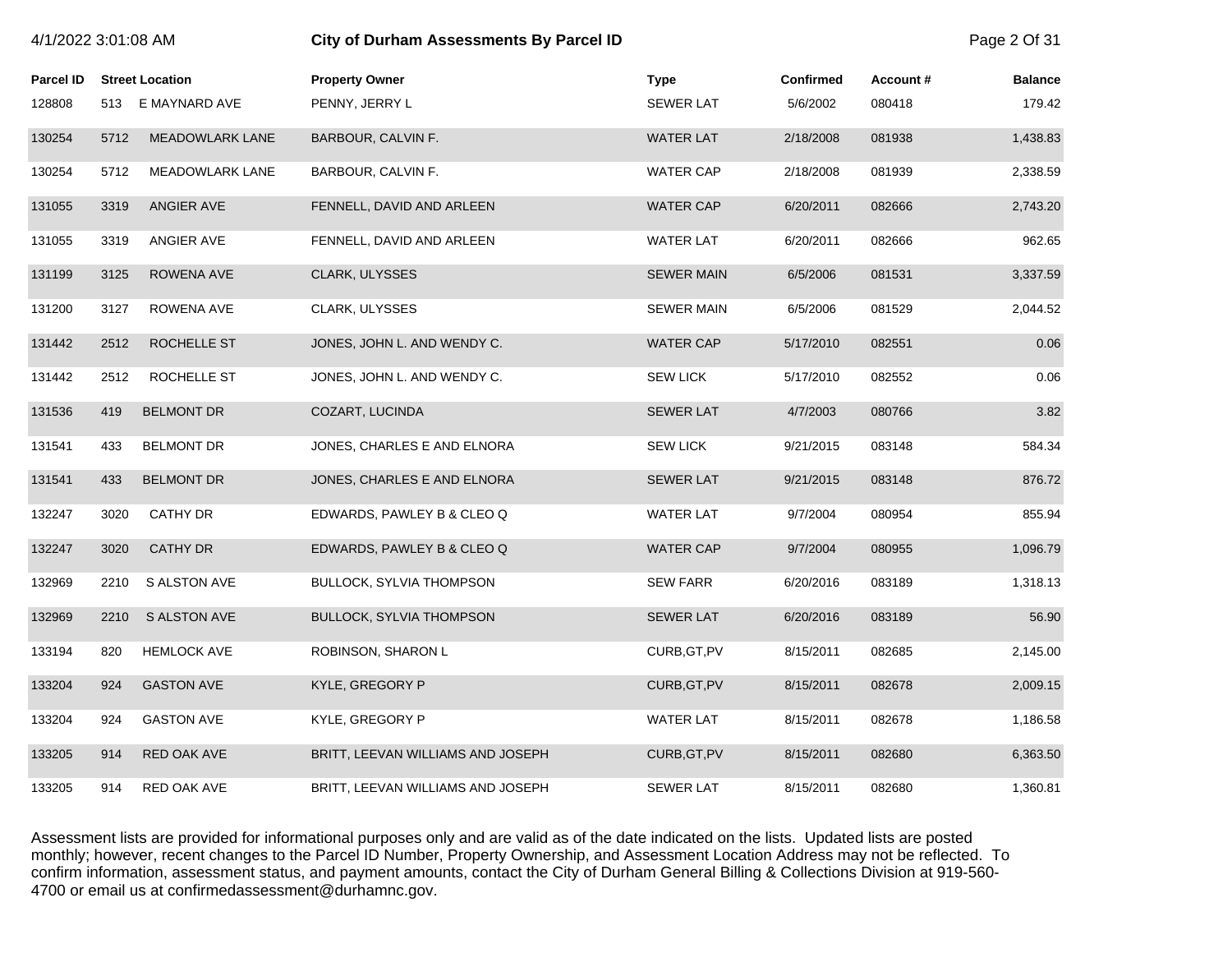| Parcel ID |      | <b>Street Location</b> | <b>Property Owner</b>             | <b>Type</b>       | <b>Confirmed</b> | Account# | <b>Balance</b> |
|-----------|------|------------------------|-----------------------------------|-------------------|------------------|----------|----------------|
| 133205    | 914  | RED OAK AVE            | BRITT, LEEVAN WILLIAMS AND JOSEPH | <b>WATER LAT</b>  | 8/15/2011        | 082680   | 1,186.58       |
| 133207    | 910  | RED OAK AVE            | RAY, ERNERST J                    | CURB, GT, PV      | 8/15/2011        | 082682   | 1,554.15       |
| 133208    | 908  | RED OAK AVE            | PATTERSON, MARY                   | CURB, GT, PV      | 8/15/2011        | 082683   | 1,779.20       |
| 133209    | 904  | RED OAK AVE            | WIGGINS, STRATH M                 | CURB, GT, PV      | 8/15/2011        | 082684   | 3,553.70       |
| 133634    | 1723 | <b>COLLIER RD</b>      | TEASLEY, ROBIN V.                 | CURB, GT, PV      | 10/5/2009        | 082276   | 2,207.63       |
| 133824    | 1515 | E CORNWALLIS RD        | HARRELL, DONNA W AND CHARLES J    | <b>SEWER MAIN</b> | 11/5/2012        | 082942   | 8,764.57       |
| 133831    | 1602 | E CORNWALLIS RD        | RAMSEY, JEROME C                  | <b>SEWER MAIN</b> | 8/19/2013        | 082945   | 19,030.85      |
| 134157    | 4010 | <b>FAYETTEVILLE RD</b> | <b>BURNS, GENE EARL</b>           | <b>WATER LAT</b>  | 5/17/2004        | 080914   | 855.94         |
| 134157    | 4010 | <b>FAYETTEVILLE RD</b> | <b>BURNS, GENE EARL</b>           | NONREF WF         | 5/17/2004        | 080915   | 1,390.04       |
| 134157    | 4010 | <b>FAYETTEVILLE RD</b> | <b>BURNS, GENE EARL</b>           | <b>WATER CAP</b>  | 5/17/2004        | 080916   | 1,096.79       |
| 134160    | 4003 | <b>BOOKER AVE</b>      | YATES, EDDIE AND WANDA            | CURB, GT, PV      | 2/19/2001        | 079251   | 942.56         |
| 134177    | 4004 | <b>BOOKER AVE</b>      | WHITE, JAMERSON F                 | CURB, GT, PV      | 2/19/2001        | 079267   | 2,153.24       |
| 134177    | 4004 | <b>BOOKER AVE</b>      | WHITE, JAMERSON F                 | <b>WATER LAT</b>  | 2/19/2001        | 079282   | 1,299.82       |
| 134177    | 4004 | <b>BOOKER AVE</b>      | WHITE, JAMESON                    | <b>SEWER LAT</b>  | 2/19/2001        | 079283   | 1,902.91       |
| 134293    | 3818 | <b>BOOKER AVE</b>      | PETERSON, CORNELIUS               | <b>SEW FARR</b>   | 4/4/2011         | 082653   | 1,664.16       |
| 134293    | 3818 | <b>BOOKER AVE</b>      | PETERSON, CORNELIUS               | <b>SEWER LAT</b>  | 4/4/2011         | 082653   | 2,000.63       |
| 134293    | 3818 | <b>BOOKER AVE</b>      | PETERSON, CORNELIUS               | NONREF SF         | 4/4/2011         | 082653   | 6,820.31       |
| 135810    | 4916 | <b>BISCAYNE RD</b>     | ELLIOTT, THOMAS L                 | CURB, GT, PV      | 2/6/2006         | 081546   | 6.96           |
| 135810    | 4916 | <b>BISCAYNE RD</b>     | ELLIOTT, THOMAS LEE               | WATER LAT         | 4/7/2003         | 080778   | 1.02           |
| 135810    | 4916 | <b>BISCAYNE RD</b>     | ELLIOTT, THOMAS LEE               | <b>SEWER LAT</b>  | 4/7/2003         | 080779   | 3.52           |
| 138739    | 3616 | <b>ALMAN DR</b>        | JONES, CORNELL                    | <b>SEWER MAIN</b> | 10/15/2012       | 082864   | 885.54         |

4/1/2022 3:01:08 AM **City of Durham Assessments By Parcel ID** Page 3 Of 31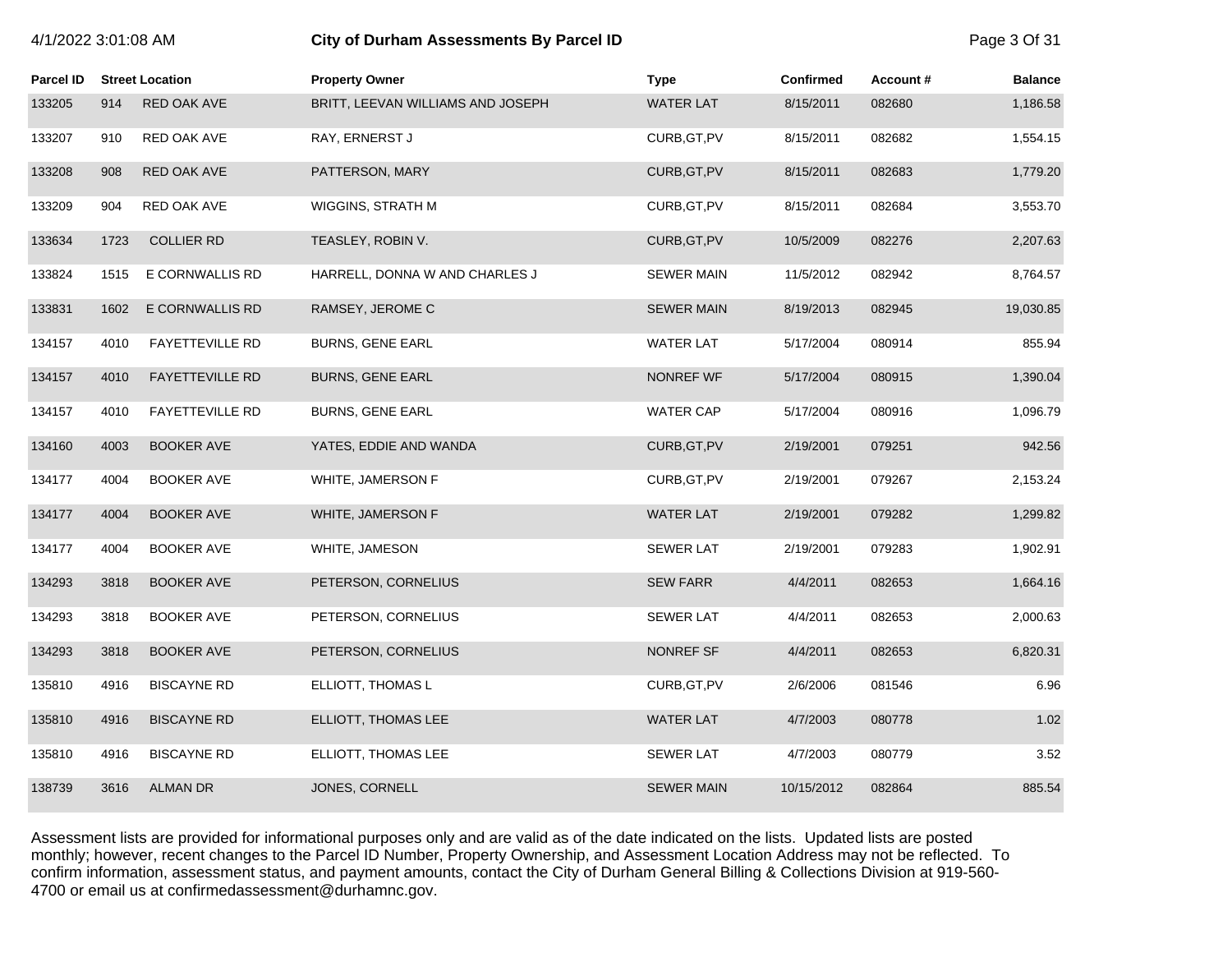| 4/1/2022 3:01:08 AM |      |                         | City of Durham Assessments By Parcel ID | Page 4 Of 31      |                  |          |                |
|---------------------|------|-------------------------|-----------------------------------------|-------------------|------------------|----------|----------------|
| <b>Parcel ID</b>    |      | <b>Street Location</b>  | <b>Property Owner</b>                   | <b>Type</b>       | <b>Confirmed</b> | Account# | <b>Balance</b> |
| 138739              | 3616 | ALMAN DR                | JONES, CORNELL                          | <b>SW OUTFALL</b> | 10/15/2012       | 082864   | 13,006.04      |
| 138874              | 3500 | DONNIGALE AVE           | AARON AND SOPHIA KUO                    | <b>SW OUTFALL</b> | 3/5/2012         | 082723   | 5.05           |
| 139890              | 4108 | PAVILLION PL            | <b>WILKINSON, DIANE</b>                 | <b>SEWER MAIN</b> | 1/16/2007        | 081766   | 1.82           |
| 142241              | 5501 | <b>BARBEE CHAPEL RD</b> | RIGGSBEE, THEODORA                      | <b>WATER LAT</b>  | 11/17/2008       | 082167   | 1,157.35       |
| 142241              | 5501 | BARBEE CHAPEL RD        | RIGGSBEE, THEODORA                      | <b>REFUND WF</b>  | 11/17/2008       | 082168   | 5,353.25       |
| 142241              | 5501 | <b>BARBEE CHAPEL RD</b> | RIGGSBEE, THEODORA                      | <b>WATER CAP</b>  | 11/17/2008       | 082169   | 1,918.30       |
| 142242              | 5503 | BARBEE CHAPEL RD        | LONG, MELINDA BLACKWELL                 | <b>WATER LAT</b>  | 2/16/2009        | 082193   | 1,733.53       |
| 142242              | 5503 | <b>BARBEE CHAPEL RD</b> | LONG, MELINDA BLACKWELL                 | <b>WATER CAP</b>  | 2/16/2009        | 082194   | 2,922.29       |
| 143611              | 4911 | SOUTHPARK DR            | PARADIS, MARY T                         | <b>SEWER MAIN</b> | 4/18/2011        | 082610   | 16.84          |
| 143638              | 8    | <b>KERSEY CT</b>        | TANN, CHARLES AND CAROLYN CARVER        | CURB, GT, PV      | 4/18/2011        | 082611   | 24.47          |
| 146360              | 1005 | ARDMORE DR              | HALL, TOYA S                            | <b>WATER MAIN</b> | 9/3/2013         | 083017   | 2,180.00       |
| 146361              | 1009 | ARDMORE DR              | PENA, JOSE ALFREDO AND IRENE            | <b>WATER MAIN</b> | 9/3/2013         | 083018   | 3,745.37       |
| 146377              | 1016 | ARDMORE DR              | CHECK, GERTRUDE                         | WATER MAIN        | 9/3/2013         | 083020   | 4,298.44       |
| 146378              | 1012 | ARDMORE DR              | JONES, CAROLYN G                        | <b>WATER MAIN</b> | 11/18/2013       | 083021   | 1,231.03       |
| 146389              | 806  | ARDMORE DR              | CAMERON, LATASHA                        | <b>SEWER ENO</b>  | 6/25/2018        | 083669   | 769.40         |
| 146389              | 806  | ARDMORE DR              | CAMERON, LATASHA                        | <b>SEWER LAT</b>  | 6/25/2018        | 083669   | 3,749.21       |
| 146427              | 815  | COOK RD                 | WILLIAMS, YVONNE H & CHARLES P          | <b>SEW FARR</b>   | 4/7/2003         | 080677   | 974.38         |
| 146920              | 4818 | <b>BAY POINT DR</b>     | EVERETT, JR, ED AND DOROTHY D           | CURB, GT, PV      | 4/15/2002        | 080243   | 811.49         |
| 146926              | 4674 | <b>BAY POINT DR</b>     | <b>MANGUM HEIRS</b>                     | <b>SEWER LAT</b>  | 4/15/2002        | 080317   | 201.44         |
| 147269              | 812  | <b>BEEBE DR</b>         | PEAKS, JAMES C. AND CORA H.             | CURB, GT, PV      | 5/19/2008        | 081993   | 8,419.95       |
| 147269              | 812  | <b>BEEBE DR</b>         | PEAKS, JAMES C. AND CORA H.             | <b>WATER LAT</b>  | 5/19/2008        | 082000   | 1,289.75       |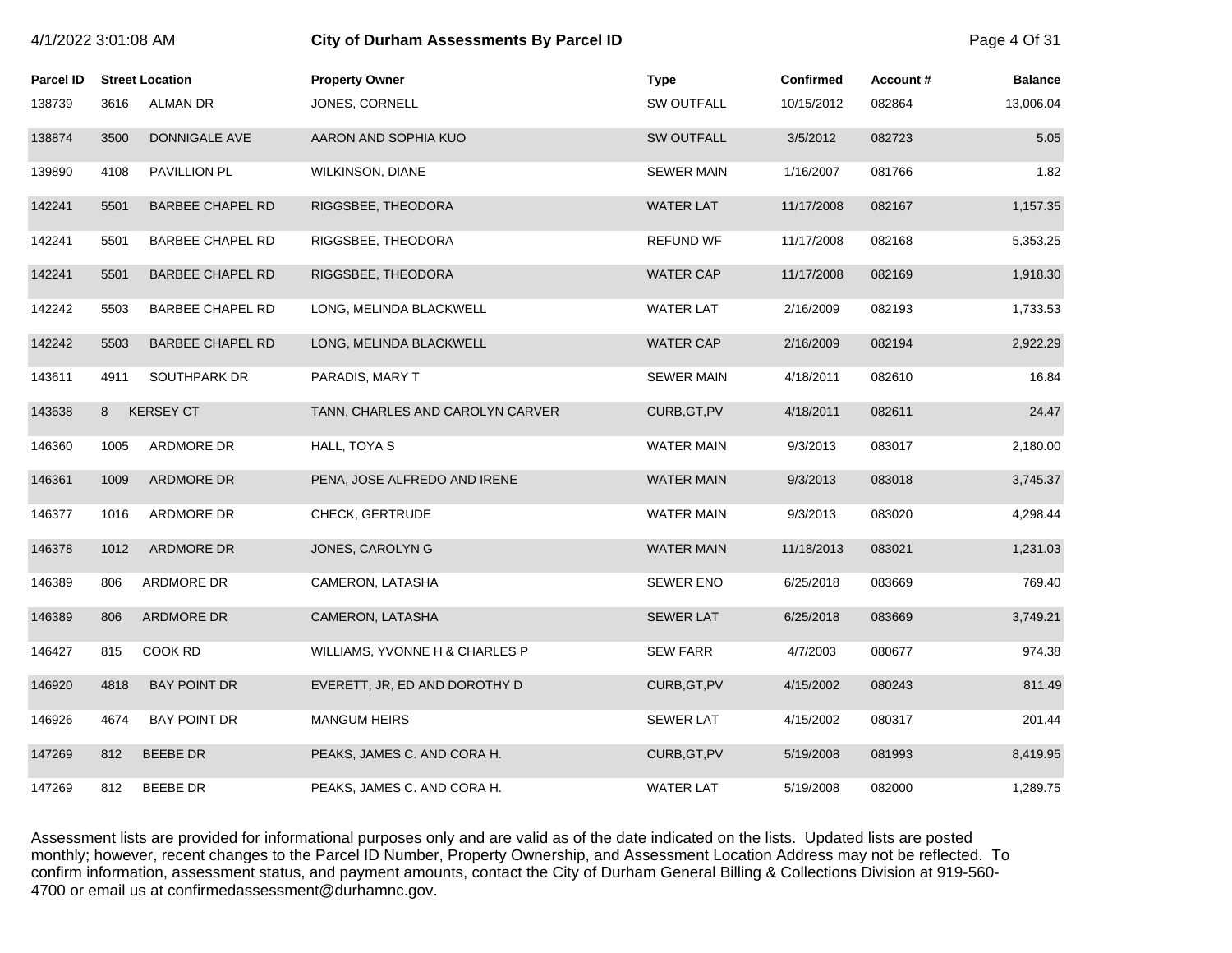| 4/1/2022 3:01:08 AM |      |                        | City of Durham Assessments By Parcel ID | Page 5 Of 31      |           |          |                |
|---------------------|------|------------------------|-----------------------------------------|-------------------|-----------|----------|----------------|
| Parcel ID           |      | <b>Street Location</b> | <b>Property Owner</b>                   | <b>Type</b>       | Confirmed | Account# | <b>Balance</b> |
| 147269              | 812  | <b>BEEBE DR</b>        | PEAKS, JAMES C. AND CORA H.             | <b>SEWER LAT</b>  | 5/19/2008 | 082001   | 2,117.50       |
| 147269              | 812  | <b>BEEBE DR</b>        | PEAKS, JAMES C. AND CORA H.             | <b>WATER MAIN</b> | 5/19/2008 | 082006   | 6,104.47       |
| 147270              | 804  | <b>BEEBE DR</b>        | SPRUILL, TONY A.                        | <b>WATER LAT</b>  | 5/19/2008 | 081999   | 1,509.18       |
| 147273              | 809  | <b>BEEBE DR</b>        | MCKNIGHT, TONYA M.                      | CURB, GT, PV      | 5/19/2008 | 081989   | 2,998.99       |
| 147273              | 809  | <b>BEEBE DR</b>        | MCKNIGHT, TONYA M.                      | <b>WATER MAIN</b> | 5/19/2008 | 082002   | 2,500.67       |
| 147310              | 324  | EBON RD                | ALLEN, CLARENCE AND MARY T              | CURB, GT, PV      | 11/5/2001 | 079935   | 4,123.99       |
| 147390              | 5202 | <b>FAYETTEVILLE RD</b> | LUKNIGHT, BRAM                          | <b>SEWER LAT</b>  | 9/21/2015 | 083146   | 851.75         |
| 147425              | 1914 | COOK RD                | LEATHERS HEIRS, ARBIN                   | <b>WATER LAT</b>  | 4/7/2003  | 080720   | 468.35         |
| 147425              | 1914 | COOK RD                | LEATHERS HEIRS, ARBIN                   | <b>WATER CAP</b>  | 4/7/2003  | 080721   | 2,123.26       |
| 147425              | 1914 | COOK RD                | LEATHERS HEIRS, ARBIN                   | <b>SEW FARR</b>   | 3/15/2004 | 080892   | 2,404.16       |
| 147425              | 1914 | COOK RD                | LEATHERS HEIRS, ARBIN                   | <b>WATER MAIN</b> | 12/6/2004 | 081042   | 4,434.89       |
| 147425              | 1914 | COOK RD                | LEATHERS, HEIRS ARBIN E AND NAOMI       | <b>SEWER MAIN</b> | 11/1/2004 | 080972   | 7,452.61       |
| 147425              | 1914 | COOK RD                | LEATHERS, KARL D & WILLIAM A            | <b>SEWER LAT</b>  | 3/15/2004 | 080891   | 2,890.25       |
| 147690              | 121  | OBIE DR                | NEVILLE, JOHNSON AND WILDA              | CURB, GT, PV      | 1/19/2010 | 082417   | 3,793.70       |
| 147690              | 121  | OBIE DR                | NEVILLE, JOHNSON AND WILDA              | <b>SIDEWALK</b>   | 1/19/2010 | 082488   | 1,626.91       |
| 147719              | 132  | OBIE DR                | COOPER, RONALD AND JILL TURNER          | CURB, GT, PV      | 1/19/2010 | 082427   | 4,205.00       |
| 147719              | 132  | OBIE DR                | COOPER, RONALD AND JILL TURNER          | <b>SIDEWALK</b>   | 1/19/2010 | 082498   | 1,051.25       |
| 147775              | 423  | OBIE DR                | PARKER, CURLIN AND PENNY                | CURB, GT, PV      | 1/19/2010 | 082399   | 4,207.94       |
| 147775              | 423  | OBIE DR                | PARKER, CURLIN AND PENNY                | <b>SIDEWALK</b>   | 1/19/2010 | 082470   | 1,051.99       |
| 147776              | 419  | OBIE DR                | JONES, VITA L.                          | CURB, GT, PV      | 1/19/2010 | 082400   | 3,576.83       |
| 147783              | 427  | OBIE DR                | THOMAS, ROSE BELL D.                    | CURB, GT, PV      | 1/19/2010 | 082398   | 1,901.25       |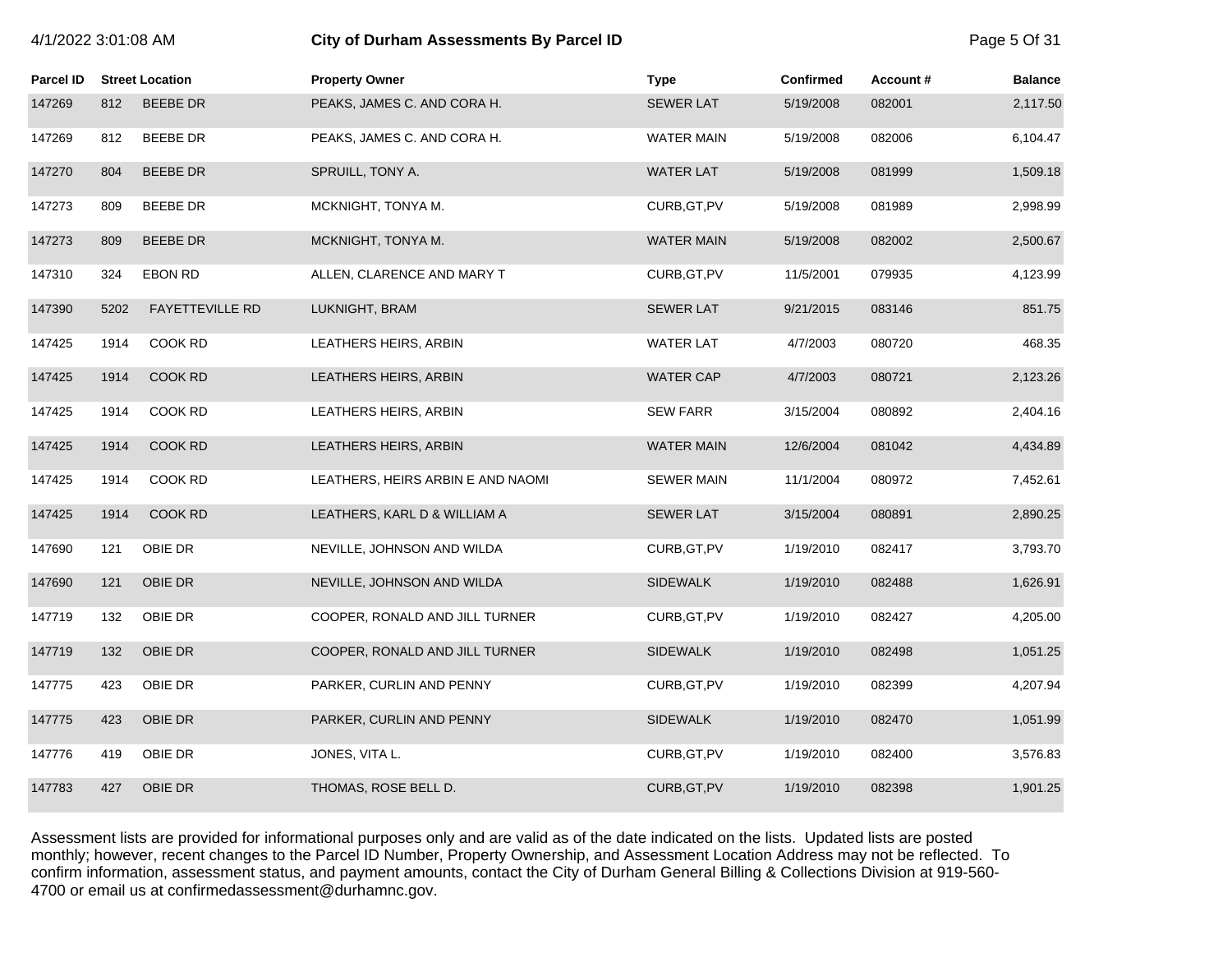| 4/1/2022 3:01:08 AM |      |                        | <b>City of Durham Assessments By Parcel ID</b> |                   |                  |          |                |
|---------------------|------|------------------------|------------------------------------------------|-------------------|------------------|----------|----------------|
| <b>Parcel ID</b>    |      | <b>Street Location</b> | <b>Property Owner</b>                          | <b>Type</b>       | <b>Confirmed</b> | Account# | <b>Balance</b> |
| 147783              | 427  | OBIE DR                | THOMAS, ROSE BELL D.                           | <b>WATER LAT</b>  | 1/19/2010        | 082448   | 779.23         |
| 147783              | 427  | OBIE DR                | THOMAS, ROSE BELL D.                           | <b>SEWER LAT</b>  | 1/19/2010        | 082449   | 1,394.25       |
| 147783              | 427  | OBIE DR                | THOMAS, ROSE BELL D.                           | <b>SIDEWALK</b>   | 1/19/2010        | 082469   | 290.58         |
| 147784              | 431  | OBIE DR                | HEDGSPETH, WILLIE                              | CURB, GT, PV      | 1/19/2010        | 082397   | 1,901.25       |
| 147784              | 431  | OBIE DR                | HEDGSPETH, WILLIE                              | <b>WATER LAT</b>  | 1/19/2010        | 082446   | 849.23         |
| 147784              | 431  | OBIE DR                | HEDGSPETH, WILLIE                              | <b>SEWER LAT</b>  | 1/19/2010        | 082447   | 1,394.25       |
| 147784              | 431  | OBIE DR                | <b>HEDGSPETH, WILLIE</b>                       | <b>SIDEWALK</b>   | 1/19/2010        | 082468   | 290.58         |
| 147786              | 403  | OBIE DR                | HAM, DONALD R.                                 | CURB, GT, PV      | 1/19/2010        | 082404   | 3,013.27       |
| 147786              | 403  | OBIE DR                | HAM, DONALD R.                                 | <b>SIDEWALK</b>   | 1/19/2010        | 082475   | 594.88         |
| 147797              | 321  | OBIE DR                | GARCIA, RICARDO R. AND HORTENSIA               | CURB, GT, PV      | 1/19/2010        | 082405   | 6,243.16       |
| 147797              | 321  | OBIE DR                | GARCIA, RICARDO R. AND HORTENSIA               | <b>SIDEWALK</b>   | 1/19/2010        | 082476   | 1,560.79       |
| 147819              | 5402 | <b>BARBEE RD</b>       | STEPHENSON, KOREA S.                           | CURB, GT, PV      | 1/19/2010        | 082445   | 4,625.50       |
| 147819              | 5402 | <b>BARBEE RD</b>       | STEPHENSON, KOREA S.                           | <b>SIDEWALK</b>   | 1/19/2010        | 082516   | 1,473.01       |
| 147823              | 416  | OBIE DR                | RYAN, GARY L. AND ANDRE                        | <b>SIDEWALK</b>   | 1/19/2010        | 082512   | 0.87           |
| 147828              | 318  | OBIE DR                | SCOTT, MARY C.                                 | CURB, GT, PV      | 1/19/2010        | 082436   | 0.63           |
| 147830              | 400  | OBIE DR                | FUTRELL, JACQUELINE                            | CURB, GT, PV      | 1/19/2010        | 082438   | 3,862.66       |
| 147830              | 400  | OBIE DR                | FUTRELL, JACQUELINE                            | <b>SEWER LAT</b>  | 1/19/2010        | 082466   | 1,974.47       |
| 147830              | 400  | OBIE DR                | FUTRELL, JACQUELINE                            | <b>SIDEWALK</b>   | 1/19/2010        | 082509   | 711.47         |
| 148137              | 912  | <b>WINDCREST RD</b>    | BARNES, AARON AND IDA                          | CURB, GT, PV      | 3/18/2002        | 080129   | 360.79         |
| 150175              | 7907 | MASSEY CHAPEL RD       | MCDOWELL, EDWIN C AND PATRICIA A               | <b>WATER MAIN</b> | 4/18/2005        | 081328   | 5,003.85       |
| 150713              | 410  | <b>SCOTT KING RD</b>   | STAFFORD, GEORGE H. AND SUSAN                  | NONREF WF         | 9/17/2007        | 081915   | 15,431.68      |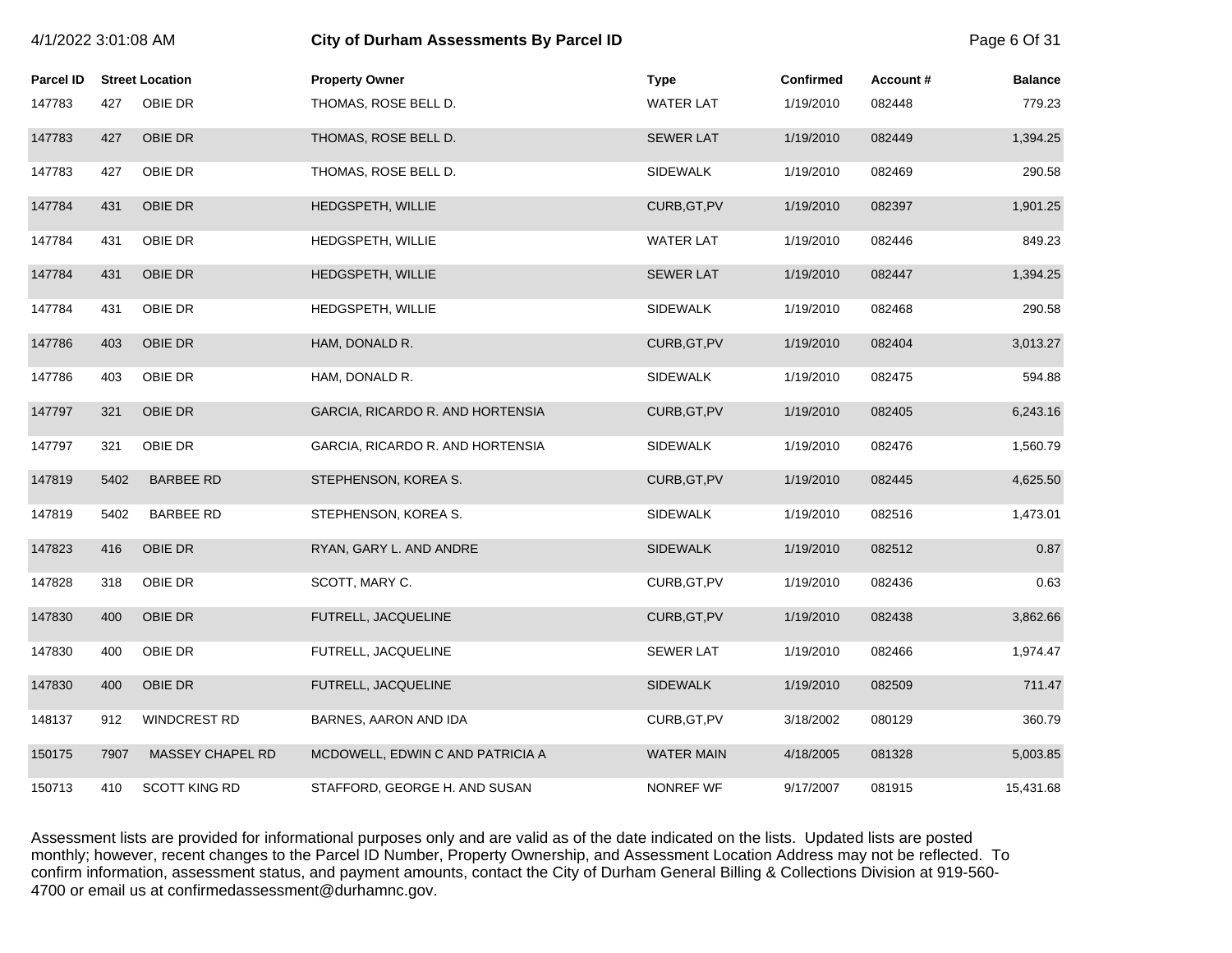|  | 4/1/2022 3:01:08 AM |
|--|---------------------|
|--|---------------------|

# **City of Durham Assessments By Parcel ID**  Page 7 Of 31

| Parcel ID |      | <b>Street Location</b> | <b>Property Owner</b>              | <b>Type</b>       | <b>Confirmed</b> | Account# | <b>Balance</b> |
|-----------|------|------------------------|------------------------------------|-------------------|------------------|----------|----------------|
| 152758    | 514  | NC 54 HWY              | LEUNG, SHUK M                      | <b>SEWER LAT</b>  | 3/9/2015         | 083141   | 634.63         |
| 152758    | 514  | NC 54 HWY              | LEUNG, SHUK M                      | NONREF SF         | 3/9/2015         | 083141   | 4,618.94       |
| 155639    | 721  | <b>BELGREEN RD</b>     | MCCALL, WILLIE A.                  | CURB, GT, PV      | 1/19/2010        | 082341   | 4,637.91       |
| 155639    | 721  | <b>BELGREEN RD</b>     | MCCALL, WILLIE A.                  | <b>WATER LAT</b>  | 1/19/2010        | 082368   | 934.63         |
| 155639    | 721  | <b>BELGREEN RD</b>     | MCCALL, WILLIE A.                  | <b>SEWER LAT</b>  | 1/19/2010        | 082369   | 1,886.71       |
| 155667    | 613  | <b>BELGREEN RD</b>     | WHITE, PATRICIA                    | CURB, GT, PV      | 1/19/2010        | 082336   | 7,159.85       |
| 155667    | 613  | <b>BELGREEN RD</b>     | WHITE, PATRICIA                    | <b>WATER LAT</b>  | 1/19/2010        | 082359   | 1,408.68       |
| 155667    | 613  | <b>BELGREEN RD</b>     | WHITE, PATRICIA                    | <b>SEWER LAT</b>  | 1/19/2010        | 082360   | 2,312.75       |
| 155670    | 711  | <b>BELGREEN RD</b>     | HEDGEPETH, WILLIAM                 | CURB, GT, PV      | 1/19/2010        | 082339   | 6,980.30       |
| 155670    | 711  | <b>BELGREEN RD</b>     | HEDGEPETH, WILLIAM                 | CURB, GT, PV      | 1/19/2010        | 082354   | 6,643.90       |
| 155670    | 711  | <b>BELGREEN RD</b>     | HEDGEPETH, WILLIAM                 | <b>WATER LAT</b>  | 1/19/2010        | 082364   | 1,408.68       |
| 155670    | 711  | <b>BELGREEN RD</b>     | HEDGEPETH, WILLIAM                 | <b>SEWER LAT</b>  | 1/19/2010        | 082365   | 2,312.75       |
| 155670    | 711  | <b>BELGREEN RD</b>     | HEDGEPETH, WILLIAM                 | <b>WATER LAT</b>  | 1/19/2010        | 082386   | 1,408.68       |
| 155670    | 711  | <b>BELGREEN RD</b>     | HEDGEPETH, WILLIAM                 | <b>SEWER LAT</b>  | 1/19/2010        | 082387   | 2,312.75       |
| 155681    | 508  | <b>BELGREEN RD</b>     | DANIELS, CONNIE J.                 | <b>SEW TRIANG</b> | 2/16/2009        | 082185   | 309.18         |
| 155681    | 508  | <b>BELGREEN RD</b>     | DANIELS, CONNIE J.                 | CURB, GT, PV      | 3/15/2010        | 082345   | 882.64         |
| 155681    | 508  | <b>BELGREEN RD</b>     | DANIELS, CONNIE J.                 | <b>SEWER LAT</b>  | 3/15/2010        | 082375   | 734.74         |
| 155687    | 5117 | <b>BARBEE RD</b>       | HORTON, CHARLES J AND DOROTHY      | CURB, GT, PV      | 11/5/2001        | 079875   | 965.88         |
| 155712    | 500  | ORINDO DR              | YOUNG, JR, ROBERT B AND MARGARET D | CURB, GT, PV      | 11/5/2001        | 079889   | 70.00          |
| 156259    | 1821 | SO HI DR               | LEVY, GLORIA L                     | <b>SEWER MAIN</b> | 11/15/2004       | 081017   | 11,741.70      |
| 156324    | 3301 | C VIEW ST              | EVANS, JR., SAMUEL D.              | CURB, GT, PV      | 5/19/2008        | 081970   | 5.24           |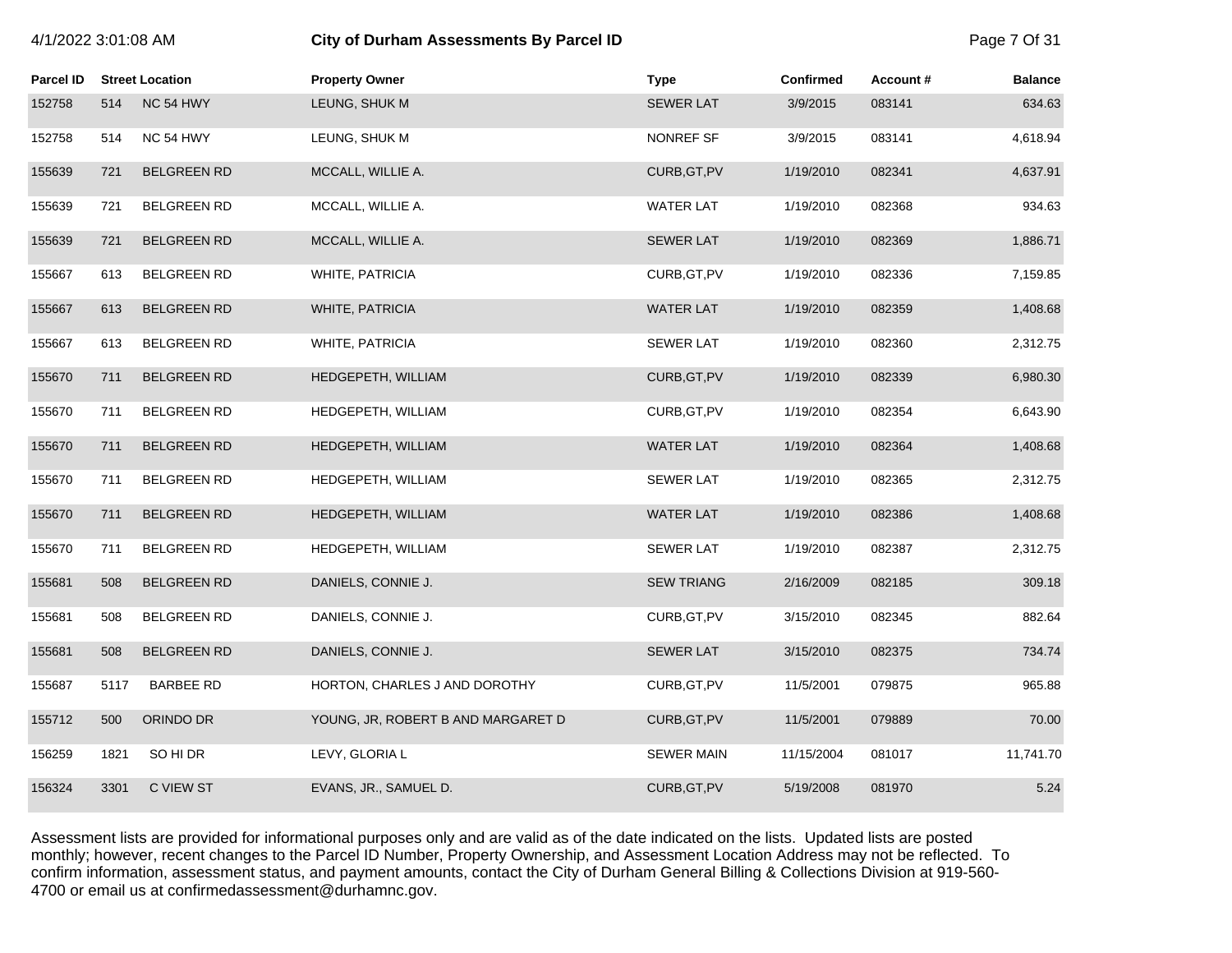| 4/1/2022 3:01:08 AM |      |                        | <b>City of Durham Assessments By Parcel ID</b> |                   |                  |          |                |
|---------------------|------|------------------------|------------------------------------------------|-------------------|------------------|----------|----------------|
| <b>Parcel ID</b>    |      | <b>Street Location</b> | <b>Property Owner</b>                          | <b>Type</b>       | <b>Confirmed</b> | Account# | <b>Balance</b> |
| 156324              | 3301 | C VIEW ST              | EVANS, JR., SAMUEL D.                          | <b>SEWER LAT</b>  | 5/19/2008        | 081978   | 1.72           |
| 156428              | 126  | <b>CASTLEROCK DR</b>   | MALLOY, DAWN                                   | CURB, GT, PV      | 5/19/2008        | 081961   | 8,081.07       |
| 156486              | 1805 | <b>DIAL DR</b>         | MAYA SANCHEZ, ANGEL                            | <b>SEW TRIANG</b> | 6/24/2019        | 083679   | 1,598.05       |
| 156489              | 1819 | <b>DIAL DR</b>         | INC., LEHMAN CAPITAL                           | <b>SEWER LAT</b>  | 5/19/2008        | 081982   | 2,477.75       |
| 156489              | 1819 | DIAL DR                | INC., LEHMAN CAPITAL                           | <b>SEWER MAIN</b> | 5/19/2008        | 081987   | 5,537.41       |
| 156489              | 1819 | DIAL DR                | LEHMAN CAPITAL INC.                            | CURB, GT, PV      | 5/19/2008        | 081975   | 4,712.68       |
| 156490              | 2517 | S ALSTON AVE           | BETHEL TABERNACLE UNITED HOLY CHURCH           | <b>SEWER LAT</b>  | 3/15/2004        | 080898   | 2,362.94       |
| 156540              | 1733 | <b>WYNN RD</b>         | EDWARDS, JANE P.                               | CURB, GT, PV      | 5/18/2009        | 082204   | 4,350.00       |
| 156541              | 1735 | <b>WYNN RD</b>         | ROGERS-MCMILLAN, CAROLYN                       | CURB, GT, PV      | 5/18/2009        | 082205   | 4,325.00       |
| 156541              | 1735 | <b>WYNN RD</b>         | ROGERS-MCMILLAN, CAROLYN                       | <b>WATER LAT</b>  | 5/18/2009        | 082227   | 1,448.88       |
| 156541              | 1735 | <b>WYNN RD</b>         | ROGERS-MCMILLAN, CAROLYN                       | <b>SEWER LAT</b>  | 5/18/2009        | 082228   | 2,378.75       |
| 156550              | 1728 | <b>WYNN RD</b>         | LEE, SHERRY B.                                 | CURB, GT, PV      | 5/18/2009        | 082210   | 6,615.95       |
| 156550              | 1728 | WYNN RD                | LEE, SHERRY B.                                 | <b>WATER LAT</b>  | 5/18/2009        | 082233   | 1,448.88       |
| 156550              | 1728 | <b>WYNN RD</b>         | LEE, SHERRY B.                                 | <b>SEWER LAT</b>  | 5/18/2009        | 082234   | 2,378.75       |
| 156554              | 1716 | <b>WYNN RD</b>         | PITTMAN, JR., JAMES EVERETT                    | CURB, GT, PV      | 5/18/2009        | 082214   | 4,324.57       |
| 156554              | 1716 | <b>WYNN RD</b>         | PITTMAN, JR., JAMES EVERETT                    | <b>WATER LAT</b>  | 5/18/2009        | 082237   | 1,448.88       |
| 156554              | 1716 | <b>WYNN RD</b>         | PITTMAN, JR., JAMES EVERETT                    | <b>SEWER LAT</b>  | 5/18/2009        | 082238   | 2,378.75       |
| 156853              | 1925 | <b>EDGERTON DR</b>     | LEMUS, ALAREK V.                               | CURB, GT, PV      | 6/2/2008         | 082009   | 1,960.00       |
| 156853              | 1925 | <b>EDGERTON DR</b>     | LEMUS, ALAREK V.                               | <b>WATER LAT</b>  | 6/2/2008         | 082028   | 656.60         |
| 156853              | 1925 | <b>EDGERTON DR</b>     | LEMUS, ALAREK V.                               | <b>WATER MAIN</b> | 6/2/2008         | 082058   | 1,421.00       |
| 156912              | 1513 | <b>TURNER ST</b>       | YANCEY, ELMOR                                  | <b>WATER CAP</b>  | 6/25/2018        | 083672   | 2,094.27       |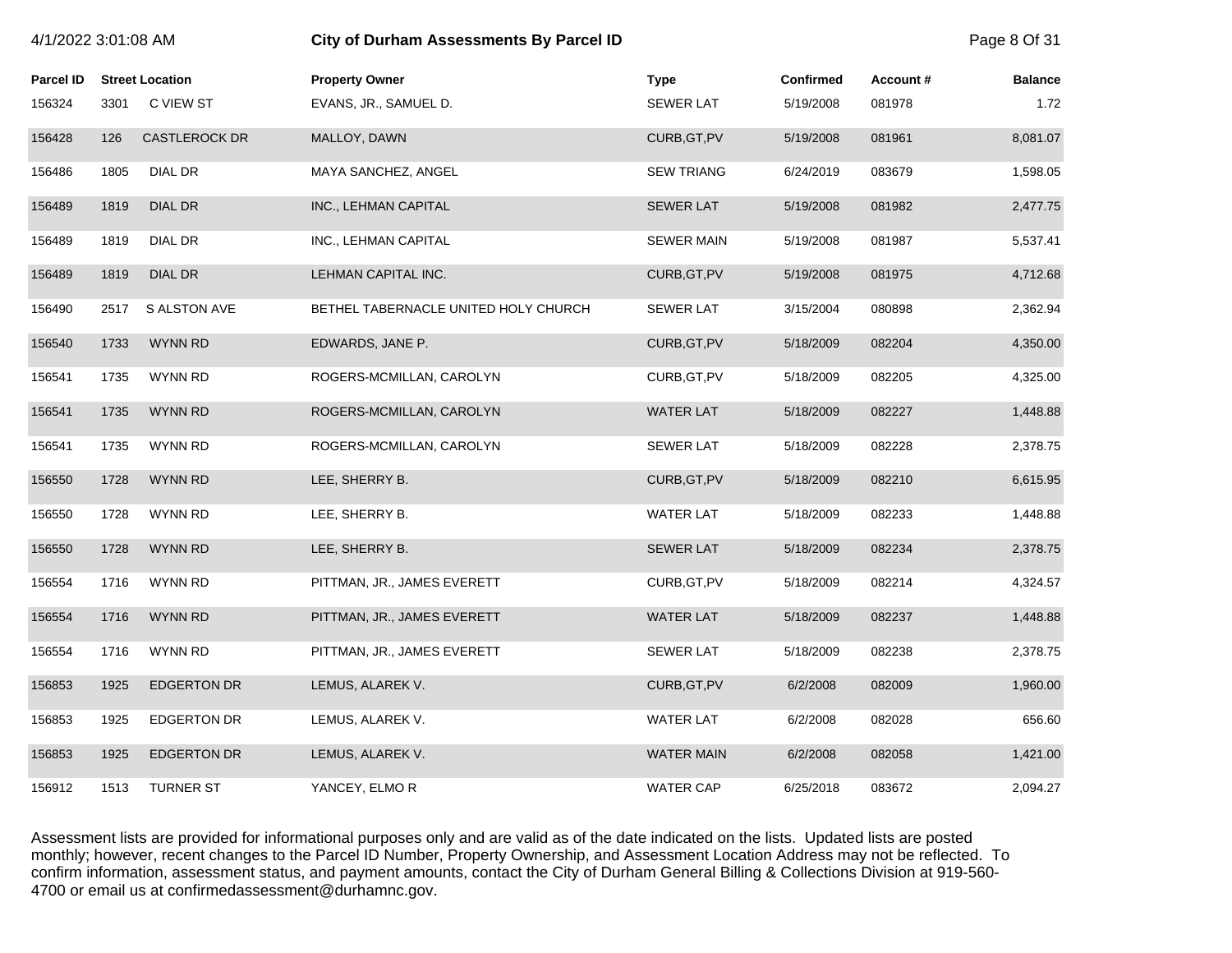| 4/1/2022 3:01:08 AM |  |  |
|---------------------|--|--|
|---------------------|--|--|

# **City of Durham Assessments By Parcel ID**  Page 9 Of 31

| Parcel ID |      | <b>Street Location</b> | <b>Property Owner</b>           | <b>Type</b>       | <b>Confirmed</b> | Account# | <b>Balance</b> |
|-----------|------|------------------------|---------------------------------|-------------------|------------------|----------|----------------|
| 156912    | 1513 | <b>TURNER ST</b>       | YANCEY, ELMOR                   | <b>WATER LAT</b>  | 6/25/2018        | 083672   | 1,734.76       |
| 156926    | 1330 | ELLIS RD               | NGUYEN, NAM PHAM                | <b>SEWER LAT</b>  | 6/25/2018        | 083670   | 114.71         |
| 156963    | 2016 | <b>HICKORY NUT DR</b>  | ADAMS, TAVARIS                  | <b>WATER LAT</b>  | 1/19/2010        | 082528   | 1,365.00       |
| 156963    | 2016 | <b>HICKORY NUT DR</b>  | ADAMS, TAVARIS                  | <b>WATER CAP</b>  | 1/19/2010        | 082529   | 2,640.83       |
| 156965    | 1607 | ED COOK RD             | GRAY, VANDER M & SHAUNTIL U     | <b>WATER MAIN</b> | 9/3/2013         | 083010   | 2,866.77       |
| 156971    | 1611 | ED COOK RD             | APARICIO, PEDRO                 | <b>WATER MAIN</b> | 9/3/2013         | 083012   | 547.55         |
| 157836    | 4219 | <b>HOPSON RD</b>       | COE, MARIE S YOUNG & RODNEY     | <b>WATER LAT</b>  | 5/2/2005         | 081389   | 191.46         |
| 157836    | 4219 | <b>HOPSON RD</b>       | COE, MARIE S YOUNG & RODNEY     | NONREF WF         | 5/2/2005         | 081390   | 1,703.24       |
| 157836    | 4219 | <b>HOPSON RD</b>       | COE, MARIE S YOUNG & RODNEY     | <b>WATER CAP</b>  | 5/2/2005         | 081391   | 291.04         |
| 158262    | 3601 | ANGIER AVE             | <b>HAYES, THOMAS A</b>          | <b>SEWER LAT</b>  | 3/9/2015         | 083134   | 636.56         |
| 158302    | 607  | SHILOH DR              | CAMPOS, SERGIO AND GUADALUPE    | <b>WATER MAIN</b> | 3/21/2005        | 081272   | 2,754.27       |
| 158692    | 3209 | <b>HURSEY ST</b>       | MANNING, EDUARADO ALEJANDRO     | <b>SEWER MAIN</b> | 5/6/2013         | 082983   | 5,013.80       |
| 158726    | 803  | <b>LYNN RD</b>         | <b>BRAME, LAWRENCE</b>          | <b>SEW LICK</b>   | 7/10/2017        | 083200   | 1,171.41       |
| 158726    | 803  | LYNN RD                | BRAME, LAWRENCE                 | <b>SEWER LAT</b>  | 7/10/2017        | 083200   | 1,609.25       |
| 158867    | 3026 | <b>HOLLOWAY ST</b>     | TUTORIAL - 1/2 CHRISTIAN SCHOOL | <b>WATER CAP</b>  | 6/20/2016        | 083182   | 1,781.66       |
| 158867    | 3026 | <b>HOLLOWAY ST</b>     | TUTORIAL - 1/2 CHRISTIAN SCHOOL | <b>WATER LAT</b>  | 6/20/2016        | 083182   | 850.59         |
| 159529    | 314  | SOUTHERLAND ST         | <b>GARRETT, MARK A</b>          | <b>SEWER LAT</b>  | 6/20/2011        | 082668   | 92.95          |
| 159706    | 1834 | E GEER ST              | NELSON, KENDALL                 | <b>SEWER LAT</b>  | 11/17/2008       | 082173   | 1,671.88       |
| 159706    | 1834 | E GEER ST              | NELSON, KENDALL                 | <b>SEW NORTH</b>  | 11/17/2008       | 082174   | 1,390.73       |
| 159710    | 1824 | E GEER ST              | TREJO-DENZA, JAMIE              | <b>SEWER LAT</b>  | 3/9/2015         | 083132   | 889.69         |
| 159710    | 1824 | E GEER ST              | TREJO-DENZA, JAMIE              | <b>NONREF WF</b>  | 3/9/2015         | 083132   | 1,423.09       |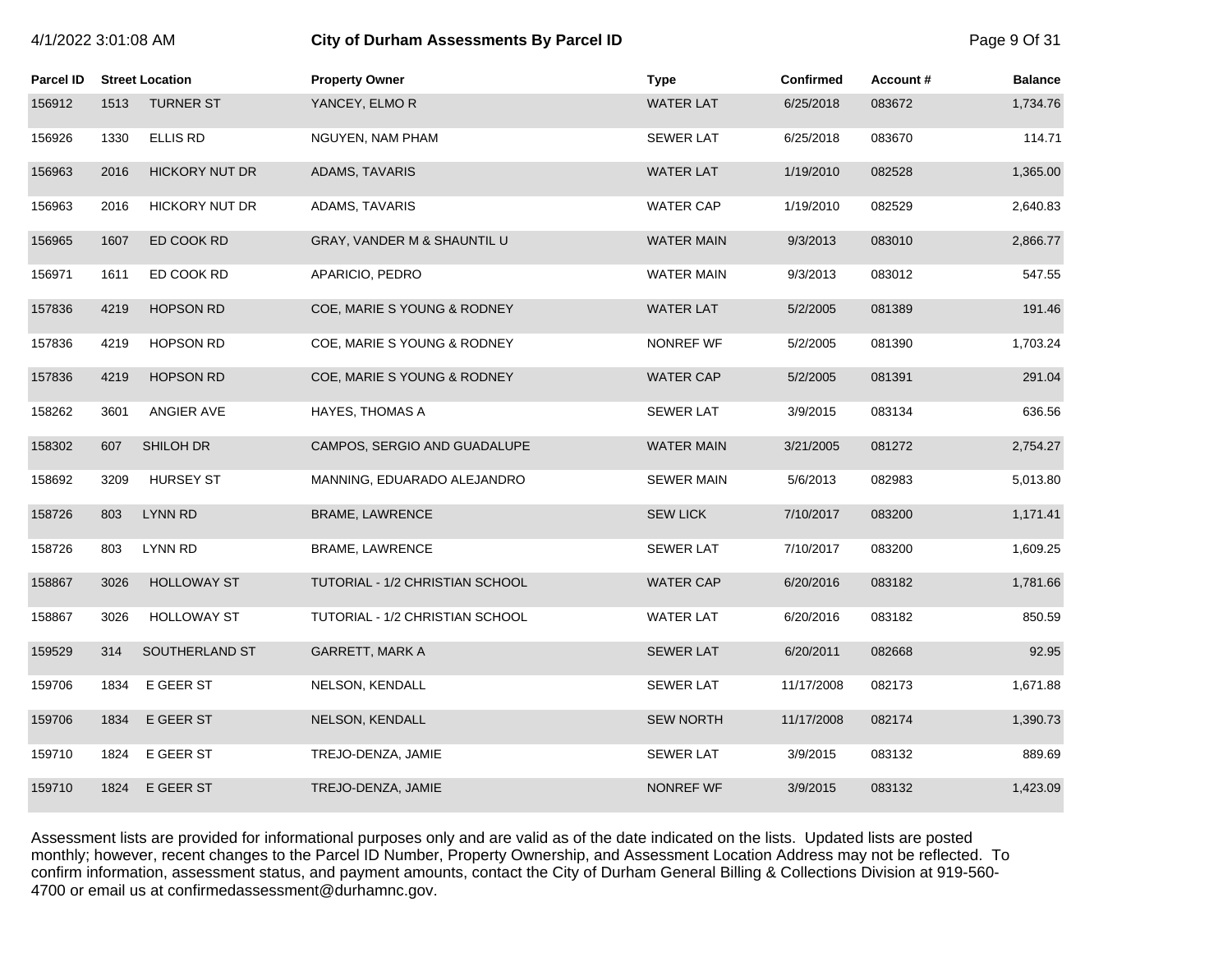| 4/1/2022 3:01:08 AM |      |                        | <b>City of Durham Assessments By Parcel ID</b> | Page 10 Of 31     |                  |          |                |
|---------------------|------|------------------------|------------------------------------------------|-------------------|------------------|----------|----------------|
| <b>Parcel ID</b>    |      | <b>Street Location</b> | <b>Property Owner</b>                          | <b>Type</b>       | <b>Confirmed</b> | Account# | <b>Balance</b> |
| 159716              | 1810 | E GEER ST              | STORCH, GLENNYS P                              | <b>WATER CAP</b>  | 9/18/2012        | 082952   | 281.83         |
| 159716              | 1810 | E GEER ST              | STORCH, GLENNYS P                              | <b>WATER LAT</b>  | 9/18/2012        | 082952   | 265.00         |
| 159716              | 1810 | E GEER ST              | STORCH, GLENNYS P                              | NONREF WF         | 9/18/2012        | 082952   | 1,275.12       |
| 159717              | 1802 | E GEER ST              | FERRELL, JAMES A AND SUSAN K                   | <b>SEW NORTH</b>  | 6/20/2016        | 083175   | 1,047.70       |
| 159717              | 1802 | E GEER ST              | FERRELL, JAMES A AND SUSAN K                   | <b>SEWER LAT</b>  | 6/20/2016        | 083175   | 1,424.06       |
| 159717              | 1802 | E GEER ST              | FERRELL, JAMES A AND SUSAN K                   | <b>WATER LAT</b>  | 6/20/2016        | 083175   | 1,017.19       |
| 159717              | 1802 | E GEER ST              | FERRELL, JAMES A AND SUSAN K                   | NONREF WF         | 6/20/2016        | 083175   | 5,100.65       |
| 160085              | 3201 | <b>DEARBORN DR</b>     | SANCHEZ-RAMOS, LEOVIGILDA OLIVEROS-MOSSO       | <b>SEW NORTH</b>  | 6/25/2018        | 083676   | 1,274.25       |
| 160085              | 3201 | <b>DEARBORN DR</b>     | SANCHEZ-RAMOS, LEOVIGILDA OLIVEROS-MOSSO       | <b>SEWER LAT</b>  | 6/25/2018        | 083676   | 3,670.51       |
| 160085              | 3201 | <b>DEARBORN DR</b>     | SANCHEZ-RAMOS, LEOVIGILDA OLIVEROS-MOSSO       | NONREF SF         | 6/25/2018        | 083676   | 3,440.96       |
| 161028              | 823  | <b>CENTER ST</b>       | BROWN, ALLEN O                                 | <b>WATER CAP</b>  | 7/10/2017        | 083202   | 1,693.00       |
| 161086              | 614  | <b>CATALPA DR</b>      | TERRELL, FRED AND HAGIE M.                     | CURB, GT, PV      | 10/5/2009        | 082282   | 2,550.00       |
| 161086              | 614  | <b>CATALPA DR</b>      | TERRELL, FRED AND HAGIE M.                     | <b>SEWER LAT</b>  | 10/5/2009        | 082295   | 2,337.50       |
| 161086              | 614  | <b>CATALPA DR</b>      | TERRELL, FRED AND HAGIE M.                     | <b>SEWER MAIN</b> | 10/5/2009        | 082307   | 2,996.25       |
| 161236              | 710  | N MINERAL SPRINGS RD   | MEJIA, JESUS MEJIA                             | <b>SEWER LAT</b>  | 2/19/2007        | 081795   | 260.86         |
| 162432              | 308  | S MINERAL SPRINGS RD   | JOSEPH AND WANDA RIGSBEE                       | WATER CAP         | 6/24/2019        | 083682   | 1,452.59       |
| 162432              | 308  | S MINERAL SPRINGS RD   | JOSEPH AND WANDA RIGSBEE                       | <b>WATER LAT</b>  | 6/24/2019        | 083682   | 1,761.99       |
| 162679              | 1107 | S MINERAL SPRINGS RD   | INGRAM, CECIL D AND EDITH H                    | <b>WATER LAT</b>  | 7/10/2017        | 083226   | 679.73         |
| 162831              | 4019 | OAKVIEW ST             | ORNELAS, LUCAS                                 | <b>SEW LICK</b>   | 7/10/2017        | 083220   | 1,148.28       |
| 162831              | 4019 | <b>OAKVIEW ST</b>      | ORNELAS, LUCAS                                 | <b>WATER CAP</b>  | 7/10/2017        | 083220   | 1,948.23       |
| 162831              | 4019 | <b>OAKVIEW ST</b>      | ORNELAS, LUCAS                                 | <b>SEWER LAT</b>  | 7/10/2017        | 083220   | 3,296.01       |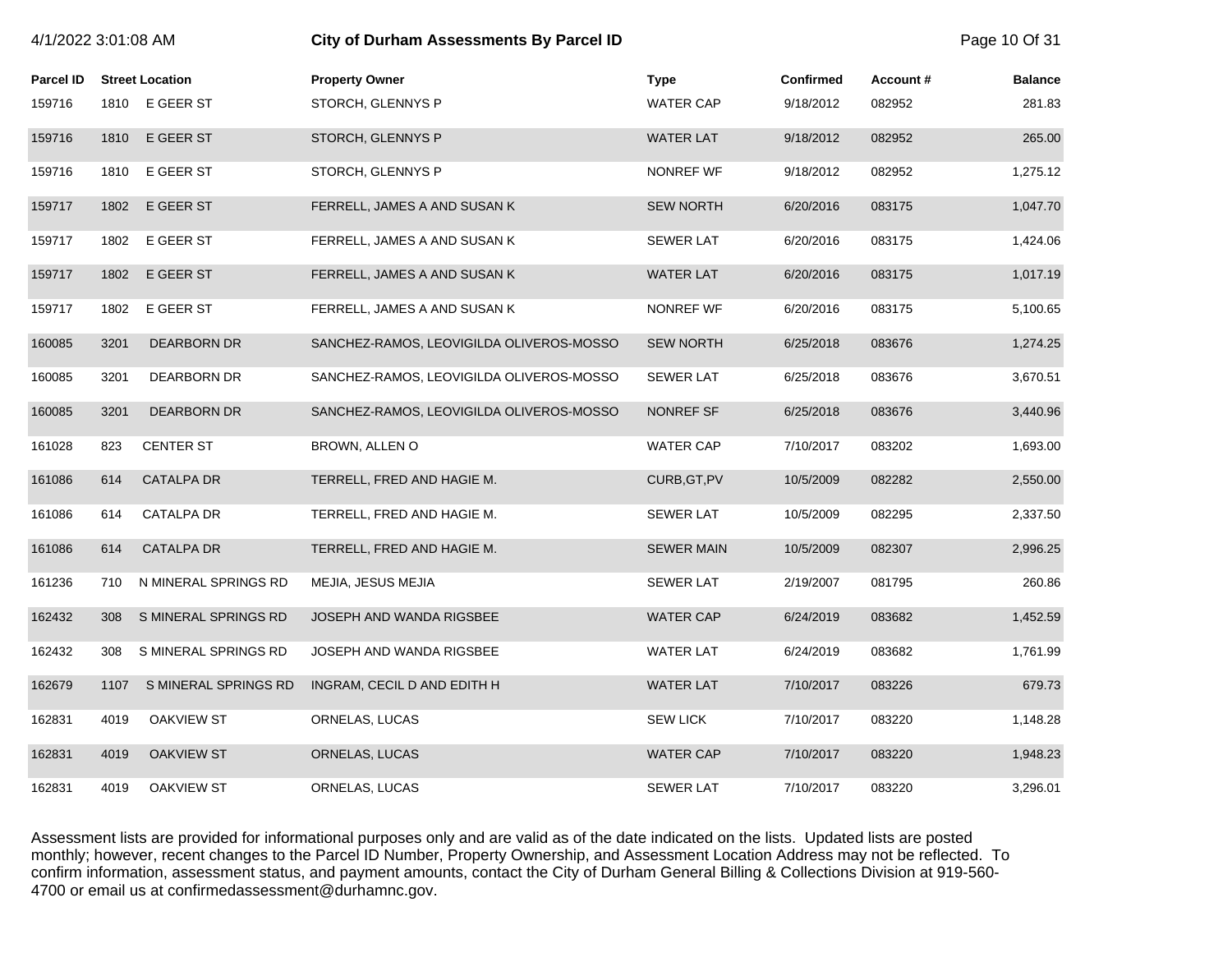# 4/1/2022 3:01:08 AM **City of Durham Assessments By Parcel ID** Page 11 Of 31

| <b>Parcel ID</b> |      | <b>Street Location</b> | <b>Property Owner</b>                    | <b>Type</b>       | <b>Confirmed</b> | Account# | <b>Balance</b> |
|------------------|------|------------------------|------------------------------------------|-------------------|------------------|----------|----------------|
| 162831           | 4019 | <b>OAKVIEW ST</b>      | ORNELAS, LUCAS                           | <b>WATER LAT</b>  | 7/10/2017        | 083220   | 537.59         |
| 163080           | 1418 | S MIAMI BLVD           | MARKS, MILLIE                            | <b>SEWER LAT</b>  | 1/16/2001        | 079232   | 1,259.31       |
| 163120           | 3907 | ANGIER AVE             | HOWERTON, BARBARA J                      | <b>SEWER LAT</b>  | 2/21/2012        | 082821   | 1,779.53       |
| 163120           | 3907 | ANGIER AVE             | HOWERTON, BARBARA J                      | NONREF SF         | 2/21/2012        | 082821   | 7,847.87       |
| 163152           | 1505 | <b>TYONEK DR</b>       | WILSON, LARRY PERDUE                     | <b>WATER LAT</b>  | 6/2/2008         | 082121   | 1,683.75       |
| 163152           | 1505 | <b>TYONEK DR</b>       | WILSON, LARRY PERDUE                     | <b>SEWER LAT</b>  | 6/2/2008         | 082122   | 2,469.50       |
| 163152           | 1505 | <b>TYONEK DR</b>       | WILSON, LARRY PERDUE                     | <b>WATER CAP</b>  | 6/2/2008         | 082123   | 2,736.66       |
| 163152           | 1505 | <b>TYONEK DR</b>       | WILSON, LARRY PERDUE                     | <b>SEW LICK</b>   | 6/2/2008         | 082124   | 2,054.18       |
| 163209           | 1221 | <b>CRAFTON ST</b>      | COATES, KENT G. AND SHEILA E.            | <b>SEWER LAT</b>  | 9/2/2008         | 082139   | 229.28         |
| 163209           | 1221 | <b>CRAFTON ST</b>      | COATES, KENT G. AND SHEILA E.            | NONREF SF         | 9/2/2008         | 082140   | 92.35          |
| 163209           | 1221 | <b>CRAFTON ST</b>      | COATES, KENT G. AND SHEILA E.            | <b>SEW TRIANG</b> | 9/2/2008         | 082141   | 190.78         |
| 163305           | 1209 | <b>CLINTON RD</b>      | HOWELL, SANDRA                           | <b>SEWER LAT</b>  | 2/7/2005         | 081192   | 2,395.20       |
| 163305           | 1209 | <b>CLINTON RD</b>      | HOWELL, SANDRA                           | <b>SEW TRIANG</b> | 2/7/2005         | 081193   | 2,025.59       |
| 167993           | 817  | <b>VALMET DR</b>       | HOLCOMB-MARANGELLI, ELIZABETH J          | <b>WATER MAIN</b> | 11/15/2004       | 080997   | 4,654.88       |
| 167994           | 901  | <b>VALMET DR</b>       | HOLCOMB-MARANGELLI, ELIZABETH J          | <b>WATER MAIN</b> | 11/15/2004       | 080998   | 2,327.44       |
| 168174           | 900  | <b>CLAYTON RD</b>      | EVANS, ANN                               | <b>SEWER LAT</b>  | 5/17/2004        | 080924   | 1,679.35       |
| 168174           | 900  | <b>CLAYTON RD</b>      | EVANS, ANN                               | NONREF SF         | 5/17/2004        | 080925   | 15,133.15      |
| 168815           | 3818 | ALAMEDA ST             | CARACHURE, RAMON V MACEDO & ANGEL V      | <b>SEWER LAT</b>  | 2/7/2005         | 081227   | 2,427.91       |
| 168815           | 3818 | <b>ALAMEDA ST</b>      | CARACHURE, RAMON V MACEDO & ANGEL V      | <b>SEW NORTH</b>  | 2/7/2005         | 081228   | 2,019.59       |
| 168913           | 3626 | <b>WISHART ST</b>      | GODINEZ, KELITA, ARILSON OROZCO, RENALDO | <b>SEW NORTH</b>  | 6/24/2013        | 082999   | 1,509.75       |
| 168913           | 3626 | <b>WISHART ST</b>      | GODINEZ, KELITA, ARILSON OROZCO, RENALD0 | <b>WATER CAP</b>  | 6/24/2013        | 082999   | 2,198.57       |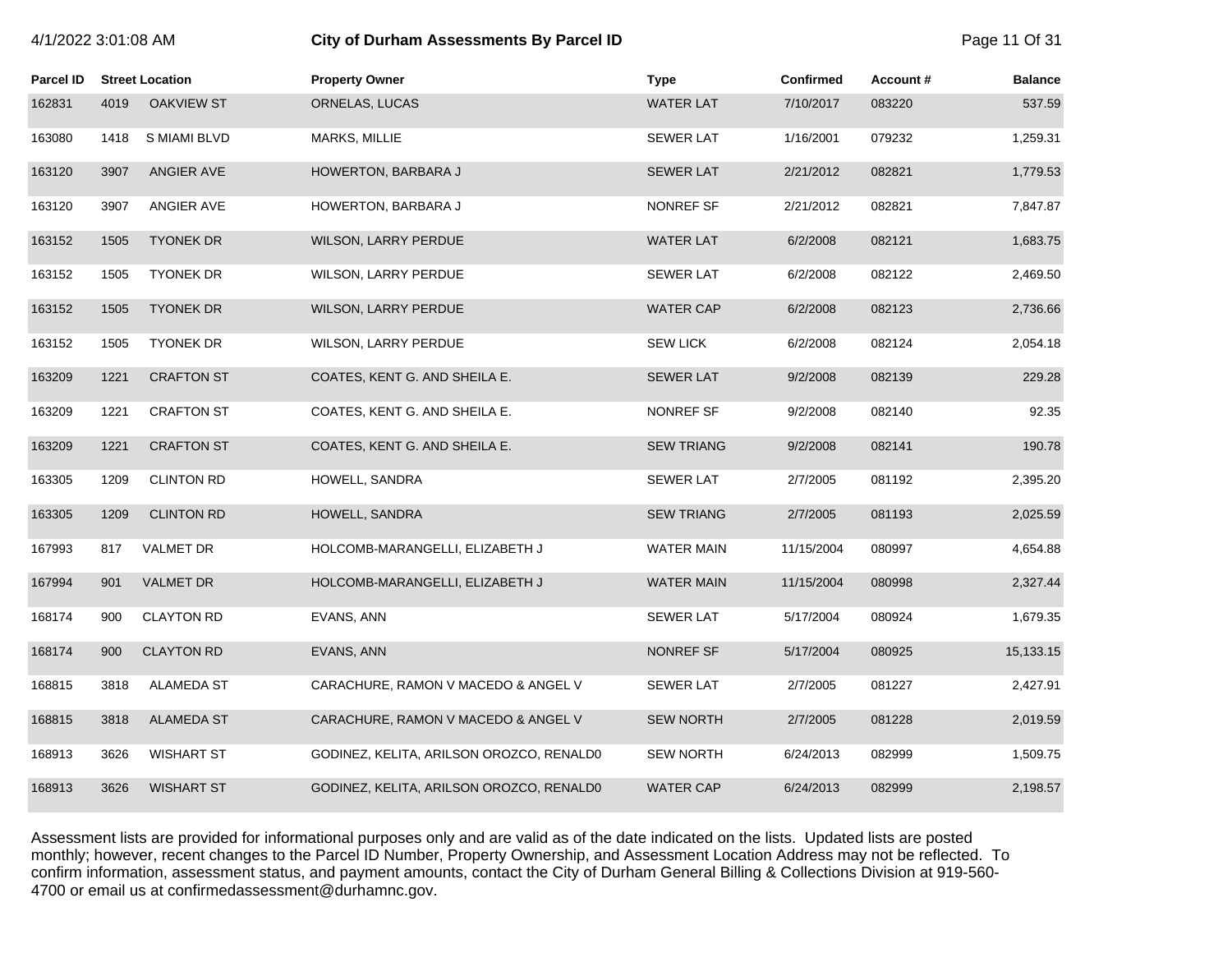| 4/1/2022 3:01:08 AM |      |                        | City of Durham Assessments By Parcel ID  |                   |                  |          |                |
|---------------------|------|------------------------|------------------------------------------|-------------------|------------------|----------|----------------|
| <b>Parcel ID</b>    |      | <b>Street Location</b> | <b>Property Owner</b>                    | <b>Type</b>       | <b>Confirmed</b> | Account# | <b>Balance</b> |
| 168913              | 3626 | <b>WISHART ST</b>      | GODINEZ, KELITA, ARILSON OROZCO, RENALD0 | <b>SEWER LAT</b>  | 6/24/2013        | 082999   | 1,815.00       |
| 168913              | 3626 | <b>WISHART ST</b>      | GODINEZ, KELITA, ARILSON OROZCO, RENALD0 | <b>WATER LAT</b>  | 6/24/2013        | 082999   | 1,650.00       |
| 168923              | 3625 | <b>WISHART ST</b>      | <b>BILLINGS, CARL L</b>                  | <b>SEW NORTH</b>  | 2/10/2014        | 083084   | 278.75         |
| 168923              | 3625 | <b>WISHART ST</b>      | BILLINGS, CARL L                         | <b>SEWER LAT</b>  | 2/10/2014        | 083084   | 335.16         |
| 168923              | 3625 | <b>WISHART ST</b>      | BILLINGS, CARL L                         | <b>WATER LAT</b>  | 2/10/2014        | 083084   | 126.20         |
| 168981              | 3702 | <b>WEYBURN RD</b>      | MOORE, STEFAN G & DELICIA G              | <b>SEWER LAT</b>  | 5/2/2005         | 081414   | 2,774.75       |
| 168981              | 3702 | <b>WEYBURN RD</b>      | MOORE, STEFAN G & DELICIA G              | <b>SEW NORTH</b>  | 5/2/2005         | 081415   | 2,308.09       |
| 169038              | 3821 | <b>ALAMEDA ST</b>      | <b>CARVER, RICKY T</b>                   | <b>SEWER LAT</b>  | 2/10/2014        | 083114   | 78.23          |
| 169493              | 2821 | <b>BECK RD</b>         | TILLEY, JANICE                           | <b>WATER LAT</b>  | 6/24/2019        | 083677   | 62.34          |
| 169638              | 1221 | <b>JUNCTION RD</b>     | WILLIAMS, ANN J.                         | <b>SEWER LAT</b>  | 12/3/2007        | 081920   | 1,029.88       |
| 169638              | 1221 | <b>JUNCTION RD</b>     | WILLIAMS, ANN J.                         | NONREF SF         | 12/3/2007        | 081921   | 1,963.83       |
| 169638              | 1221 | JUNCTION RD            | WILLIAMS, ANN J.                         | <b>SEW NORTH</b>  | 12/3/2007        | 081922   | 856.85         |
| 169638              | 1221 | <b>JUNCTION RD</b>     | WILLIAMS, ANN J.                         | <b>REFUND SF</b>  | 12/3/2007        | 081923   | 819.30         |
| 169869              | 3824 | <b>BRIGHTWOOD LN</b>   | FISHER, FAYE R                           | <b>WATER MAIN</b> | 4/16/2012        | 082846   | 19.64          |
| 170438              | 4007 | <b>CHEEK RD</b>        | HINESLEY, JERRY AND TAMMY                | <b>SEW NORTH</b>  | 7/10/2017        | 083206   | 958.42         |
| 170438              | 4007 | CHEEK RD               | HINESLEY, JERRY AND TAMMY                | <b>SEWER LAT</b>  | 7/10/2017        | 083206   | 1,163.07       |
| 170515              | 2412 | <b>LOFTIN DR</b>       | JAMES AND ROSA M LASSITER                | <b>SEWER MAIN</b> | 11/5/2012        | 082913   | 17.40          |
| 170515              | 2412 | <b>LOFTIN DR</b>       | JAMES AND ROSA M LASSITER                | <b>WATER MAIN</b> | 11/5/2012        | 082923   | 10.50          |
| 170523              | 2424 | LOFTIN DR              | JONES, TERESA F                          | <b>SEWER MAIN</b> | 11/5/2012        | 082917   | 3,500.93       |
| 170523              | 2424 | <b>LOFTIN DR</b>       | JONES, TERESA F                          | <b>WATER MAIN</b> | 11/5/2012        | 082927   | 2,113.76       |
| 170542              | 2417 | <b>LOFTIN DR</b>       | JORDAN, WILLIAM C JR                     | <b>SEWER MAIN</b> | 11/5/2012        | 082921   | 22.35          |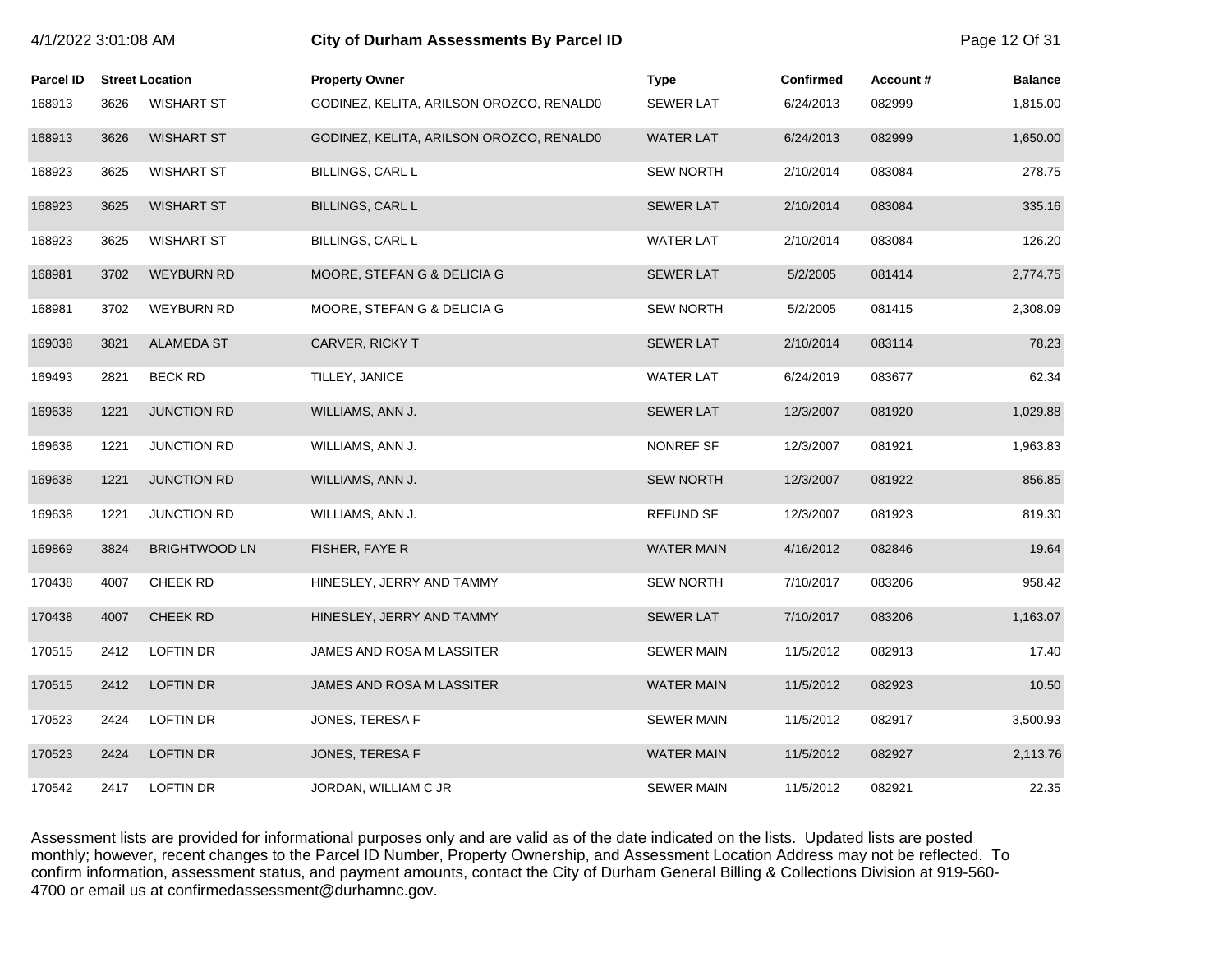# 4/1/2022 3:01:08 AM **City of Durham Assessments By Parcel ID** Page 13 Of 31

| <b>Parcel ID</b> |      | <b>Street Location</b> | <b>Property Owner</b>      | <b>Type</b>       | Confirmed | Account # | <b>Balance</b> |
|------------------|------|------------------------|----------------------------|-------------------|-----------|-----------|----------------|
| 170542           | 2417 | <b>LOFTIN DR</b>       | JORDAN, WILLIAM C JR       | <b>WATER MAIN</b> | 11/5/2012 | 082929    | 13.51          |
| 170553           | 3906 | CHEEK RD               | EVANS, LARRY FRANKLIN      | <b>SEWER LAT</b>  | 5/2/2005  | 081408    | 1,548.59       |
| 170553           | 3906 | CHEEK RD               | EVANS, LARRY FRANKLIN      | <b>NONREF WF</b>  | 5/2/2005  | 081409    | 669.00         |
| 170553           | 3906 | CHEEK RD               | EVANS, LARRY FRANKLIN      | <b>WATER CAP</b>  | 5/2/2005  | 081410    | 1,634.50       |
| 170553           | 3906 | <b>CHEEK RD</b>        | EVANS, LARRY FRANKLIN      | <b>SEW NORTH</b>  | 5/2/2005  | 081411    | 1,020.27       |
| 170553           | 3906 | CHEEK RD               | EVANS, LARRY FRANKLIN      | <b>REFUND WF</b>  | 5/2/2005  | 081426    | 1,115.00       |
| 170790           | 2566 | <b>BURTON RD</b>       | LADD, ROGER L & SANDRA B   | <b>WATER LAT</b>  | 8/4/2003  | 080825    | 412.50         |
| 170790           | 2566 | <b>BURTON RD</b>       | LADD, ROGER L & SANDRA B   | <b>SEWER LAT</b>  | 8/4/2003  | 080826    | 605.00         |
| 170790           | 2566 | <b>BURTON RD</b>       | LADD, ROGER L & SANDRA B   | NONREF WF         | 8/4/2003  | 080827    | 330.00         |
| 170790           | 2566 | <b>BURTON RD</b>       | LADD, ROGER L & SANDRA B   | <b>WATER CAP</b>  | 8/4/2003  | 080828    | 528.62         |
| 170790           | 2566 | <b>BURTON RD</b>       | LADD, ROGER L & SANDRA B   | <b>SEW NORTH</b>  | 8/4/2003  | 080829    | 503.32         |
| 170790           | 2566 | <b>BURTON RD</b>       | LADD, ROGER L AND SANDRA B | <b>REFUND WF</b>  | 8/4/2003  | 080820    | 550.00         |
| 170799           | 2571 | <b>CHADWICK PL</b>     | RAPPLEYEA, SCOTT RYAN      | <b>WATER LAT</b>  | 9/17/2007 | 081900    | 770.27         |
| 170799           | 2571 | CHADWICK PL            | RAPPLEYEA, SCOTT RYAN      | <b>SEWER LAT</b>  | 9/17/2007 | 081901    | 1,389.74       |
| 170799           | 2571 | <b>CHADWICK PL</b>     | RAPPLEYEA, SCOTT RYAN      | <b>WATER CAP</b>  | 9/17/2007 | 081902    | 1,611.17       |
| 170799           | 2571 | CHADWICK PL            | RAPPLEYEA, SCOTT RYAN      | <b>SEW NORTH</b>  | 9/17/2007 | 081903    | 1,011.35       |
| 171008           | 2722 | E GEER ST              | SEALS, SIDNEY W            | <b>SEWER LAT</b>  | 9/17/2007 | 081844    | 2,208.46       |
| 171008           | 2722 | E GEER ST              | SEALS, SIDNEY W            | NONREF SF         | 9/17/2007 | 081845    | 6,752.68       |
| 171008           | 2722 | E GEER ST              | SEALS, SIDNEY W            | <b>SEW NORTH</b>  | 9/17/2007 | 081846    | 1,512.72       |
| 171008           | 2722 | E GEER ST              | SEALS, SIDNEY W            | <b>REFUND SF</b>  | 9/17/2007 | 081847    | 2,822.00       |
| 171012           | 2710 | E GEER ST              | VANIE, DAVID               | <b>WATER CAP</b>  | 6/24/2013 | 082996    | 1,142.25       |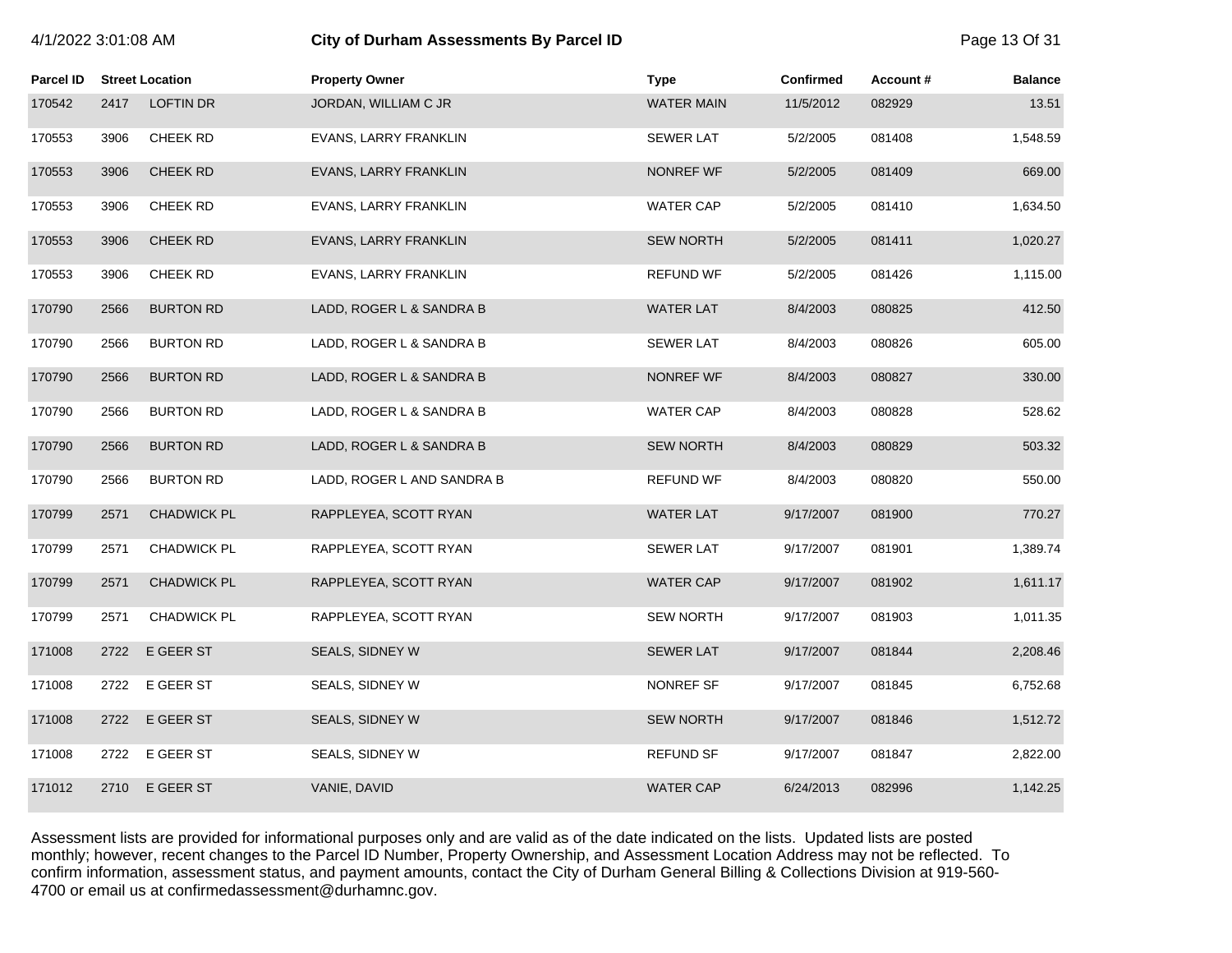| 4/1/2022 3:01:08 AM |      |                        | <b>City of Durham Assessments By Parcel ID</b> |                   |                  |          | Page 14 Of 31  |
|---------------------|------|------------------------|------------------------------------------------|-------------------|------------------|----------|----------------|
| <b>Parcel ID</b>    |      | <b>Street Location</b> | <b>Property Owner</b>                          | <b>Type</b>       | <b>Confirmed</b> | Account# | <b>Balance</b> |
| 171012              |      | 2710 E GEER ST         | VANIE, DAVID                                   | <b>WATER LAT</b>  | 6/24/2013        | 082996   | 1,345.14       |
| 171012              | 2710 | E GEER ST              | VANIE, DAVID                                   | NONREF WF         | 6/24/2013        | 082996   | 6,949.53       |
| 171100              | 2711 | <b>COOKSBURY DR</b>    | OAKLEY, GERALD W AND SHARON W                  | <b>SEWER LAT</b>  | 6/9/2014         | 083127   | 1,226.19       |
| 172056              | 205  | E ROCKWAY ST           | PERRY, ANTHONY                                 | <b>SEWER MAIN</b> | 4/2/2001         | 079472   | 399.65         |
| 172056              | 205  | E ROCKWAY ST           | PERRY, ANTHONY                                 | <b>SEWER LAT</b>  | 5/2/2005         | 081399   | 1,558.91       |
| 172056              | 205  | E ROCKWAY ST           | PERRY, ANTHONY                                 | <b>SEWER ENO</b>  | 5/2/2005         | 081400   | 1,296.76       |
| 172063              | 208  | ROCKWAY ST             | PERRY, ANTHONY                                 | <b>SEWER LAT</b>  | 5/2/2005         | 081403   | 1,558.91       |
| 172063              | 208  | <b>ROCKWAY ST</b>      | PERRY, ANTHONY                                 | <b>SEWER ENO</b>  | 5/2/2005         | 081404   | 1,296.76       |
| 172381              | 4502 | DENFIELD ST            | <b>SALES, FREDERICK</b>                        | <b>WATER CAP</b>  | 9/17/2007        | 081878   | 323.01         |
| 174297              | 1345 | <b>COLE MILL RD</b>    | SMITH, CAROLINE                                | <b>WATER LAT</b>  | 6/9/2014         | 083118   | 468.70         |
| 175567              | 4810 | HILLSBOROUGH RD        | TIMBLIN, CAROL L                               | <b>SEWER MAIN</b> | 5/21/2012        | 082902   | 0.10           |
| 175569              | 4802 | HILLSBOROUGH RD        | KENDRICK, DARRYL                               | <b>WATER CAP</b>  | 1/22/2013        | 082974   | 304.54         |
| 176007              | 4305 | <b>BRACADA DR</b>      | HICKS, DONALD F & ETHEL W                      | <b>SEWER LAT</b>  | 2/10/2014        | 083104   | 335.16         |
| 176308              | 134  | <b>FLEMING DR</b>      | THOMPSON, CONNIE                               | <b>WATER CAP</b>  | 6/24/2019        | 083680   | 1,583.48       |
| 176308              | 134  | <b>FLEMING DR</b>      | THOMPSON, CONNIE                               | <b>WATER LAT</b>  | 6/24/2019        | 083680   | 1,920.76       |
| 176978              | 4002 | <b>FORRESTDALE DR</b>  | VELKER, ARNOLD AND LOREDANA VELKER             | <b>WATER MAIN</b> | 9/3/2013         | 083066   | 87.48          |
| 176979              | 4004 | FORRESTDALE DR         | HAYES, BRANTLEY R SR                           | <b>WATER MAIN</b> | 9/3/2013         | 083065   | 552.34         |
| 176991              | 4009 | <b>FORRESTDALE DR</b>  | ROSS, RALPH N JR AND CAROLE C                  | <b>WATER MAIN</b> | 9/3/2013         | 083053   | 552.34         |
| 177460              | 4021 | CHAUCER DR             | ENGLE, DEBORAH L                               | <b>SEWER ENO</b>  | 6/20/2016        | 083185   | 1,033.22       |
| 177460              | 4021 | <b>CHAUCER DR</b>      | ENGLE, DEBORAH L                               | <b>WATER CAP</b>  | 6/20/2016        | 083185   | 538.22         |
| 177460              | 4021 | <b>CHAUCER DR</b>      | ENGLE, DEBORAH L                               | <b>SEWER LAT</b>  | 6/20/2016        | 083185   | 1,404.38       |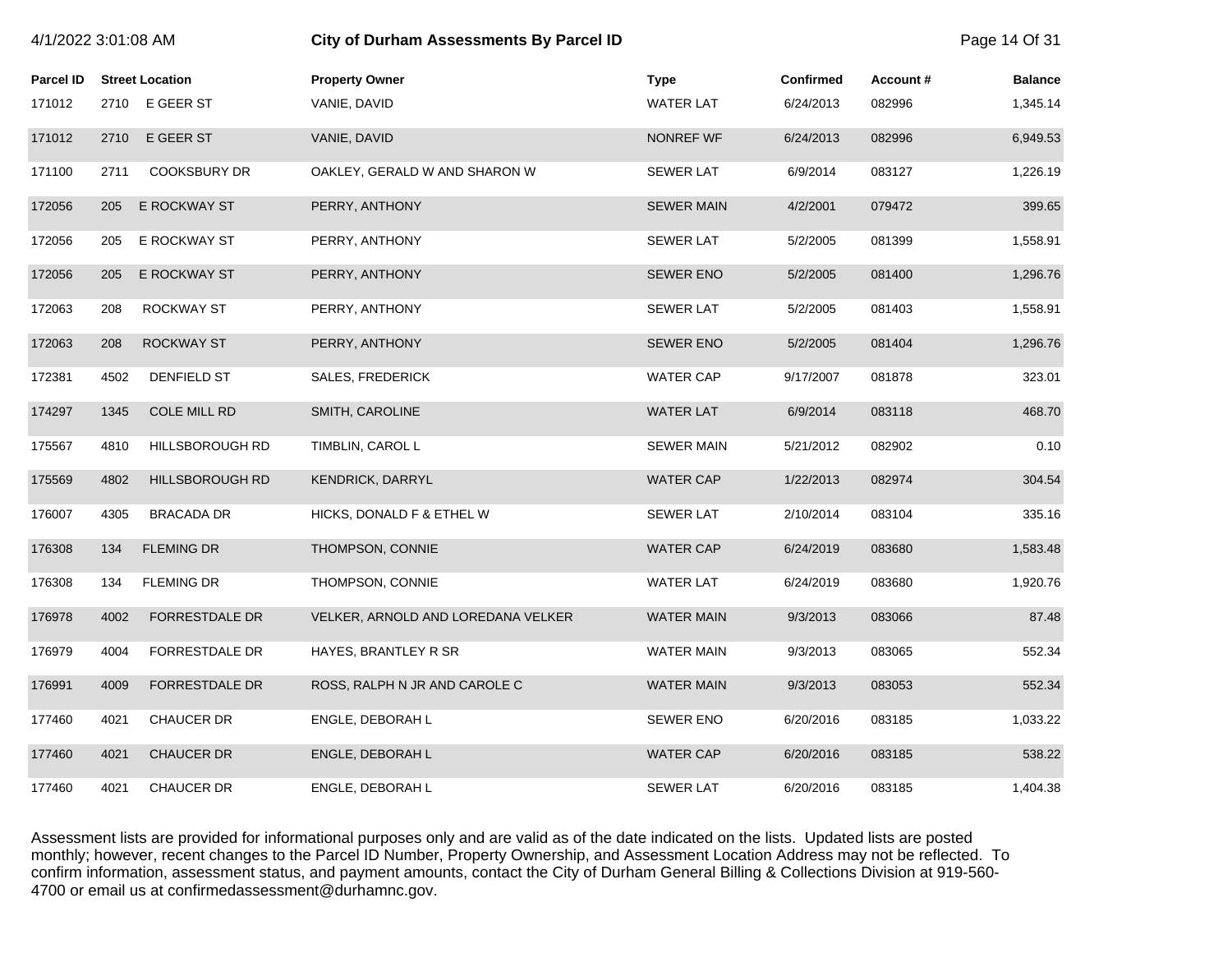# 4/1/2022 3:01:08 AM **City of Durham Assessments By Parcel ID** Page 15 Of 31

| Parcel ID |      | <b>Street Location</b> | <b>Property Owner</b>            | <b>Type</b>       | <b>Confirmed</b> | Account# | <b>Balance</b> |
|-----------|------|------------------------|----------------------------------|-------------------|------------------|----------|----------------|
| 177460    | 4021 | <b>CHAUCER DR</b>      | ENGLE, DEBORAH L                 | <b>WATER LAT</b>  | 6/20/2016        | 083185   | 1,003.13       |
| 177841    | 4601 | <b>WEST AVE</b>        | GONZALES, CELEO                  | <b>SEWER ENO</b>  | 6/20/2016        | 083170   | 1,352.55       |
| 177841    | 4601 | <b>WEST AVE</b>        | GONZALES, CELEO                  | <b>SEWER LAT</b>  | 6/20/2016        | 083170   | 1,995.00       |
| 177854    | 710  | SHAY DR                | LONG, PRIMER & SHIRLEY           | <b>WATER LAT</b>  | 4/7/2003         | 080652   | 1,072.13       |
| 177854    | 710  | <b>SHAY DR</b>         | LONG, PRIMER & SHIRLEY           | <b>WATER CAP</b>  | 4/7/2003         | 080653   | 1,293.75       |
| 177854    | 710  | SHAY DR                | LONG, PRIMER AND SHIRLEY J       | <b>SEWER LAT</b>  | 9/18/2006        | 081719   | 2,363.34       |
| 177854    | 710  | <b>SHAY DR</b>         | LONG, PRIMER AND SHIRLEY J       | <b>SEWER ENO</b>  | 9/18/2006        | 081720   | 2,198.29       |
| 177857    | 707  | <b>HEBRON RD</b>       | BRYANT-CUMMINGS, ISAIAH          | <b>REFUND WF</b>  | 9/19/2011        | 082709   | 3.75           |
| 177887    | 814  | <b>JUSTICE ST</b>      | PERRY, ANTHONY                   | <b>WATER LAT</b>  | 9/7/2004         | 080964   | 850.31         |
| 177887    | 814  | <b>JUSTICE ST</b>      | PERRY, ANTHONY                   | <b>SEWER LAT</b>  | 9/7/2004         | 080965   | 1,247.13       |
| 177887    | 814  | <b>JUSTICE ST</b>      | PERRY, ANTHONY                   | <b>WATER CAP</b>  | 9/7/2004         | 080966   | 1,089.58       |
| 177887    | 814  | <b>JUSTICE ST</b>      | PERRY, ANTHONY                   | <b>SEWER ENO</b>  | 9/7/2004         | 080967   | 1,037.43       |
| 177943    | 819  | <b>SHAY DR</b>         | FRENCH, SANDRA                   | <b>WATER CAP</b>  | 6/20/2016        | 083193   | 64.04          |
| 177943    | 819  | SHAY DR                | FRENCH, SANDRA                   | <b>WATER LAT</b>  | 6/20/2016        | 083193   | 778.49         |
| 179316    | 7714 | MASSEY CHAPEL RD       | BOYD, CARLOS O AND MARY E        | <b>WATER MAIN</b> | 4/18/2005        | 081324   | 2,148.00       |
| 179316    | 7714 | MASSEY CHAPEL RD       | BOYD, CARLOS O AND MARY E        | <b>WATER LAT</b>  | 9/18/2006        | 081689   | 1,191.00       |
| 179316    | 7714 | MASSEY CHAPEL RD       | BOYD, CARLOS O AND MARY E        | <b>WATER CAP</b>  | 9/18/2006        | 081690   | 1,935.26       |
| 179379    | 7419 | <b>ABRON DR</b>        | STURDIVANT, WALTER AND DERRELL   | <b>WATER MAIN</b> | 4/18/2005        | 081369   | 288.52         |
| 180960    | 504  | WANDA RIDGE DR         | TALLEY, ROBERT L. AND FELICIA B. | <b>WATER LAT</b>  | 6/2/2008         | 082119   | 525.94         |
| 180960    | 504  | WANDA RIDGE DR         | TALLEY, ROBERT L. AND FELICIA B. | <b>WATER CAP</b>  | 6/2/2008         | 082120   | 854.87         |
| 182327    | 1804 | <b>GRADY DR</b>        | THORNTON, OTIS                   | <b>SEWER LAT</b>  | 7/10/2017        | 083195   | 2,946.52       |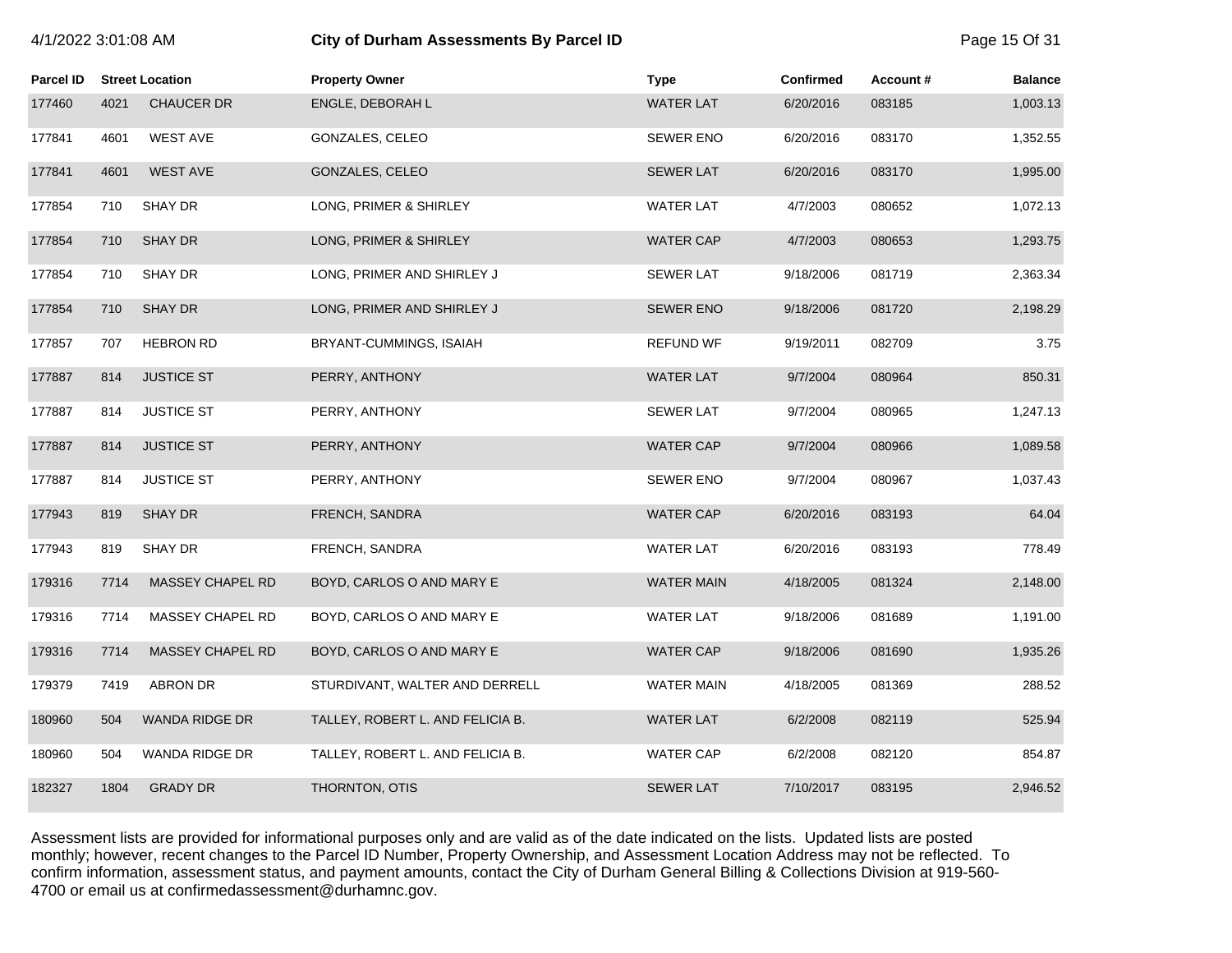| 4/1/2022 3:01:08 AM |      |                        | City of Durham Assessments By Parcel ID |                   |                  |          |                |
|---------------------|------|------------------------|-----------------------------------------|-------------------|------------------|----------|----------------|
| <b>Parcel ID</b>    |      | <b>Street Location</b> | <b>Property Owner</b>                   | <b>Type</b>       | <b>Confirmed</b> | Account# | <b>Balance</b> |
| 182328              | 1800 | <b>GRADY DR</b>        | L.F.R. & K., PARTNERSHIP                | <b>SEWER LAT</b>  | 2/18/2008        | 081933   | 2,168.03       |
| 182328              | 1800 | <b>GRADY DR</b>        | L.F.R. & K., PARTNERSHIP                | <b>SEWER ENO</b>  | 2/18/2008        | 081934   | 1,678.27       |
| 182372              | 4816 | NORTHBURY CIR          | FREY, MARIA III                         | <b>WATER CAP</b>  | 6/25/2018        | 083671   | 976.47         |
| 182372              | 4816 | NORTHBURY CIR          | FREY, MARIA III                         | <b>WATER LAT</b>  | 6/25/2018        | 083671   | 809.28         |
| 182442              | 1732 | <b>HIDEAWAY LN</b>     | CHAPPELL, GAIL S                        | <b>WATER MAIN</b> | 3/5/2012         | 082762   | 1,158.11       |
| 182899              | 5105 | <b>GATEWOOD DR</b>     | DILLARD, JR, LUMMIE A AND MARGARET Y    | <b>WATER MAIN</b> | 3/21/2005        | 081278   | 4,074.01       |
| 183017              | 5106 | LONG LEAF DR           | VINSON, THERESA M.                      | <b>WATER MAIN</b> | 3/19/2007        | 081757   | 2,383.00       |
| 183573              | 210  | <b>TWIN OAKS DR</b>    | MYERS, ALLEN D JR & PATTI               | <b>SEWER ENO</b>  | 2/7/2005         | 081209   | 545.01         |
| 183634              | 135  | PLANTATION DR          | STONE, SUZANNE L                        | <b>WATER LAT</b>  | 2/20/2006        | 081659   | 499.02         |
| 183634              | 135  | PLANTATION DR          | STONE, SUZANNE L                        | <b>WATER CAP</b>  | 2/20/2006        | 081660   | 815.91         |
| 183687              | 316  | CHERYL AVE             | PERRY, THOMASINE                        | <b>WATER CAP</b>  | 6/24/2019        | 083678   | 1,583.48       |
| 183687              | 316  | CHERYL AVE             | PERRY, THOMASINE                        | <b>WATER LAT</b>  | 6/24/2019        | 083678   | 1,920.76       |
| 184399              | 5326 | <b>VENTURA DR</b>      | FEDERAL NATIONAL MORTGAGE ASSOCIATION   | <b>SEWER LAT</b>  | 9/17/2007        | 081863   | 2,543.75       |
| 184399              | 5326 | <b>VENTURA DR</b>      | FEDERAL NATIONAL MORTGAGE ASSOCIATION   | <b>SEWER ENO</b>  | 9/17/2007        | 081864   | 2,115.94       |
| 184437              | 2001 | <b>BAYLEAF DR</b>      | RIDDLE, WILLIAM B AND REBECCA C         | <b>SEWER ENO</b>  | 7/10/2017        | 083224   | 441.87         |
| 184437              | 2001 | <b>BAYLEAF DR</b>      | RIDDLE, WILLIAM B AND REBECCA C         | <b>SEWER LAT</b>  | 7/10/2017        | 083224   | 3,517.53       |
| 184506              | 5638 | <b>FALKIRK DR</b>      | LATTA, DON                              | <b>WATER LAT</b>  | 2/10/2014        | 083102   | 304.69         |
| 185592              | 224  | <b>GOODWIN RD</b>      | BM BULL INVESETMENT PROPERTIES          | <b>WATER CAP</b>  | 6/25/2018        | 083673   | 2,088.67       |
| 185592              | 224  | <b>GOODWIN RD</b>      | BM BULL INVESETMENT PROPERTIES          | <b>WATER LAT</b>  | 6/25/2018        | 083673   | 1,759.31       |
| 186698              | 5808 | <b>RIDGEVIEW RD</b>    | KING, CHRISTOPHER N AND VICKIE          | <b>WATER MAIN</b> | 1/18/2005        | 081163   | 168.91         |
| 187048              | 6921 | <b>RUSSELL RD</b>      | DUKE, DONALD L                          | <b>WATER LAT</b>  | 5/6/2002         | 080422   | 209.77         |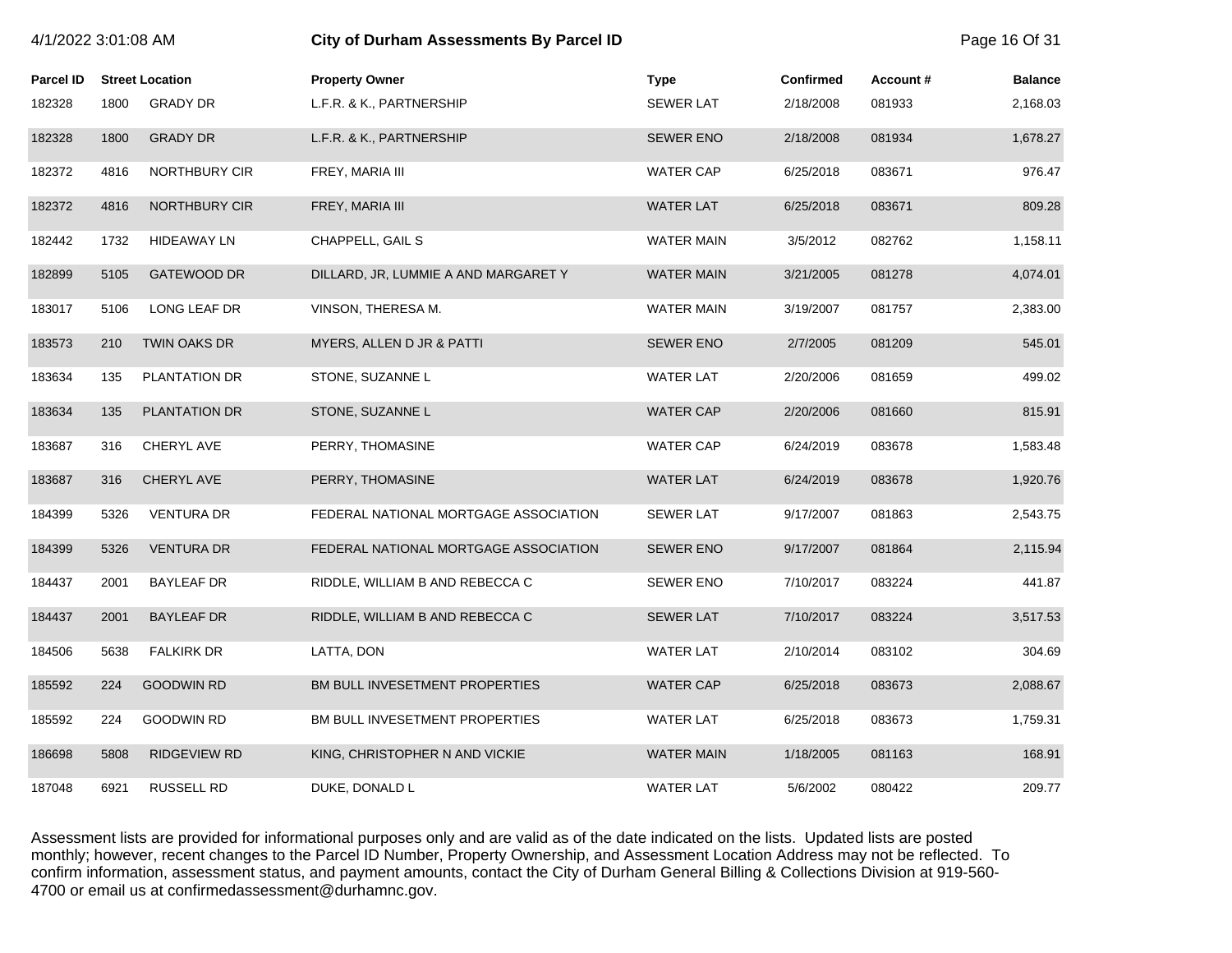# 4/1/2022 3:01:08 AM **City of Durham Assessments By Parcel ID** Page 17 Of 31

| Parcel ID |      | <b>Street Location</b> | <b>Property Owner</b>            | <b>Type</b>       | Confirmed  | Account# | <b>Balance</b> |
|-----------|------|------------------------|----------------------------------|-------------------|------------|----------|----------------|
| 187048    | 6921 | <b>RUSSELL RD</b>      | DUKE, DONALD L                   | NONREF WF         | 5/6/2002   | 080423   | 234.94         |
| 187048    | 6921 | RUSSELL RD             | DUKE, DONALD L                   | WATER CAP         | 5/6/2002   | 080424   | 231.58         |
| 187048    | 6921 | <b>RUSSELL RD</b>      | DUKE, DONALD L                   | <b>REFUND WF</b>  | 5/6/2002   | 080425   | 391.56         |
| 193555    | 629  | CONOVER RD             | MFW INVESTMENTS LLC              | <b>STR COMP</b>   | 11/20/2017 | 083354   | 800.00         |
| 195458    | 2742 | E MAIN ST              | GREATER EMMANUEL TEMPLE OF GRACE | CURB, GT, PV      | 6/4/2012   | 082791   | 17,375.45      |
| 197637    | 3131 | ROWENA AVE             | MICOLE ENTERPRISES, LLC          | <b>SEWER MAIN</b> | 9/18/2006  | 081527   | 258.19         |
| 197788    | 3553 | WAKE FOREST HWY        | TRIANGLE GREENWAYS COUNCIL       | <b>STR COMP</b>   | 11/20/2017 | 083650   | 800.00         |
| 199738    | 717  | <b>BELGREEN RD</b>     | FOZARD, YASMIN M.                | <b>WATER LAT</b>  | 9/17/2007  | 081887   | 333.46         |
| 199738    | 717  | <b>BELGREEN RD</b>     | FOZARD, YASMIN M.                | <b>WATER CAP</b>  | 9/17/2007  | 081889   | 1,517.92       |
| 199738    | 717  | <b>BELGREEN RD</b>     | MCCALL, WILLIE A.                | CURB, GT, PV      | 1/19/2010  | 082340   | 4,113.87       |
| 199738    | 717  | <b>BELGREEN RD</b>     | MCCALL, WILLIE A.                | <b>WATER LAT</b>  | 1/19/2010  | 082366   | 1,009.64       |
| 199738    | 717  | BELGREEN RD            | MCCALL, WILLIE A.                | <b>SEWER LAT</b>  | 1/19/2010  | 082367   | 1,886.72       |
| 201420    | 904  | <b>OBSIDIAN WAY</b>    | GEMECHU, MESKEREM                | <b>STR COMP</b>   | 11/20/2017 | 083465   | 640.00         |
| 201421    | 906  | <b>OBSIDIAN WAY</b>    | BELLEBNA, IBRAHIM B              | <b>STR COMP</b>   | 11/20/2017 | 083467   | 720.00         |
| 201423    | 910  | <b>OBSIDIAN WAY</b>    | RUIZ ESPARZA, SARANYA            | <b>STR COMP</b>   | 11/20/2017 | 083471   | 640.00         |
| 201424    | 912  | <b>OBSIDIAN WAY</b>    | KAYEE, DANIEL                    | <b>STR COMP</b>   | 11/20/2017 | 083473   | 800.00         |
| 201428    | 920  | <b>OBSIDIAN WAY</b>    | HERNANDEZ, ELIAS                 | <b>STR COMP</b>   | 11/20/2017 | 083481   | 640.00         |
| 201429    | 922  | <b>OBSIDIAN WAY</b>    | SMITH, MELDA                     | <b>STR COMP</b>   | 11/20/2017 | 083483   | 800.00         |
| 201430    | 924  | <b>OBSIDIAN WAY</b>    | CALDWELL, TERA                   | <b>STR COMP</b>   | 11/20/2017 | 083485   | 640.00         |
| 201432    | 926  | <b>OBSIDIAN WAY</b>    | STONEHILL ESTATES                | <b>STR COMP</b>   | 11/20/2017 | 083487   | 480.00         |
| 201433    | 925  | <b>OBSIDIAN WAY</b>    | AMH 2015-2 BORROWER, LLC         | <b>STR COMP</b>   | 11/20/2017 | 083486   | 640.00         |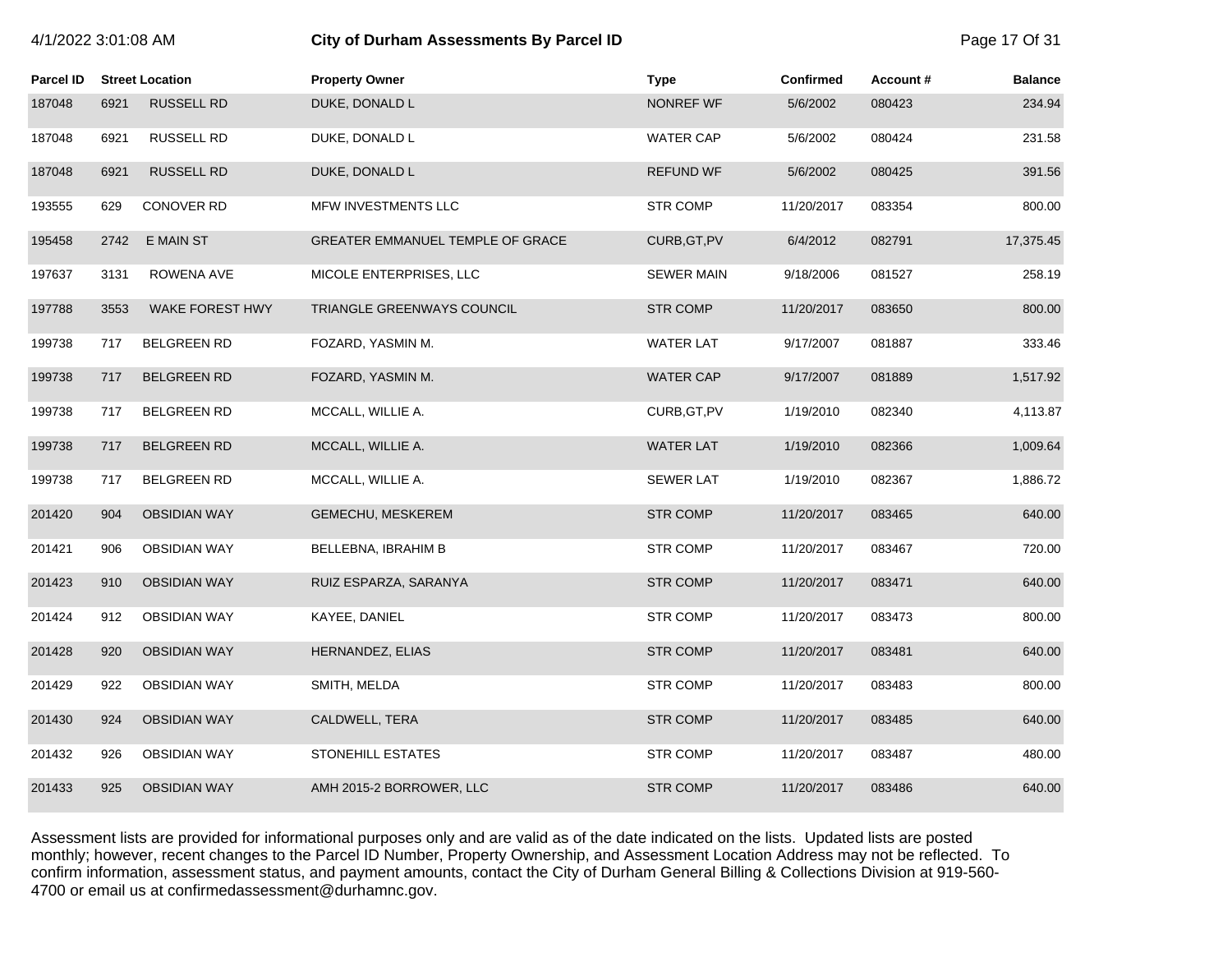| 4/1/2022 3:01:08 AM |      |                        | <b>City of Durham Assessments By Parcel ID</b> |  |                 |                  |          | Page 18 Of 31  |  |
|---------------------|------|------------------------|------------------------------------------------|--|-----------------|------------------|----------|----------------|--|
| <b>Parcel ID</b>    |      | <b>Street Location</b> | <b>Property Owner</b>                          |  | <b>Type</b>     | <b>Confirmed</b> | Account# | <b>Balance</b> |  |
| 201434              | 923  | <b>OBSIDIAN WAY</b>    | ROBERTSON, ELIJAH                              |  | <b>STR COMP</b> | 11/20/2017       | 083484   | 800.00         |  |
| 201435              | 921  | <b>OBSIDIAN WAY</b>    | KITHCART, JAMES W                              |  | <b>STR COMP</b> | 11/20/2017       | 083482   | 640.00         |  |
| 201436              | 919  | <b>OBSIDIAN WAY</b>    | OPPY, TURNER B                                 |  | <b>STR COMP</b> | 11/20/2017       | 083480   | 640.00         |  |
| 201437              | 917  | <b>OBSIDIAN WAY</b>    | DAVIS, NATASHA                                 |  | <b>STR COMP</b> | 11/20/2017       | 083478   | 640.00         |  |
| 201438              | 915  | <b>OBSIDIAN WAY</b>    | GRAY, GLENDA                                   |  | <b>STR COMP</b> | 11/20/2017       | 083476   | 800.00         |  |
| 201439              | 913  | <b>OBSIDIAN WAY</b>    | ROUNTREE, CHENITA                              |  | <b>STR COMP</b> | 11/20/2017       | 083474   | 640.00         |  |
| 201441              | 909  | <b>OBSIDIAN WAY</b>    | CAIN, REGINA                                   |  | <b>STR COMP</b> | 11/20/2017       | 083470   | 800.00         |  |
| 201443              | 905  | <b>OBSIDIAN WAY</b>    | DAVIES, JIMMY J                                |  | <b>STR COMP</b> | 11/20/2017       | 083466   | 800.00         |  |
| 201444              | 903  | <b>OBSIDIAN WAY</b>    | MARTIN, LOLA                                   |  | <b>STR COMP</b> | 11/20/2017       | 083464   | 720.00         |  |
| 201445              | 812  | <b>OBSIDIAN WAY</b>    | <b>STONEHILL ESTATES</b>                       |  | <b>STR COMP</b> | 11/20/2017       | 083463   | 320.00         |  |
| 201447              | 3606 | <b>TURQUOISE DR</b>    | <b>KEYS, SHIRLEY</b>                           |  | <b>STR COMP</b> | 11/20/2017       | 083492   | 640.00         |  |
| 201449              | 3614 | <b>TURQUOISE DR</b>    | <b>HAMLIN, MONICA B</b>                        |  | <b>STR COMP</b> | 11/20/2017       | 083498   | 800.00         |  |
| 201450              | 3616 | <b>TURQUOISE DR</b>    | <b>FULLER, DELORIES</b>                        |  | <b>STR COMP</b> | 11/20/2017       | 083500   | 720.00         |  |
| 201452              | 3615 | <b>TURQUOISE DR</b>    | CRENDAL, KERRENDA                              |  | <b>STR COMP</b> | 11/20/2017       | 083499   | 640.00         |  |
| 201455              | 3609 | <b>TURQUOISE DR</b>    | HILL, MINE N                                   |  | <b>STR COMP</b> | 11/20/2017       | 083494   | 640.00         |  |
| 201456              | 3607 | <b>TURQUOISE DR</b>    | <b>FLETCHER, CHARLES H</b>                     |  | <b>STR COMP</b> | 11/20/2017       | 083493   | 800.00         |  |
| 201457              | 3605 | <b>TURQUOISE DR</b>    | ABDULLAH, ADID F                               |  | <b>STR COMP</b> | 11/20/2017       | 083491   | 680.00         |  |
| 201458              | 3601 | <b>TURQUOISE DR</b>    | POOLE, JOANNE                                  |  | <b>STR COMP</b> | 11/20/2017       | 083488   | 640.00         |  |
| 201459              | 3603 | <b>TURQUOISE DR</b>    | STONEHILL ESTATES                              |  | <b>STR COMP</b> | 11/20/2017       | 083490   | 480.00         |  |
| 201461              | 3702 | <b>TURQUOISE DR</b>    | PERRUSQUIA, JERRY                              |  | <b>STR COMP</b> | 11/20/2017       | 083506   | 800.00         |  |
| 201462              | 3704 | <b>TURQUOISE DR</b>    | JOHNSON, MICHAEL                               |  | <b>STR COMP</b> | 11/20/2017       | 083508   | 640.00         |  |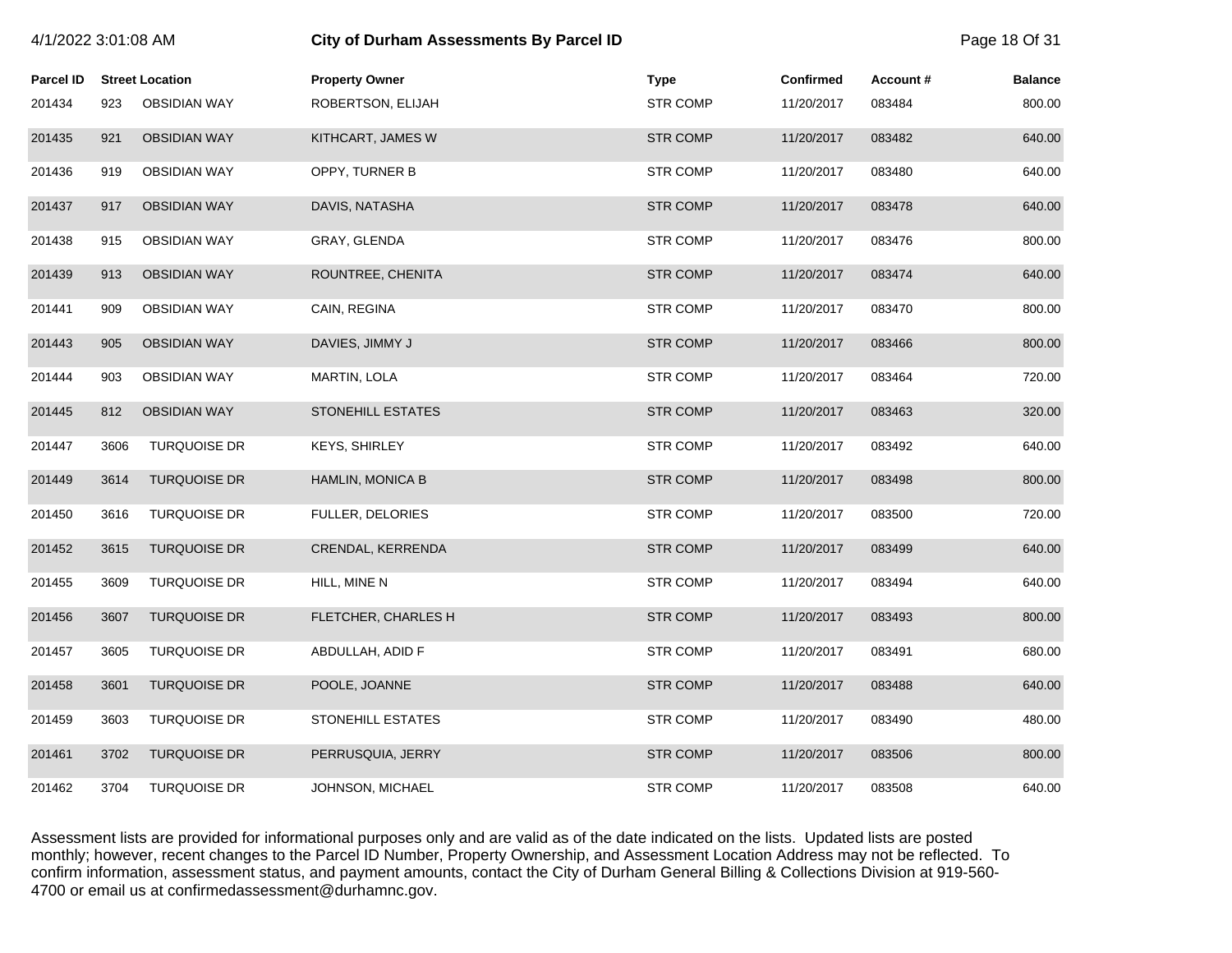| 4/1/2022 3:01:08 AM |      |                        |                          | City of Durham Assessments By Parcel ID |                  |          |                |  |
|---------------------|------|------------------------|--------------------------|-----------------------------------------|------------------|----------|----------------|--|
| <b>Parcel ID</b>    |      | <b>Street Location</b> | <b>Property Owner</b>    | <b>Type</b>                             | <b>Confirmed</b> | Account# | <b>Balance</b> |  |
| 201465              | 3709 | <b>TURQUOISE DR</b>    | AMH 2015-2 BORROWER, LLC | <b>STR COMP</b>                         | 11/20/2017       | 083513   | 640.00         |  |
| 201467              | 3705 | <b>TURQUOISE DR</b>    | JEFFERSON, NORMA J       | <b>STR COMP</b>                         | 11/20/2017       | 083509   | 640.00         |  |
| 201468              | 3703 | <b>TURQUOISE DR</b>    | LEMAY MOSES JR TRUSTEE   | <b>STR COMP</b>                         | 11/20/2017       | 083507   | 640.00         |  |
| 201469              | 3701 | <b>TURQUOISE DR</b>    | WAGNER, SABRINA          | <b>STR COMP</b>                         | 11/20/2017       | 083505   | 560.00         |  |
| 201471              | 3621 | <b>TURQUOISE DR</b>    | <b>STONEHILL ESTATES</b> | <b>STR COMP</b>                         | 11/20/2017       | 083504   | 480.00         |  |
| 201638              | 805  | QUARTZ DR              | <b>STONEHILL ESTATES</b> | <b>STR COMP</b>                         | 11/20/2017       | 083514   | 480.00         |  |
| 201805              | 508  | <b>HILLVIEW DR</b>     | MARSHALL, SEAN           | <b>STR COMP</b>                         | 11/20/2017       | 083289   | 800.00         |  |
| 201806              | 509  | <b>HILLVIEW DR</b>     | ARMSTON, RODNEY          | <b>STR COMP</b>                         | 11/20/2017       | 083290   | 800.00         |  |
| 202418              | 741  | <b>OBSIDIAN WAY</b>    | SHILL, CHRISTOPHER       | <b>STR COMP</b>                         | 11/20/2017       | 083554   | 640.00         |  |
| 202419              | 739  | <b>OBSIDIAN WAY</b>    | HALL, TIM                | STR COMP                                | 11/20/2017       | 083552   | 800.00         |  |
| 202420              | 737  | <b>OBSIDIAN WAY</b>    | CHERRY, STEPHANIE A      | <b>STR COMP</b>                         | 11/20/2017       | 083550   | 640.00         |  |
| 202421              | 735  | <b>OBSIDIAN WAY</b>    | GOLDER, GENEVA           | <b>STR COMP</b>                         | 11/20/2017       | 083548   | 560.00         |  |
| 202422              | 733  | <b>OBSIDIAN WAY</b>    | ALI, MUHAMMAD            | <b>STR COMP</b>                         | 11/20/2017       | 083546   | 720.00         |  |
| 202424              | 729  | <b>OBSIDIAN WAY</b>    | CONYERS, ROSEMOND        | <b>STR COMP</b>                         | 11/20/2017       | 083542   | 560.00         |  |
| 202425              | 727  | <b>OBSIDIAN WAY</b>    | <b>WATKINS, ANTHONY</b>  | <b>STR COMP</b>                         | 11/20/2017       | 083540   | 200.00         |  |
| 202426              | 725  | <b>OBSIDIAN WAY</b>    | EASON, ETHEL N           | <b>STR COMP</b>                         | 11/20/2017       | 083538   | 800.00         |  |
| 202427              | 723  | <b>OBSIDIAN WAY</b>    | KAPRAL, GARY J           | <b>STR COMP</b>                         | 11/20/2017       | 083536   | 560.00         |  |
| 202428              | 721  | <b>OBSIDIAN WAY</b>    | BRADY, MARILYN           | <b>STR COMP</b>                         | 11/20/2017       | 083534   | 640.00         |  |
| 202429              | 719  | <b>OBSIDIAN WAY</b>    | AFIFI, OSAMA             | <b>STR COMP</b>                         | 11/20/2017       | 083532   | 640.00         |  |
| 202430              | 718  | <b>OBSIDIAN WAY</b>    | BUCCAFUFCO, ADAM N       | <b>STR COMP</b>                         | 11/20/2017       | 083531   | 640.00         |  |
| 202431              | 720  | <b>OBSIDIAN WAY</b>    | JONES, DANA              | <b>STR COMP</b>                         | 11/20/2017       | 083533   | 800.00         |  |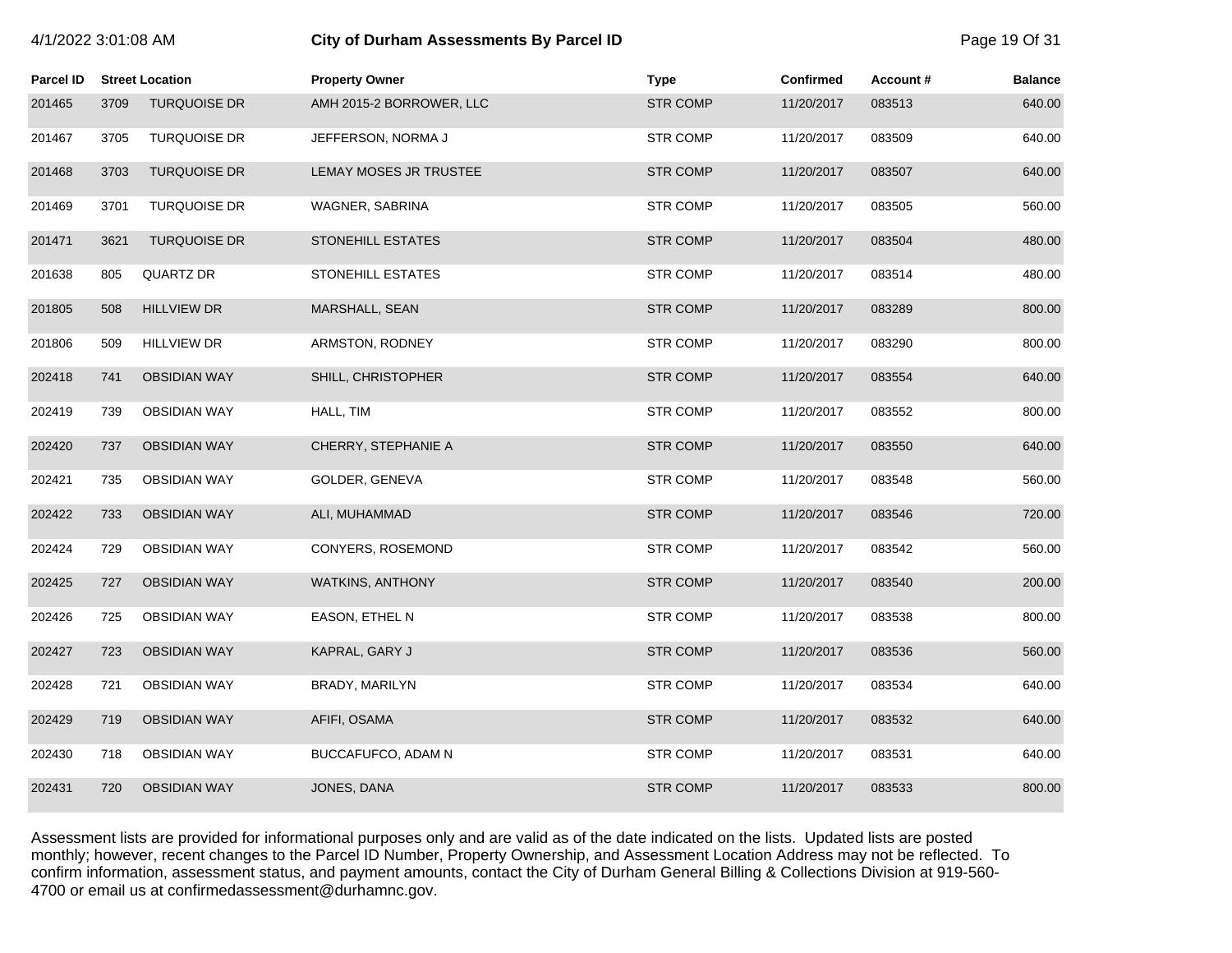| 4/1/2022 3:01:08 AM |              |                        | <b>City of Durham Assessments By Parcel ID</b> |                 |                  |          |                |
|---------------------|--------------|------------------------|------------------------------------------------|-----------------|------------------|----------|----------------|
| <b>Parcel ID</b>    |              | <b>Street Location</b> | <b>Property Owner</b>                          | <b>Type</b>     | <b>Confirmed</b> | Account# | <b>Balance</b> |
| 202432              | 722          | <b>OBSIDIAN WAY</b>    | RUSS, ROSA L                                   | <b>STR COMP</b> | 11/20/2017       | 083535   | 640.00         |
| 202435              | 728          | <b>OBSIDIAN WAY</b>    | CLICK, MONICA                                  | <b>STR COMP</b> | 11/20/2017       | 083541   | 800.00         |
| 202437              | 732          | <b>OBSIDIAN WAY</b>    | HILL, TAMARA                                   | <b>STR COMP</b> | 11/20/2017       | 083545   | 720.00         |
| 202438              | 734          | <b>OBSIDIAN WAY</b>    | BHARGAVA, DEEPIKA                              | <b>STR COMP</b> | 11/20/2017       | 083547   | 720.00         |
| 202439              | 736          | OBSIDIAN WAY           | ESPINOZA, JOEL                                 | <b>STR COMP</b> | 11/20/2017       | 083549   | 720.00         |
| 202441              | 740          | <b>OBSIDIAN WAY</b>    | APONTE, STACY V                                | <b>STR COMP</b> | 11/20/2017       | 083553   | 300.00         |
| 202442              | 743          | <b>OBSIDIAN WAY</b>    | STONEHILL ESTATES                              | <b>STR COMP</b> | 11/20/2017       | 083555   | 480.00         |
| 202445              | 715          | <b>OBSIDIAN WAY</b>    | ABDELATIF, MOHAMAD                             | <b>STR COMP</b> | 11/20/2017       | 083528   | 640.00         |
| 202448              | 707          | <b>OBSIDIAN WAY</b>    | SIMPSON MCKOY, KIMBERLY                        | <b>STR COMP</b> | 11/20/2017       | 083521   | 800.00         |
| 202449              | 705          | <b>OBSIDIAN WAY</b>    | HARRIS, FELICIA                                | <b>STR COMP</b> | 11/20/2017       | 083519   | 640.00         |
| 202451              | 4            | OLIVENE DR             | DOLES, ROBIN                                   | <b>STR COMP</b> | 11/20/2017       | 083558   | 640.00         |
| 202452              | 6            | OLIVENE DR             | BAKER, ERIC M                                  | <b>STR COMP</b> | 11/20/2017       | 083560   | 640.00         |
| 202453              | $\mathbf{1}$ | OLIVENE DR             | BERRYMAN, TANNEIKA                             | <b>STR COMP</b> | 11/20/2017       | 083556   | 640.00         |
| 202454              | 606          | <b>OBSIDIAN WAY</b>    | MOORE, GWENDOLYN                               | <b>STR COMP</b> | 11/20/2017       | 083515   | 720.00         |
| 202455              | 702          | <b>OBSIDIAN WAY</b>    | ABRAM, WALTER                                  | <b>STR COMP</b> | 11/20/2017       | 083517   | 640.00         |
| 202457              | 706          | <b>OBSIDIAN WAY</b>    | RUDE, NATALYA A                                | <b>STR COMP</b> | 11/20/2017       | 083520   | 640.00         |
| 202458              | 708          | <b>OBSIDIAN WAY</b>    | PERRY, CHAD                                    | <b>STR COMP</b> | 11/20/2017       | 083522   | 480.00         |
| 202460              | 712          | <b>OBSIDIAN WAY</b>    | <b>BELL, JAMISE</b>                            | <b>STR COMP</b> | 11/20/2017       | 083526   | 560.00         |
| 202461              | 714          | <b>OBSIDIAN WAY</b>    | IH3 PROPERTY NORTH CAROLINA, LP                | <b>STR COMP</b> | 11/20/2017       | 083527   | 640.00         |
| 202463              | 608          | <b>OBSIDIAN WAY</b>    | <b>STONEHILL ESTATES</b>                       | <b>STR COMP</b> | 11/20/2017       | 083516   | 480.00         |
| 202464              | 8            | OLIVENE DR             | PRISCO, MARIA                                  | <b>STR COMP</b> | 11/20/2017       | 083562   | 640.00         |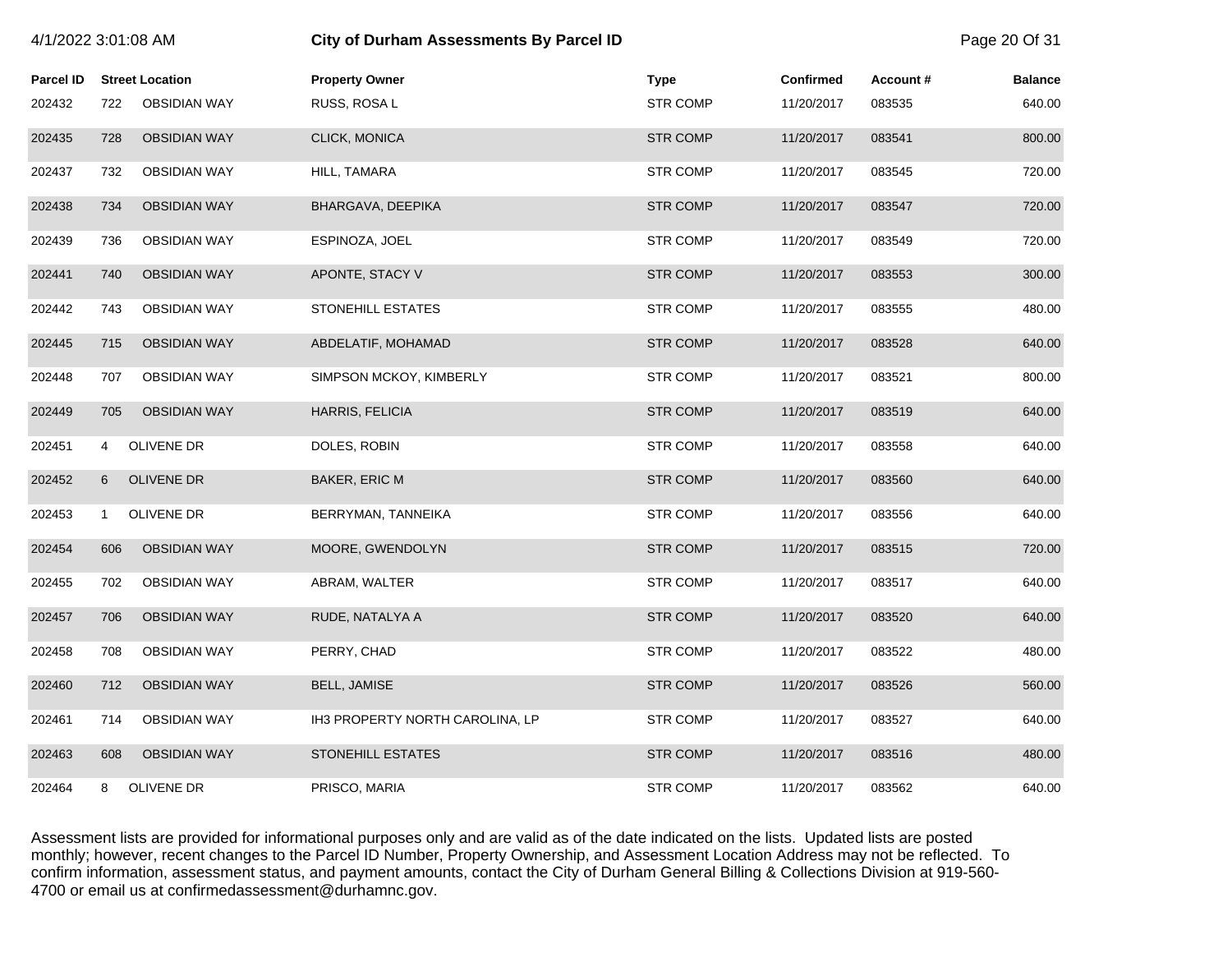|  | 4/1/2022 3:01:08 AM |  |  |  |
|--|---------------------|--|--|--|
|--|---------------------|--|--|--|

# **City of Durham Assessments By Parcel ID**  Page 21 Of 31

| Parcel ID | <b>Street Location</b>               | <b>Property Owner</b>     | <b>Type</b>       | <b>Confirmed</b> | Account# | <b>Balance</b> |
|-----------|--------------------------------------|---------------------------|-------------------|------------------|----------|----------------|
| 202465    | <b>OLIVENE DR</b><br>10 <sup>1</sup> | WILLIAMS, JEROME          | <b>STR COMP</b>   | 11/20/2017       | 083564   | 640.00         |
| 202469    | OLIVENE DR<br>19                     | BOURNE, NZINGA            | <b>STR COMP</b>   | 11/20/2017       | 083570   | 720.00         |
| 202470    | 17<br><b>OLIVENE DR</b>              | MARTINEZ, JOSE M          | <b>STR COMP</b>   | 11/20/2017       | 083569   | 640.00         |
| 202471    | <b>OLIVENE DR</b><br>15              | ORTIZ MURCIA, LUIS A      | <b>STR COMP</b>   | 11/20/2017       | 083568   | 640.00         |
| 202473    | OLIVENE DR<br>11                     | <b>BOBBITT, MICHAEL J</b> | <b>STR COMP</b>   | 11/20/2017       | 083565   | 800.00         |
| 202474    | OLIVENE DR<br>9                      | JOHNSON, RICHARD          | <b>STR COMP</b>   | 11/20/2017       | 083563   | 720.00         |
| 202475    | <b>OLIVENE DR</b><br>$\overline{7}$  | JACKSON, JANELLE          | <b>STR COMP</b>   | 11/20/2017       | 083561   | 800.00         |
| 202477    | <b>OLIVENE DR</b><br>3               | MCMILLIAN, MYISHANKA      | <b>STR COMP</b>   | 11/20/2017       | 083557   | 800.00         |
| 202606    | ROWENA AVE<br>3211                   | MOORE, MILTON             | <b>SEWER MAIN</b> | 9/18/2006        | 081518   | 1,997.82       |
| 202610    | 3201<br>ROWENA AVE                   | MOORE, MILTON             | <b>SEWER MAIN</b> | 9/18/2006        | 081523   | 258.19         |
| 204141    | <b>HILLVIEW DR</b><br>506            | <b>WARE, DERRICK E</b>    | <b>STR COMP</b>   | 11/20/2017       | 083287   | 640.00         |
| 204142    | <b>HILLVIEW DR</b><br>504            | SMITH, CHRISTINE          | <b>STR COMP</b>   | 11/20/2017       | 083286   | 640.00         |
| 204144    | <b>HILLVIEW DR</b><br>416            | <b>BAKHSHI, RANBIR</b>    | <b>STR COMP</b>   | 11/20/2017       | 083284   | 640.00         |
| 204145    | <b>HILLVIEW DR</b><br>414            | UYAMA, MARGARET           | <b>STR COMP</b>   | 11/20/2017       | 083283   | 640.00         |
| 204147    | SPICEWOOD CT<br>$\mathbf{1}$         | <b>BURNETT, MARLENE</b>   | <b>STR COMP</b>   | 11/20/2017       | 083291   | 640.00         |
| 204149    | SPICEWOOD CT<br>5                    | <b>GRENIER, ANITA M</b>   | <b>STR COMP</b>   | 11/20/2017       | 083295   | 640.00         |
| 204150    | SPICEWOOD CT<br>$\overline{7}$       | HARMSEN, KATIE            | <b>STR COMP</b>   | 11/20/2017       | 083297   | 720.00         |
| 204151    | SPICEWOOD CT<br>6                    | <b>IVEY, LAKEISHA</b>     | <b>STR COMP</b>   | 11/20/2017       | 083296   | 640.00         |
| 204155    | 318<br><b>HILLVIEW DR</b>            | WEATHERBURNE, ELIZABETH B | <b>STR COMP</b>   | 11/20/2017       | 083277   | 800.00         |
| 204158    | 312<br><b>HILLVIEW DR</b>            | JONES, ANTHONY            | <b>STR COMP</b>   | 11/20/2017       | 083271   | 800.00         |
| 204160    | 308<br><b>HILLVIEW DR</b>            | <b>GOBRECHT, JARED B</b>  | <b>STR COMP</b>   | 11/20/2017       | 083267   | 640.00         |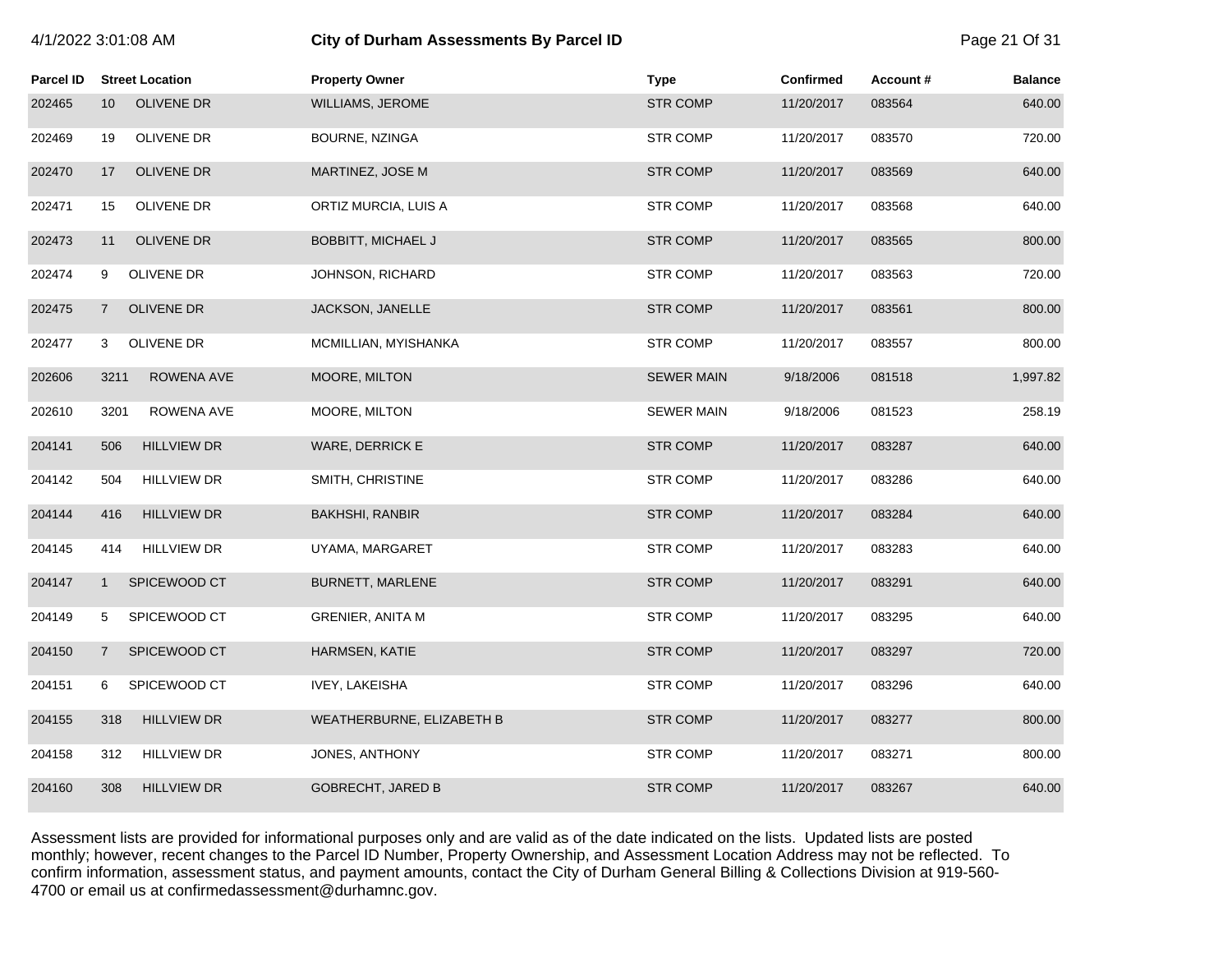| 4/1/2022 3:01:08 AM |     |                        | City of Durham Assessments By Parcel ID |                 |                  |          |                |
|---------------------|-----|------------------------|-----------------------------------------|-----------------|------------------|----------|----------------|
| <b>Parcel ID</b>    |     | <b>Street Location</b> | <b>Property Owner</b>                   | <b>Type</b>     | <b>Confirmed</b> | Account# | <b>Balance</b> |
| 204161              | 307 | <b>HILLVIEW DR</b>     | MIAL, TERRI A                           | <b>STR COMP</b> | 11/20/2017       | 083266   | 640.00         |
| 204162              | 309 | <b>HILLVIEW DR</b>     | TOOMER, TYRONE                          | <b>STR COMP</b> | 11/20/2017       | 083268   | 720.00         |
| 204163              | 311 | <b>HILLVIEW DR</b>     | STYNES, BRIAN                           | <b>STR COMP</b> | 11/20/2017       | 083270   | 640.00         |
| 204164              | 313 | <b>HILLVIEW DR</b>     | BAY, BESSIE M                           | <b>STR COMP</b> | 11/20/2017       | 083272   | 720.00         |
| 204165              | 315 | <b>HILLVIEW DR</b>     | THOMAS, ANTONETTE L                     | <b>STR COMP</b> | 11/20/2017       | 083274   | 60.00          |
| 204166              | 317 | <b>HILLVIEW DR</b>     | MANGUM, PATRICIA                        | <b>STR COMP</b> | 11/20/2017       | 083276   | 640.00         |
| 204167              | 319 | <b>HILLVIEW DR</b>     | ELLISON, ALICIA                         | <b>STR COMP</b> | 11/20/2017       | 083278   | 640.00         |
| 204168              | 602 | <b>WEATHERVANE DR</b>  | TAYLOR, DIANE                           | <b>STR COMP</b> | 11/20/2017       | 083298   | 720.00         |
| 204169              | 604 | <b>WEATHERVANE DR</b>  | DUNN, MILES                             | <b>STR COMP</b> | 11/20/2017       | 083299   | 480.00         |
| 204171              | 410 | <b>HILLVIEW DR</b>     | TRIANGLE GREENWAYS COUNCIL              | <b>STR COMP</b> | 11/20/2017       | 083281   | 800.00         |
| 204173              | 304 | <b>HILLVIEW DR</b>     | HUANG, HANS                             | <b>STR COMP</b> | 11/20/2017       | 083263   | 640.00         |
| 204174              | 302 | <b>HILLVIEW DR</b>     | PRUETT, BENJAMIN                        | <b>STR COMP</b> | 11/20/2017       | 083262   | 640.00         |
| 204175              | 226 | <b>HILLVIEW DR</b>     | STEVENS, CALISTA                        | <b>STR COMP</b> | 11/20/2017       | 083260   | 640.00         |
| 204176              | 224 | <b>HILLVIEW DR</b>     | LUCAS, BARBARA                          | <b>STR COMP</b> | 11/20/2017       | 083259   | 480.00         |
| 204177              | 222 | <b>HILLVIEW DR</b>     | ORGLAN, PERRY                           | <b>STR COMP</b> | 11/20/2017       | 083258   | 640.00         |
| 204179              | 218 | <b>HILLVIEW DR</b>     | HOLLCRAFT, WILLIAM                      | <b>STR COMP</b> | 11/20/2017       | 083254   | 640.00         |
| 204181              | 214 | <b>HILLVIEW DR</b>     | TON, TRAN                               | <b>STR COMP</b> | 11/20/2017       | 083250   | 640.00         |
| 204182              | 212 | <b>HILLVIEW DR</b>     | KULIS, CHRISTOPHER                      | <b>STR COMP</b> | 11/20/2017       | 083248   | 640.00         |
| 204183              | 210 | <b>HILLVIEW DR</b>     | CAMPBELL, JUNIUS C                      | <b>STR COMP</b> | 11/20/2017       | 083246   | 720.00         |
| 204184              | 208 | <b>HILLVIEW DR</b>     | MUMAWEL, SHEWAKENA                      | <b>STR COMP</b> | 11/20/2017       | 083244   | 800.00         |
| 204185              | 206 | <b>HILLVIEW DR</b>     | SHORT, MAUREEN                          | <b>STR COMP</b> | 11/20/2017       | 083242   | 720.00         |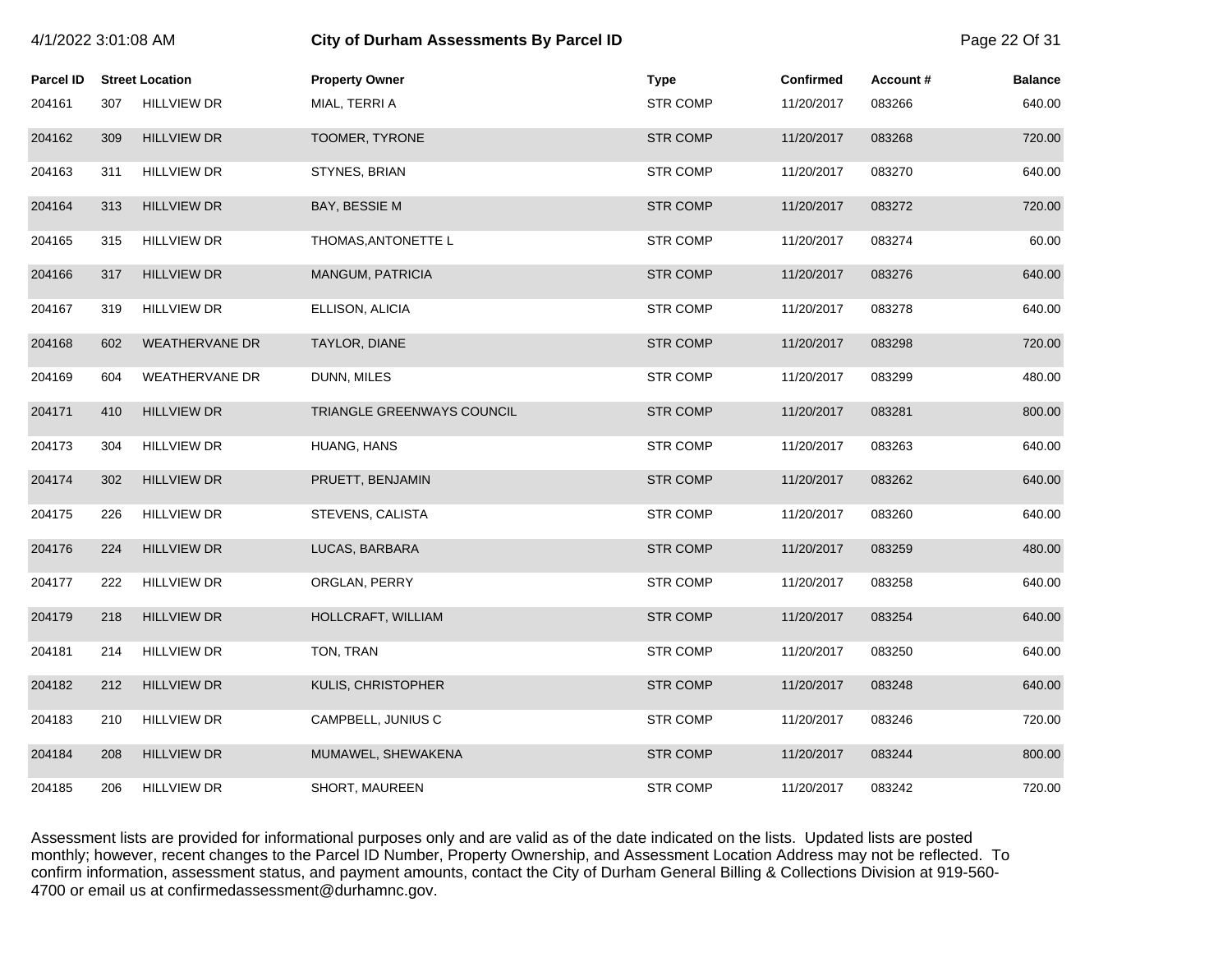| 4/1/2022 3:01:08 AM |                 |                        | <b>City of Durham Assessments By Parcel ID</b> |                 |                  |          |                |
|---------------------|-----------------|------------------------|------------------------------------------------|-----------------|------------------|----------|----------------|
| <b>Parcel ID</b>    |                 | <b>Street Location</b> | <b>Property Owner</b>                          | <b>Type</b>     | <b>Confirmed</b> | Account# | <b>Balance</b> |
| 204187              | 202             | <b>HILLVIEW DR</b>     | SINGLETON, GEORGE                              | <b>STR COMP</b> | 11/20/2017       | 083239   | 720.00         |
| 204188              | 205             | <b>HILLVIEW DR</b>     | IH3 PROPERTY NORTH CAROLINA, LP                | <b>STR COMP</b> | 11/20/2017       | 083241   | 640.00         |
| 204189              | 207             | <b>HILLVIEW DR</b>     | JOSEPH, CRYSTAL                                | <b>STR COMP</b> | 11/20/2017       | 083243   | 640.00         |
| 204192              | 213             | <b>HILLVIEW DR</b>     | GREENLEE, WILLIAM                              | <b>STR COMP</b> | 11/20/2017       | 083249   | 640.00         |
| 204193              | 215             | <b>HILLVIEW DR</b>     | WOODWARD, JAMIE L                              | <b>STR COMP</b> | 11/20/2017       | 083251   | 640.00         |
| 204195              | 221             | <b>HILLVIEW DR</b>     | KERKAU, MICHAEL J                              | <b>STR COMP</b> | 11/20/2017       | 083257   | 800.00         |
| 204197              | 603             | <b>CONOVER RD</b>      | LI, SIGUI                                      | <b>STR COMP</b> | 11/20/2017       | 083332   | 800.00         |
| 204198              | 301             | <b>HILLVIEW DR</b>     | REID, JAMES A                                  | <b>STR COMP</b> | 11/20/2017       | 083261   | 640.00         |
| 204199              | 305             | <b>HILLVIEW DR</b>     | NZUYEN, MIEN                                   | <b>STR COMP</b> | 11/20/2017       | 083264   | 640.00         |
| 204202              | $\mathbf{1}$    | RED SAGE CT            | LAMBERT, MATTHEW                               | <b>STR COMP</b> | 11/20/2017       | 083319   | 800.00         |
| 204204              | $5\overline{)}$ | <b>RED SAGE CT</b>     | SELLS, DALE L                                  | <b>STR COMP</b> | 11/20/2017       | 083323   | 640.00         |
| 204207              | 11              | RED SAGE CT            | RATHJEN, CHRIS                                 | <b>STR COMP</b> | 11/20/2017       | 083329   | 800.00         |
| 204209              | 10 <sup>°</sup> | <b>RED SAGE CT</b>     | FERGUSON, DANIEL                               | <b>STR COMP</b> | 11/20/2017       | 083328   | 720.00         |
| 204212              | 4               | RED SAGE CT            | CABRERA, TONYA                                 | <b>STR COMP</b> | 11/20/2017       | 083322   | 720.00         |
| 204213              | $\overline{2}$  | <b>RED SAGE CT</b>     | WHITTEN, WANDA                                 | <b>STR COMP</b> | 11/20/2017       | 083320   | 640.00         |
| 204214              | 707             | WEATHERVANE DR         | ROSARIO, RACHELLE                              | <b>STR COMP</b> | 11/20/2017       | 083306   | 640.00         |
| 204215              | 709             | <b>WEATHERVANE DR</b>  | GALLOP, ANTHONY Q                              | <b>STR COMP</b> | 11/20/2017       | 083308   | 640.00         |
| 204216              | 711             | <b>WEATHERVANE DR</b>  | LOWE, BARBARA                                  | <b>STR COMP</b> | 11/20/2017       | 083310   | 400.00         |
| 204217              | 715             | <b>WEATHERVANE DR</b>  | PATTON, CORETTA D                              | <b>STR COMP</b> | 11/20/2017       | 083313   | 80.00          |
| 204219              | 102             | RONDELAY DR            | DICKSON, HAMILTON D                            | <b>STR COMP</b> | 11/20/2017       | 083372   | 720.00         |
| 204222              | 105             | RONDELAY DR            | PELAEZ, SLAVIO J                               | <b>STR COMP</b> | 11/20/2017       | 083374   | 640.00         |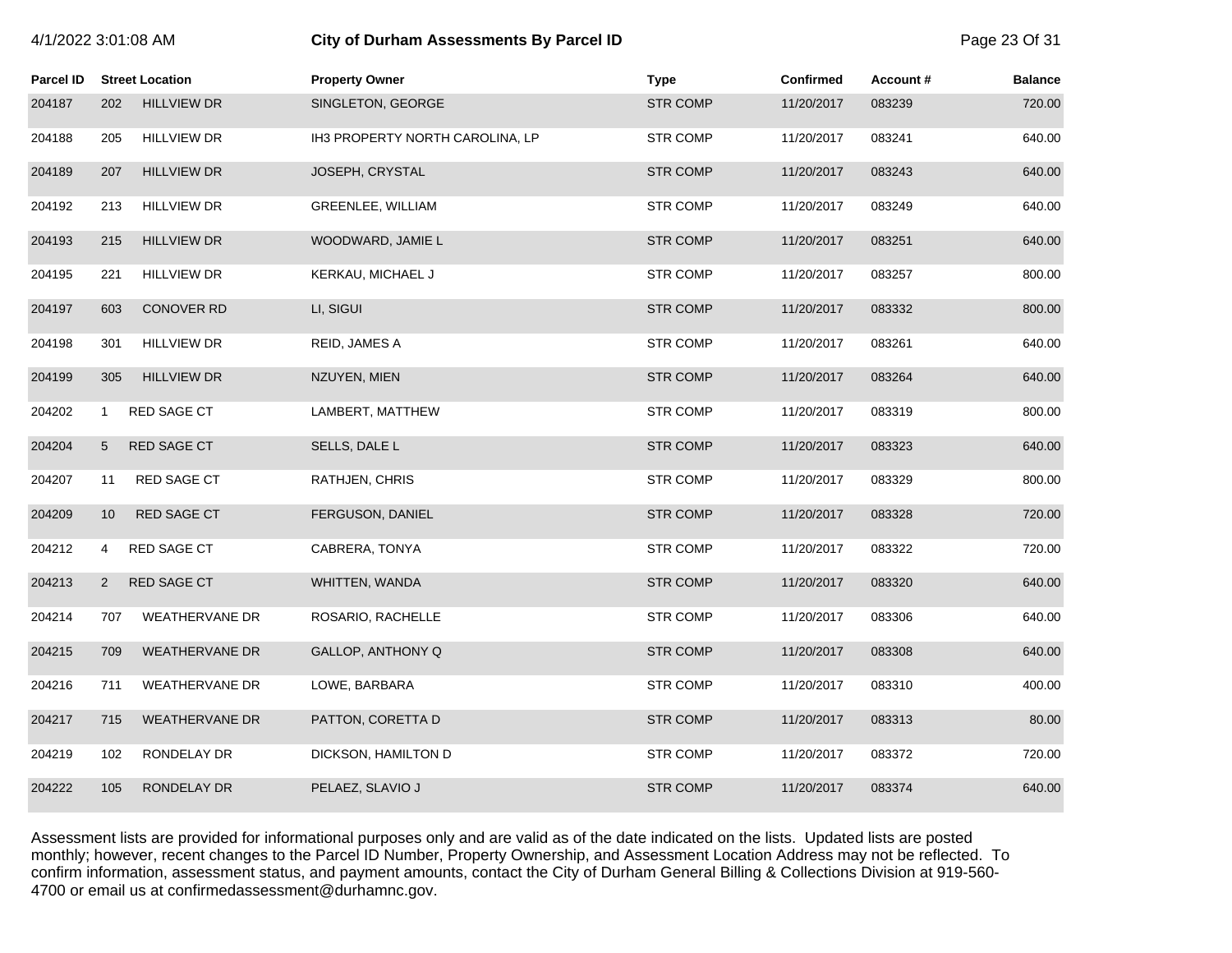| 4/1/2022 3:01:08 AM |     |                        | <b>City of Durham Assessments By Parcel ID</b> |                 |                  |          |                |
|---------------------|-----|------------------------|------------------------------------------------|-----------------|------------------|----------|----------------|
| <b>Parcel ID</b>    |     | <b>Street Location</b> | <b>Property Owner</b>                          | <b>Type</b>     | <b>Confirmed</b> | Account# | <b>Balance</b> |
| 204223              | 107 | RONDELAY DR            | MARROW, BETHORA                                | <b>STR COMP</b> | 11/20/2017       | 083375   | 720.00         |
| 204225              | 201 | RONDELAY DR            | HALL, NATASHA                                  | <b>STR COMP</b> | 11/20/2017       | 083377   | 720.00         |
| 204226              | 720 | <b>WEATHERVANE DR</b>  | COLELLA, STEVEN                                | <b>STR COMP</b> | 11/20/2017       | 083317   | 640.00         |
| 204228              | 716 | <b>WEATHERVANE DR</b>  | THOMAS, ETIENNE M                              | <b>STR COMP</b> | 11/20/2017       | 083314   | 720.00         |
| 204230              | 712 | <b>WEATHERVANE DR</b>  | KIRKLAND, BETTY                                | <b>STR COMP</b> | 11/20/2017       | 083311   | 720.00         |
| 204232              | 706 | <b>WEATHERVANE DR</b>  | NOBLE, SARAH J                                 | <b>STR COMP</b> | 11/20/2017       | 083305   | 800.00         |
| 204233              | 704 | <b>WEATHERVANE DR</b>  | GONZALEZ, JORGE                                | <b>STR COMP</b> | 11/20/2017       | 083304   | 300.00         |
| 204234              | 702 | <b>WEATHERVANE DR</b>  | <b>HO, CHRISTOPHER</b>                         | <b>STR COMP</b> | 11/20/2017       | 083303   | 560.00         |
| 204236              | 608 | <b>WEATHERVANE DR</b>  | WISE, ROBERT                                   | <b>STR COMP</b> | 11/20/2017       | 083301   | 640.00         |
| 204237              | 606 | <b>WEATHERVANE DR</b>  | TORAIN, CANDICE                                | <b>STR COMP</b> | 11/20/2017       | 083300   | 800.00         |
| 204238              | 708 | <b>WEATHERVANE DR</b>  | TRIANGLE GREENWAYS COUNCIL                     | <b>STR COMP</b> | 11/20/2017       | 083307   | 800.00         |
| 204239              | 605 | <b>CONOVER RD</b>      | NEAL, STEPHEN W                                | <b>STR COMP</b> | 11/20/2017       | 083333   | 640.00         |
| 204240              | 607 | <b>CONOVER RD</b>      | O'BRIAN LEWIS, PATRICK                         | <b>STR COMP</b> | 11/20/2017       | 083335   | 800.00         |
| 204241              | 609 | <b>CONOVER RD</b>      | WALDER, TARA                                   | <b>STR COMP</b> | 11/20/2017       | 083337   | 720.00         |
| 204243              | 613 | <b>CONOVER RD</b>      | RUFFIN, DEITRA                                 | <b>STR COMP</b> | 11/20/2017       | 083341   | 720.00         |
| 204244              | 615 | <b>CONOVER RD</b>      | HALABI REVOCABLE TRUST                         | <b>STR COMP</b> | 11/20/2017       | 083343   | 640.00         |
| 204245              | 616 | <b>CONOVER RD</b>      | WORTHY, EVELYN M                               | <b>STR COMP</b> | 11/20/2017       | 083344   | 720.00         |
| 204246              | 614 | <b>CONOVER RD</b>      | MCARTHUR, TIMOTHY                              | <b>STR COMP</b> | 11/20/2017       | 083342   | 800.00         |
| 204247              | 612 | CONOVER RD             | JONES, CLAYTON J JR                            | <b>STR COMP</b> | 11/20/2017       | 083340   | 640.00         |
| 204248              | 610 | <b>CONOVER RD</b>      | RAGUSA, MICHELLE                               | <b>STR COMP</b> | 11/20/2017       | 083338   | 640.00         |
| 204250              | 606 | <b>CONOVER RD</b>      | PARFITT, SETH                                  | <b>STR COMP</b> | 11/20/2017       | 083334   | 720.00         |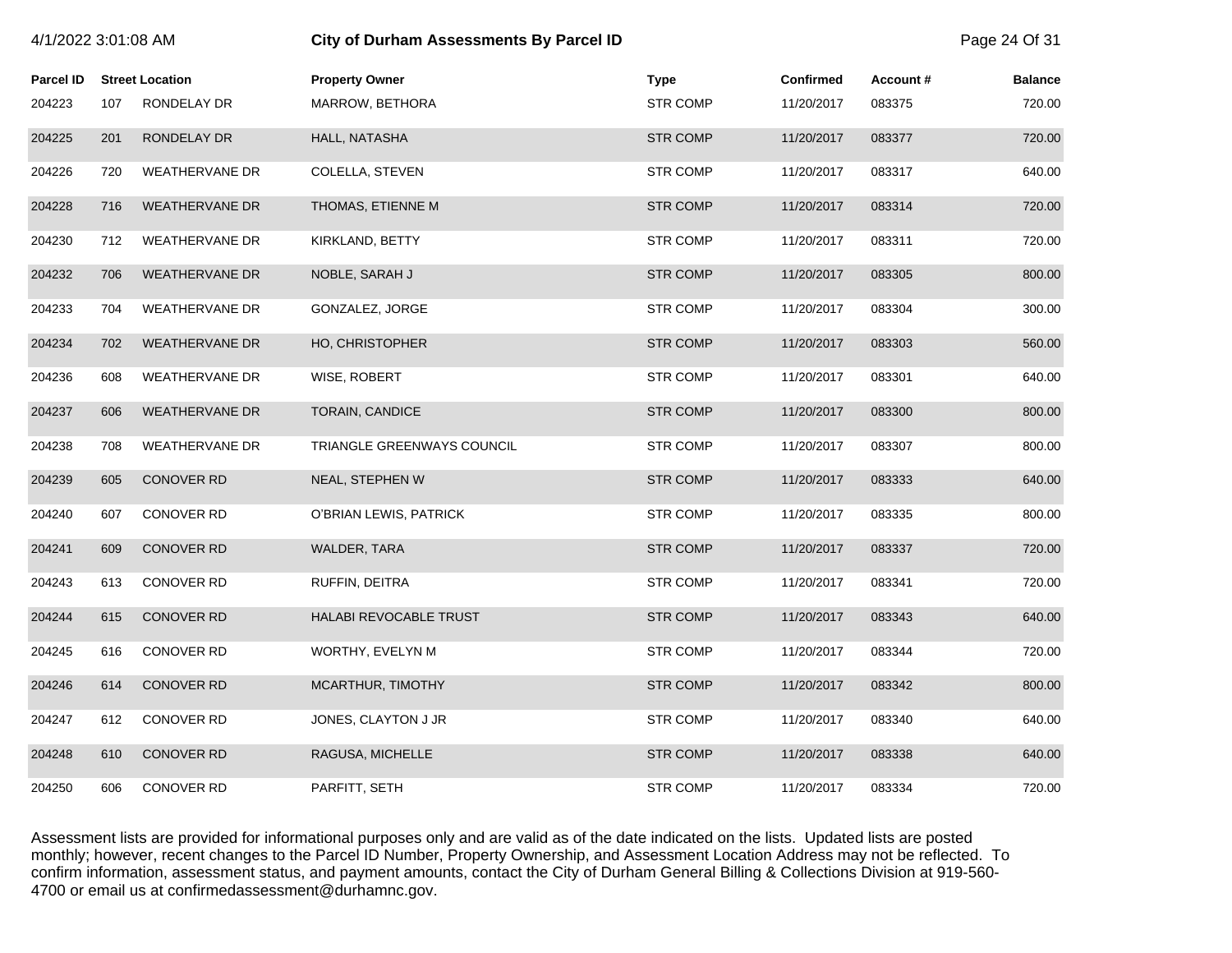| Parcel ID |     | <b>Street Location</b> | <b>Property Owner</b>      | <b>Type</b>     | Confirmed  | Account# | <b>Balance</b> |
|-----------|-----|------------------------|----------------------------|-----------------|------------|----------|----------------|
| 204254    | 401 | <b>HILLVIEW DR</b>     | TRIANGLE GREENWAYS COUNCIL | <b>STR COMP</b> | 11/20/2017 | 083280   | 800.00         |
| 205720    | 722 | <b>WEATHERVANE DR</b>  | LYNN, LARRY D              | <b>STR COMP</b> | 11/20/2017 | 083318   | 640.00         |
| 205722    | 205 | RONDELAY DR            | NGUYEN, THANH              | <b>STR COMP</b> | 11/20/2017 | 083379   | 720.00         |
| 206289    | 107 | <b>OAKCHEST CT</b>     | <b>MELTON, PHYLLIS</b>     | <b>STR COMP</b> | 11/20/2017 | 083230   | 640.00         |
| 206292    | 115 | OAKCHEST CT            | FARMER, BRANDY             | <b>STR COMP</b> | 11/20/2017 | 083237   | 800.00         |
| 206293    | 117 | OAKCHEST CT            | <b>BROOKER, MARY E</b>     | <b>STR COMP</b> | 11/20/2017 | 083238   | 640.00         |
| 206294    | 112 | OAKCHEST CT            | BROWN, ORVILLE C           | <b>STR COMP</b> | 11/20/2017 | 083235   | 640.00         |
| 206295    | 110 | OAKCHEST CT            | <b>MCQUEEN, ERICA</b>      | <b>STR COMP</b> | 11/20/2017 | 083233   | 640.00         |
| 206296    | 108 | <b>OAKCHEST CT</b>     | TIAN, KAI                  | <b>STR COMP</b> | 11/20/2017 | 083231   | 440.00         |
| 206773    | 612 | CHALCEDONY CT          | SMITH, ELBERT L            | <b>STR COMP</b> | 11/20/2017 | 083591   | 800.00         |
| 206775    | 616 | CHALCEDONY CT          | GALEAS, BRENDA             | <b>STR COMP</b> | 11/20/2017 | 083594   | 640.00         |
| 206776    | 618 | CHALCEDONY CT          | AMH 2015-1 BORROWER LLC    | <b>STR COMP</b> | 11/20/2017 | 083595   | 640.00         |
| 206777    | 620 | CHALCEDONY CT          | HERNANDEZ HUERTA, JOSE I   | <b>STR COMP</b> | 11/20/2017 | 083597   | 640.00         |
| 206778    | 622 | CHALCEDONY CT          | BHARGAVA, DEEPIKA          | <b>STR COMP</b> | 11/20/2017 | 083599   | 720.00         |
| 206779    | 624 | CHALCEDONY CT          | <b>BELAI, GHIORGHIS</b>    | <b>STR COMP</b> | 11/20/2017 | 083601   | 800.00         |
| 206780    | 626 | CHALCEDONY CT          | MACKEY, BEN J              | <b>STR COMP</b> | 11/20/2017 | 083603   | 800.00         |
| 206781    | 630 | CHALCEDONY CT          | ARMSTRONG, INDIA S         | <b>STR COMP</b> | 11/20/2017 | 083607   | 640.00         |
| 206782    | 632 | CHALCEDONY CT          | SINGLETON, BRITTANY        | <b>STR COMP</b> | 11/20/2017 | 083609   | 640.00         |
| 206783    | 634 | <b>CHALCEDONY CT</b>   | ROGERS, GWENDOLYN L        | <b>STR COMP</b> | 11/20/2017 | 083611   | 720.00         |
| 206785    | 631 | CHALCEDONY CT          | BUSADA, ASHLEY A           | <b>STR COMP</b> | 11/20/2017 | 083608   | 640.00         |
| 206787    | 627 | CHALCEDONY CT          | FLYTHE, TOMEEKA            | <b>STR COMP</b> | 11/20/2017 | 083604   | 640.00         |

4/1/2022 3:01:08 AM **City of Durham Assessments By Parcel ID** Page 25 Of 31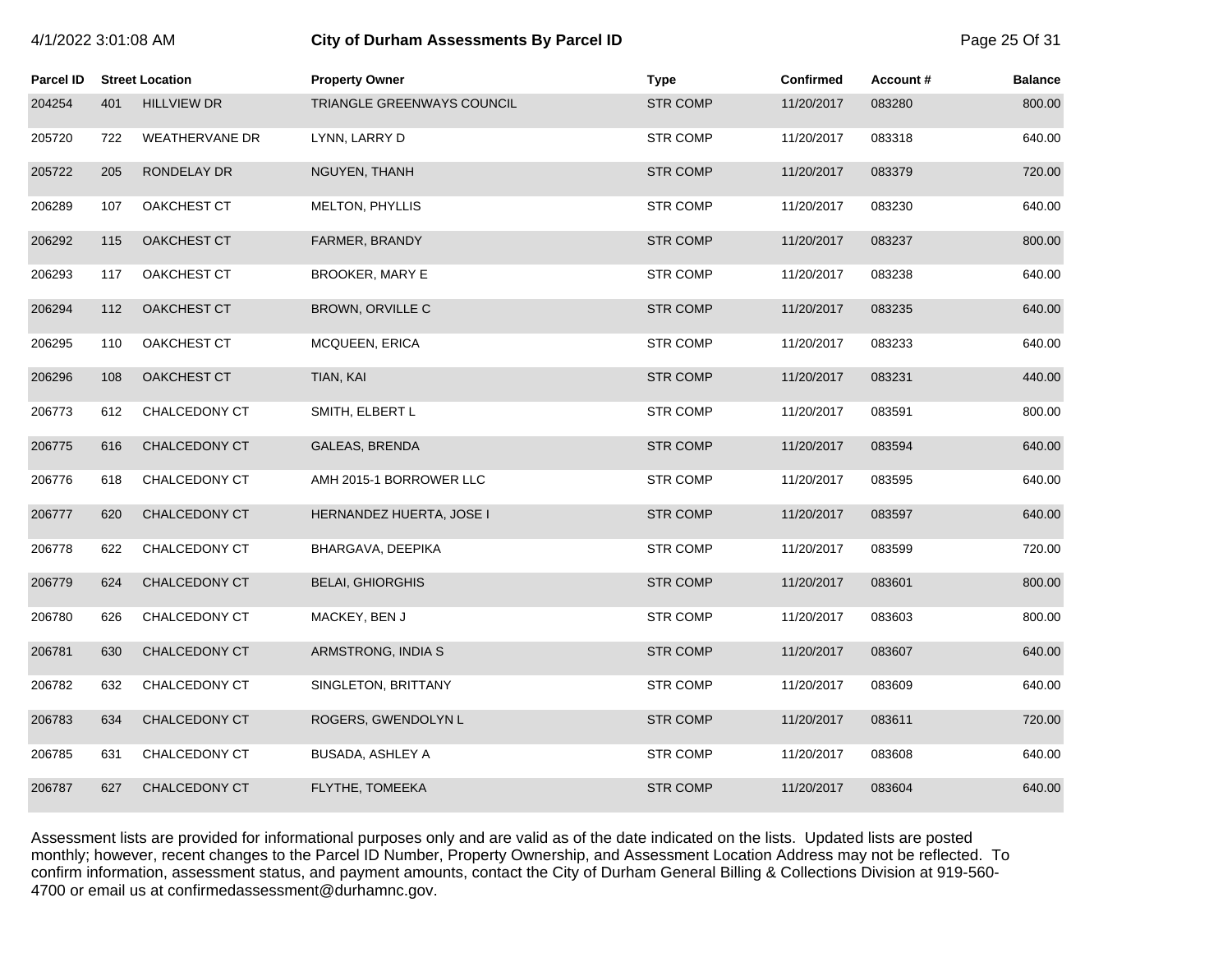| 4/1/2022 3:01:08 AM |      |                        | <b>City of Durham Assessments By Parcel ID</b> |                 |                  |          |                |
|---------------------|------|------------------------|------------------------------------------------|-----------------|------------------|----------|----------------|
| <b>Parcel ID</b>    |      | <b>Street Location</b> | <b>Property Owner</b>                          | <b>Type</b>     | <b>Confirmed</b> | Account# | <b>Balance</b> |
| 206788              | 625  | CHALCEDONY CT          | ADAMS, JENILLE                                 | <b>STR COMP</b> | 11/20/2017       | 083602   | 640.00         |
| 206789              | 621  | CHALCEDONY CT          | LYNDS, FREDERICK                               | <b>STR COMP</b> | 11/20/2017       | 083598   | 640.00         |
| 206791              | 615  | CHALCEDONY CT          | BARNETT, TEEA                                  | <b>STR COMP</b> | 11/20/2017       | 083593   | 720.00         |
| 206792              | 628  | <b>CHALCEDONY CT</b>   | <b>STONEHILL ESTATES</b>                       | <b>STR COMP</b> | 11/20/2017       | 083605   | 480.00         |
| 206793              | 602  | CHALCEDONY CT          | SIMPSON, MONA                                  | <b>STR COMP</b> | 11/20/2017       | 083584   | 800.00         |
| 206794              | 604  | <b>CHALCEDONY CT</b>   | <b>WILLIAMS, BERETTA L</b>                     | <b>STR COMP</b> | 11/20/2017       | 083585   | 800.00         |
| 206795              | 606  | CHALCEDONY CT          | SINGLETARY, JAMI                               | <b>STR COMP</b> | 11/20/2017       | 083586   | 800.00         |
| 206796              | 608  | <b>CHALCEDONY CT</b>   | PORTER, YUCCONDA                               | <b>STR COMP</b> | 11/20/2017       | 083588   | 800.00         |
| 206797              | 611  | CHALCEDONY CT          | <b>HERNDON, ISAAC</b>                          | <b>STR COMP</b> | 11/20/2017       | 083590   | 640.00         |
| 206799              | 3515 | PORTICO LN             | SPICER, DESI                                   | <b>STR COMP</b> | 11/20/2017       | 083580   | 800.00         |
| 206800              | 3511 | PORTICO LN             | MCENZIE, KRISTOFFER                            | <b>STR COMP</b> | 11/20/2017       | 083577   | 640.00         |
| 206805              | 3510 | PORTICO LN             | MILLER, ALICIA                                 | <b>STR COMP</b> | 11/20/2017       | 083576   | 640.00         |
| 206806              | 3512 | PORTICO LN             | OLIVA, JUAN A                                  | <b>STR COMP</b> | 11/20/2017       | 083578   | 640.00         |
| 206809              | 3610 | PORTICO LN             | SCARBOROUGH, AMIRAH R                          | <b>STR COMP</b> | 11/20/2017       | 083582   | 640.00         |
| 206810              | 3612 | PORTICO LN             | WHITT, ANGELA                                  | <b>STR COMP</b> | 11/20/2017       | 083583   | 600.00         |
| 206811              | 623  | CHALCEDONY CT          | STONEHILL ESTATES                              | <b>STR COMP</b> | 11/20/2017       | 083600   | 480.00         |
| 206814              | 104  | <b>CITRINE CT</b>      | HERNDON, LATACHIA                              | <b>STR COMP</b> | 11/20/2017       | 083652   | 640.00         |
| 206815              | 106  | <b>CITRINE CT</b>      | RHODD, ANTOINETTE A                            | <b>STR COMP</b> | 11/20/2017       | 083654   | 720.00         |
| 206816              | 108  | <b>CITRINE CT</b>      | HOLLIDAY, NIEASHA GREEN                        | <b>STR COMP</b> | 11/20/2017       | 083655   | 640.00         |
| 206817              | 110  | <b>CITRINE CT</b>      | <b>BLAND, KEVIN</b>                            | <b>STR COMP</b> | 11/20/2017       | 083657   | 720.00         |
| 206820              | 116  | <b>CITRINE CT</b>      | WILLIS, TAWANDA                                | <b>STR COMP</b> | 11/20/2017       | 083663   | 720.00         |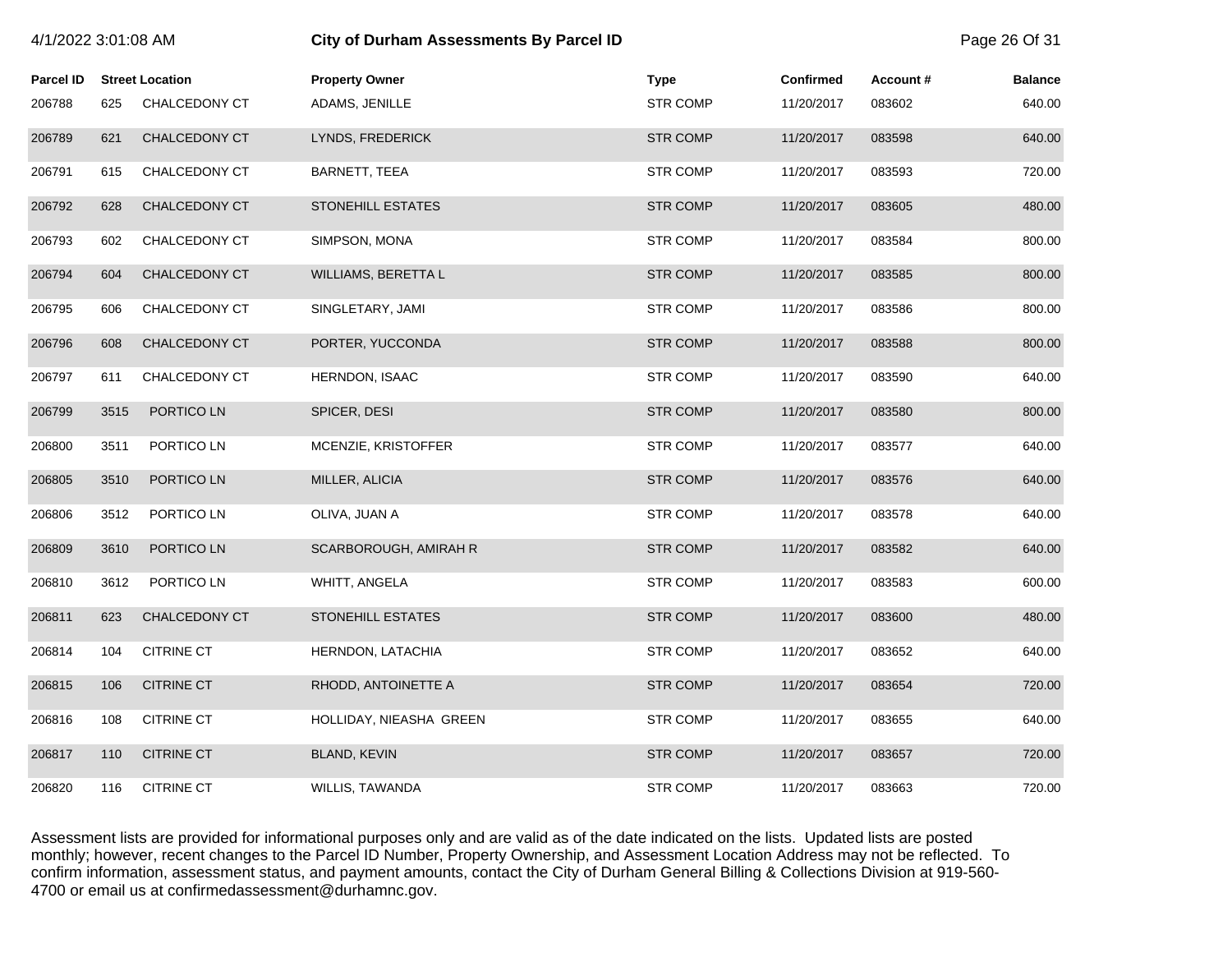| 4/1/2022 3:01:08 AM |  |  |
|---------------------|--|--|
|---------------------|--|--|

# **City of Durham Assessments By Parcel ID**  Page 27 Of 31

| <b>Parcel ID</b> |     | <b>Street Location</b> | <b>Property Owner</b>           | <b>Type</b>     | <b>Confirmed</b> | Account# | <b>Balance</b> |
|------------------|-----|------------------------|---------------------------------|-----------------|------------------|----------|----------------|
| 206823           | 109 | <b>CITRINE CT</b>      | HENRY, ANTHONY                  | <b>STR COMP</b> | 11/20/2017       | 083656   | 640.00         |
| 206825           | 219 | LODESTONE DR           | OWUSU, SETH                     | <b>STR COMP</b> | 11/20/2017       | 083647   | 800.00         |
| 206826           | 217 | LODESTONE DR           | NOLASCO-GOMEZO, SAUL A          | <b>STR COMP</b> | 11/20/2017       | 083645   | 480.00         |
| 206829           | 106 | LODESTONE DR           | <b>BECK, DAVID</b>              | <b>STR COMP</b> | 11/20/2017       | 083615   | 640.00         |
| 206832           | 115 | <b>LODESTONE DR</b>    | HARVEL, SARAH                   | <b>STR COMP</b> | 11/20/2017       | 083621   | 640.00         |
| 206833           | 113 | LODESTONE DR           | PENN-REESE, MARY                | <b>STR COMP</b> | 11/20/2017       | 083620   | 640.00         |
| 206835           | 109 | LODESTONE DR           | IH3 PROPERTY NORTH CAROLINA, LP | <b>STR COMP</b> | 11/20/2017       | 083617   | 640.00         |
| 206836           | 107 | LODESTONE DR           | BELL, STACY                     | <b>STR COMP</b> | 11/20/2017       | 083616   | 800.00         |
| 206837           | 105 | LODESTONE DR           | DAWSON, DEIDRA                  | <b>STR COMP</b> | 11/20/2017       | 083613   | 800.00         |
| 206837           | 105 | LODESTONE DR           | WATERS, ANDREW M                | <b>STR COMP</b> | 11/20/2017       | 083614   | 640.00         |
| 206840           | 215 | LODESTONE DR           | TIMBERLAKE, RENEE               | <b>STR COMP</b> | 11/20/2017       | 083643   | 800.00         |
| 206842           | 211 | LODESTONE DR           | ARMENTA LUNA, ALBERTO           | <b>STR COMP</b> | 11/20/2017       | 083639   | 640.00         |
| 206845           | 205 | LODESTONE DR           | GOMEZ, PABLO                    | <b>STR COMP</b> | 11/20/2017       | 083636   | 640.00         |
| 206846           | 203 | LODESTONE DR           | KAHOE, DENNA                    | <b>STR COMP</b> | 11/20/2017       | 083634   | 720.00         |
| 206847           | 201 | LODESTONE DR           | CORDERO, ROSA                   | <b>STR COMP</b> | 11/20/2017       | 083633   | 640.00         |
| 206850           | 204 | LODESTONE DR           | NORTH WIND PROPERTIES           | <b>STR COMP</b> | 11/20/2017       | 083635   | 640.00         |
| 206851           | 212 | LODESTONE DR           | PLEASANTS, NATARSHA             | <b>STR COMP</b> | 11/20/2017       | 083640   | 800.00         |
| 206853           | 124 | LODESTONE DR           | <b>STONEHILL ESTATES</b>        | <b>STR COMP</b> | 11/20/2017       | 083628   | 480.00         |
| 206855           | 122 | LODESTONE DR           | <b>BUTTS, MARCUS</b>            | <b>STR COMP</b> | 11/20/2017       | 083626   | 640.00         |
| 206856           | 126 | LODESTONE DR           | RAKIRO, DOLLY                   | <b>STR COMP</b> | 11/20/2017       | 083630   | 640.00         |
| 206858           | 123 | <b>LODESTONE DR</b>    | CAMACHO, MARIELENA              | <b>STR COMP</b> | 11/20/2017       | 083627   | 640.00         |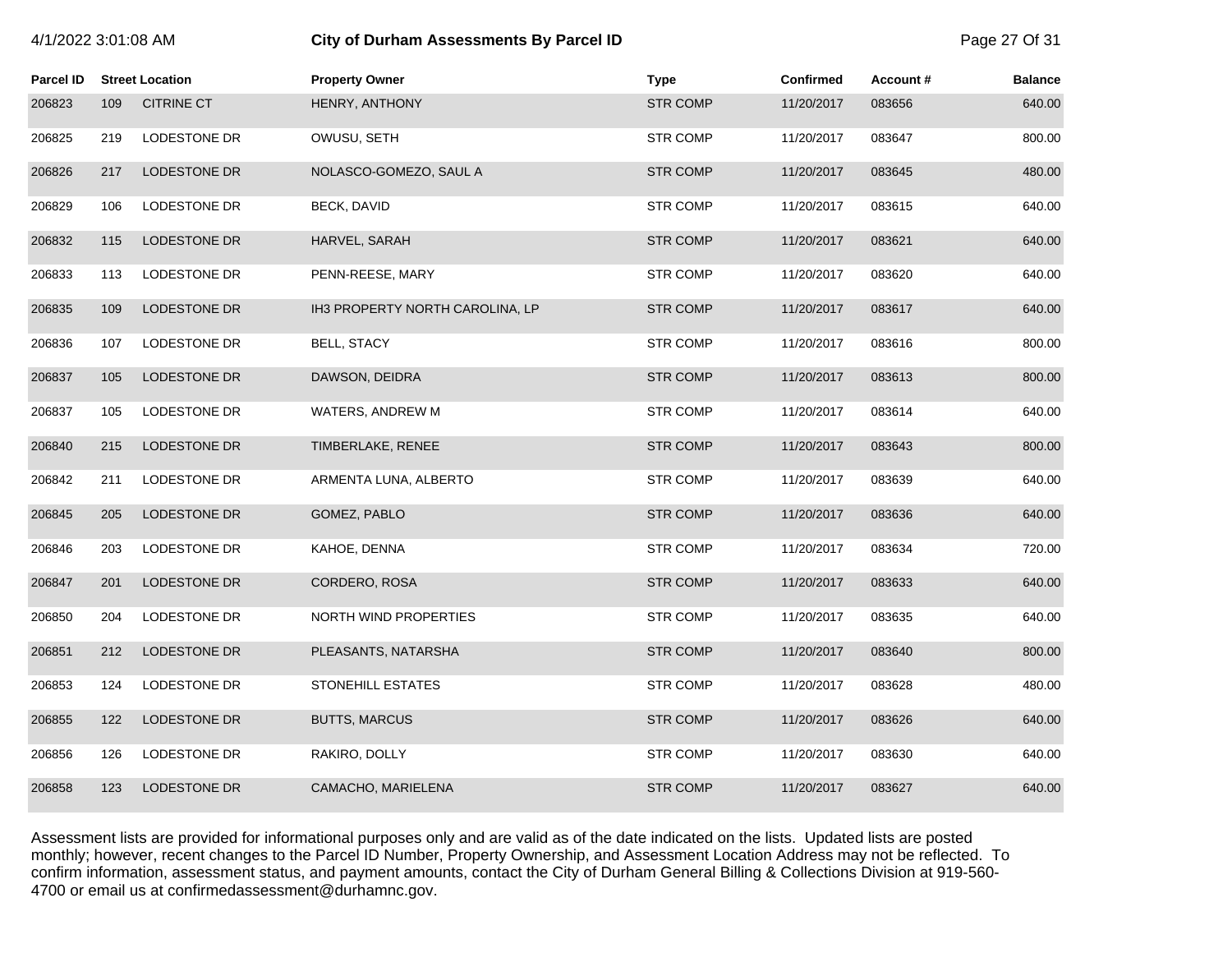| 4/1/2022 3:01:08 AM |     |                        | <b>City of Durham Assessments By Parcel ID</b> |                 |                  |          |                |
|---------------------|-----|------------------------|------------------------------------------------|-----------------|------------------|----------|----------------|
| <b>Parcel ID</b>    |     | <b>Street Location</b> | <b>Property Owner</b>                          | <b>Type</b>     | <b>Confirmed</b> | Account# | <b>Balance</b> |
| 206859              | 121 | LODESTONE DR           | WINKFIELD, ERNEST                              | <b>STR COMP</b> | 11/20/2017       | 083625   | 640.00         |
| 207666              | 634 | <b>CONOVER RD</b>      | CORPORA, PLACIDO                               | <b>STR COMP</b> | 11/20/2017       | 083359   | 720.00         |
| 207667              | 632 | <b>CONOVER RD</b>      | MOUALLEM, PIERRE                               | <b>STR COMP</b> | 11/20/2017       | 083357   | 640.00         |
| 207669              | 628 | <b>CONOVER RD</b>      | <b>BALLARD, STEVE T</b>                        | <b>STR COMP</b> | 11/20/2017       | 083353   | 800.00         |
| 207670              | 626 | <b>CONOVER RD</b>      | <b>BROOKS, WILLIAM</b>                         | <b>STR COMP</b> | 11/20/2017       | 083352   | 800.00         |
| 207672              | 622 | <b>CONOVER RD</b>      | ROOK, BRANDEE D                                | <b>STR COMP</b> | 11/20/2017       | 083349   | 560.00         |
| 207673              | 620 | <b>CONOVER RD</b>      | HERSHBERGER, TONYA                             | <b>STR COMP</b> | 11/20/2017       | 083348   | 619.36         |
| 207674              | 618 | <b>CONOVER RD</b>      | OTTI, EMMANUEL                                 | <b>STR COMP</b> | 11/20/2017       | 083346   | 480.00         |
| 207675              | 631 | <b>CONOVER RD</b>      | MFW INVESTMENTS LLC                            | <b>STR COMP</b> | 11/20/2017       | 083356   | 800.00         |
| 207677              | 647 | <b>CONOVER RD</b>      | ROSARIO, WAYNE                                 | <b>STR COMP</b> | 11/20/2017       | 083368   | 640.00         |
| 207678              | 650 | <b>CONOVER RD</b>      | BURNETT, PECOLIA                               | <b>STR COMP</b> | 11/20/2017       | 083370   | 500.00         |
| 207681              | 644 | <b>CONOVER RD</b>      | HALABI REVOCABLE TRUST                         | <b>STR COMP</b> | 11/20/2017       | 083365   | 640.00         |
| 207684              | 638 | <b>CONOVER RD</b>      | BOBBITT, LEE                                   | <b>STR COMP</b> | 11/20/2017       | 083361   | 720.00         |
| 207685              | 636 | <b>CONOVER RD</b>      | SMALLWOOD, JACQUELYN                           | <b>STR COMP</b> | 11/20/2017       | 083360   | 480.00         |
| 207688              | 401 | RONDELAY DR            | LAWRENCE, ANGELA                               | <b>STR COMP</b> | 11/20/2017       | 083404   | 720.00         |
| 207690              | 408 | RONDELAY DR            | BARKER, JEANETTE                               | <b>STR COMP</b> | 11/20/2017       | 083409   | 800.00         |
| 207692              | 404 | RONDELAY DR            | DUNNIVAN, MARIA                                | <b>STR COMP</b> | 11/20/2017       | 083407   | 640.00         |
| 207693              | 402 | RONDELAY DR            | CULLEN, CATHERINE                              | <b>STR COMP</b> | 11/20/2017       | 083405   | 800.00         |
| 207694              | 400 | RONDELAY DR            | <b>GALBERTH, FATINA HARRIS</b>                 | <b>STR COMP</b> | 11/20/2017       | 083403   | 640.00         |
| 207696              | 322 | RONDELAY DR            | HOLLIDAY, MONICA                               | <b>STR COMP</b> | 11/20/2017       | 083399   | 720.00         |
| 207701              | 611 | <b>ASHBURN LN</b>      | MATHEWS, ALLISON                               | <b>STR COMP</b> | 11/20/2017       | 083414   | 560.00         |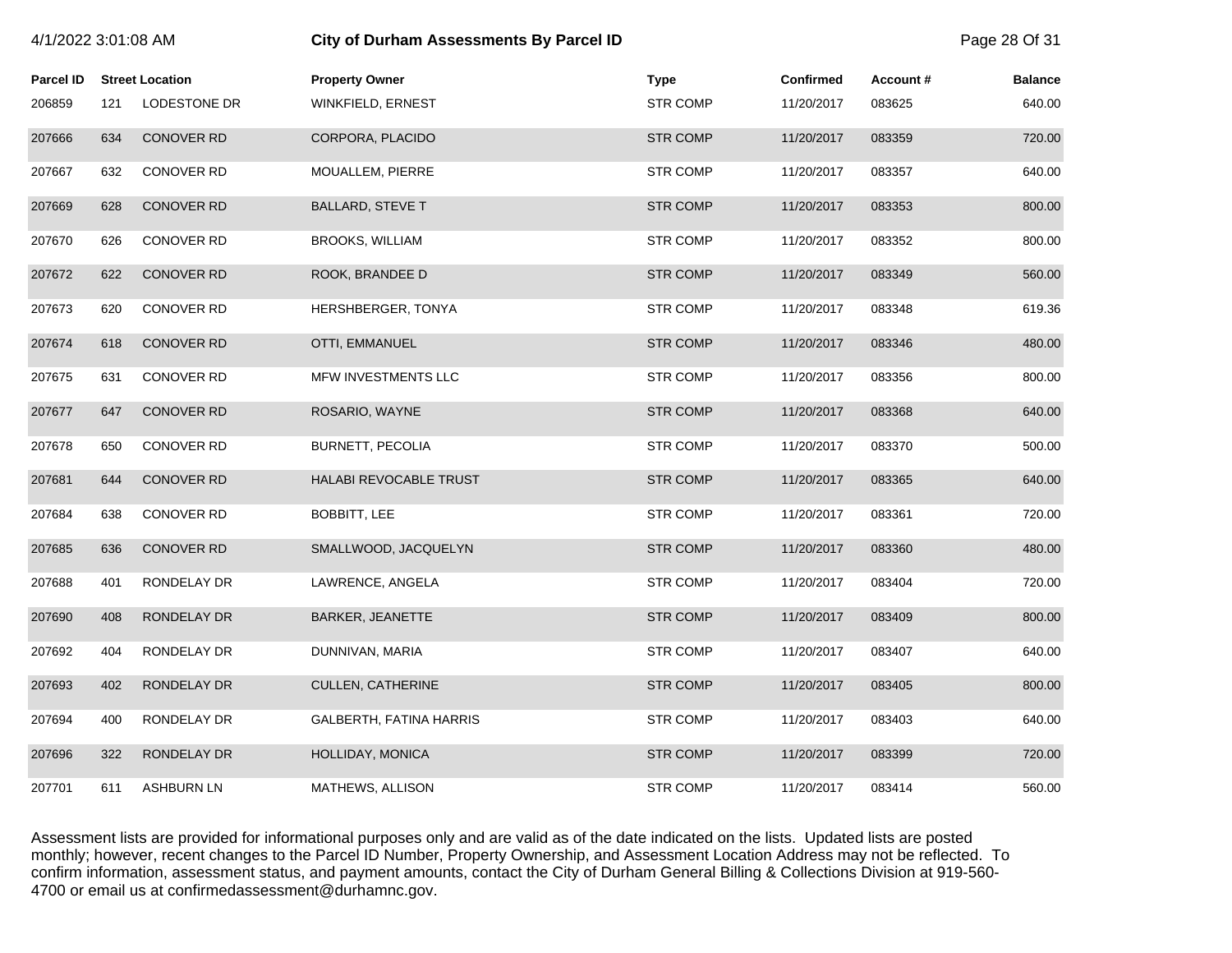| 4/1/2022 3:01:08 AM |     |                        | City of Durham Assessments By Parcel ID | Page 29 Of 31   |                  |          |                |
|---------------------|-----|------------------------|-----------------------------------------|-----------------|------------------|----------|----------------|
| <b>Parcel ID</b>    |     | <b>Street Location</b> | <b>Property Owner</b>                   | <b>Type</b>     | <b>Confirmed</b> | Account# | <b>Balance</b> |
| 207702              | 613 | <b>ASHBURN LN</b>      | WALKER, LATONIA D                       | <b>STR COMP</b> | 11/20/2017       | 083416   | 800.00         |
| 207704              | 617 | <b>ASHBURN LN</b>      | MILLER, MELINDA L                       | <b>STR COMP</b> | 11/20/2017       | 083420   | 640.00         |
| 207705              | 619 | <b>ASHBURN LN</b>      | AMH ROMAN TWO NC LLC                    | <b>STR COMP</b> | 11/20/2017       | 083422   | 800.00         |
| 207709              | 614 | <b>ASHBURN LN</b>      | WILLIAMS, GREGORY                       | <b>STR COMP</b> | 11/20/2017       | 083417   | 569.36         |
| 207710              | 612 | <b>ASHBURN LN</b>      | RUVIDO, LOUIE                           | <b>STR COMP</b> | 11/20/2017       | 083415   | 560.00         |
| 207712              | 607 | <b>ASHBURN LN</b>      | TRIANGLE GREENWAYS COUNCIL              | <b>STR COMP</b> | 11/20/2017       | 083412   | 800.00         |
| 207713              | 606 | <b>ASHBURN LN</b>      | TRIANGLE GREENWAYS COUNCIL              | <b>STR COMP</b> | 11/20/2017       | 083411   | 800.00         |
| 207714              | 621 | <b>ASHBURN LN</b>      | IH5 PROPERTY NORTH CAROLINA, LP         | <b>STR COMP</b> | 11/20/2017       | 083424   | 640.00         |
| 207717              | 627 | <b>ASHBURN LN</b>      | TAYLOR, BRIAN M                         | <b>STR COMP</b> | 11/20/2017       | 083430   | 720.00         |
| 207718              | 631 | <b>ASHBURN LN</b>      | RYCEK, RICHARD                          | <b>STR COMP</b> | 11/20/2017       | 083433   | 640.00         |
| 207719              | 633 | <b>ASHBURN LN</b>      | LESAWE, CYNTHIA A                       | <b>STR COMP</b> | 11/20/2017       | 083434   | 640.00         |
| 207720              | 701 | <b>ASHBURN LN</b>      | ANTHONY, MARK L                         | <b>STR COMP</b> | 11/20/2017       | 083435   | 640.00         |
| 207721              | 101 | ENGLISH IVY DR         | ANAYA, JOSE M                           | <b>STR COMP</b> | 11/20/2017       | 083444   | 640.00         |
| 207722              | 103 | ENGLISH IVY DR         | CANNADY, LACONDA                        | <b>STR COMP</b> | 11/20/2017       | 083446   | 620.00         |
| 207723              | 105 | ENGLISH IVY DR         | BOYD, TRENT                             | <b>STR COMP</b> | 11/20/2017       | 083448   | 640.00         |
| 207725              | 102 | ENGLISH IVY DR         | DIXON, LAJEANIA                         | <b>STR COMP</b> | 11/20/2017       | 083445   | 720.00         |
| 207726              | 100 | <b>ENGLISH IVY DR</b>  | JOHNSON, FREDERICK A                    | <b>STR COMP</b> | 11/20/2017       | 083443   | 720.00         |
| 207727              | 630 | <b>ASHBURN LN</b>      | HUGHES, BARBARA                         | <b>STR COMP</b> | 11/20/2017       | 083432   | 800.00         |
| 207728              | 628 | <b>ASHBURN LN</b>      | BUTCH, ALEXANDER C                      | <b>STR COMP</b> | 11/20/2017       | 083431   | 800.00         |
| 207729              | 626 | <b>ASHBURN LN</b>      | CAMPBELL, RODGER                        | <b>STR COMP</b> | 11/20/2017       | 083429   | 400.00         |
| 207731              | 622 | <b>ASHBURN LN</b>      | ROYAL, JERMAINE D                       | <b>STR COMP</b> | 11/20/2017       | 083425   | 640.00         |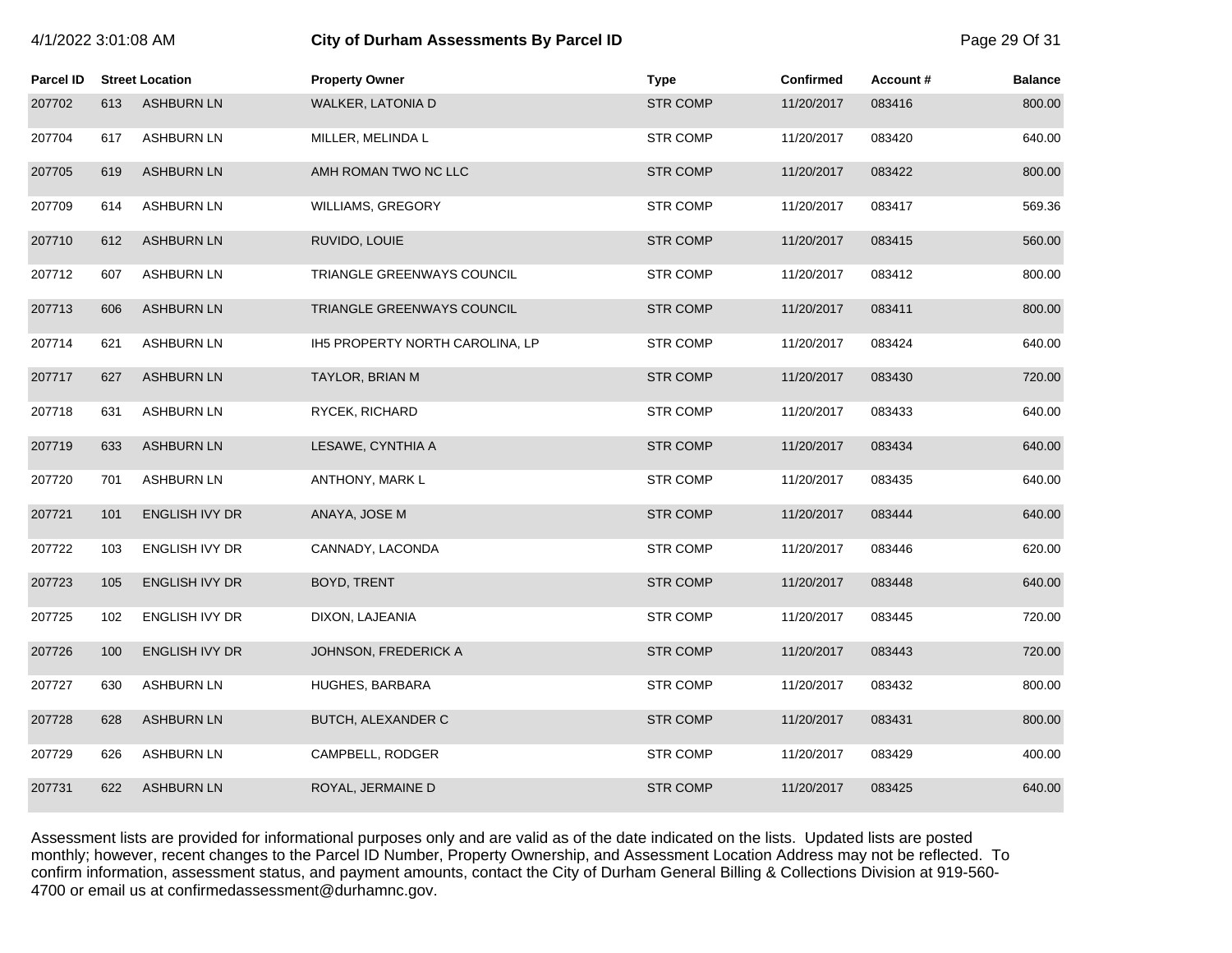| 4/1/2022 3:01:08 AM |      |                        | <b>City of Durham Assessments By Parcel ID</b> |                 |                  |          |                |
|---------------------|------|------------------------|------------------------------------------------|-----------------|------------------|----------|----------------|
| <b>Parcel ID</b>    |      | <b>Street Location</b> | <b>Property Owner</b>                          | Type            | <b>Confirmed</b> | Account# | <b>Balance</b> |
| 207732              | 705  | <b>ASHBURN LN</b>      | TRIANGLE GREENWAYS COUNCIL                     | <b>STR COMP</b> | 11/20/2017       | 083436   | 800.00         |
| 207734              | 109  | <b>ENGLISH IVY DR</b>  | STITH, ALEXIA                                  | <b>STR COMP</b> | 11/20/2017       | 083451   | 460.00         |
| 207736              | 113  | <b>ENGLISH IVY DR</b>  | <b>MACMILLER, CURTIS</b>                       | <b>STR COMP</b> | 11/20/2017       | 083453   | 720.00         |
| 207738              | 117  | <b>ENGLISH IVY DR</b>  | <b>GREEN, GINA V</b>                           | <b>STR COMP</b> | 11/20/2017       | 083456   | 720.00         |
| 207740              | 121  | <b>ENGLISH IVY DR</b>  | SLESAR, TOM                                    | <b>STR COMP</b> | 11/20/2017       | 083460   | 400.00         |
| 207742              | 106  | <b>ENGLISH IVY DR</b>  | LEATHERBERRY, RAMIKA S                         | <b>STR COMP</b> | 11/20/2017       | 083449   | 720.00         |
| 207743              | 314  | RONDELAY DR            | IH3 PROPERTY NORTH CAROLINA, LP                | <b>STR COMP</b> | 11/20/2017       | 083392   | 640.00         |
| 207745              | 310  | RONDELAY DR            | LANGE, ANNA K                                  | <b>STR COMP</b> | 11/20/2017       | 083389   | 720.00         |
| 207747              | 306  | RONDELAY DR            | HAYES, JAMES J                                 | <b>STR COMP</b> | 11/20/2017       | 083385   | 640.00         |
| 207751              | 713  | <b>ASHBURN LN</b>      | ALLGOOD, DANIELLE N                            | <b>STR COMP</b> | 11/20/2017       | 083440   | 160.00         |
| 207754              | 209  | RONDELAY DR            | WILLIAMS, DAVE E                               | <b>STR COMP</b> | 11/20/2017       | 083381   | 716.46         |
| 207755              | 211  | RONDELAY DR            | MARTINEZ, JENNIE                               | <b>STR COMP</b> | 11/20/2017       | 083382   | 800.00         |
| 207756              | 303  | RONDELAY DR            | HOVEY, SCOTT                                   | <b>STR COMP</b> | 11/20/2017       | 083383   | 640.00         |
| 207757              | 305  | RONDELAY DR            | SMITH, EVELYN N                                | <b>STR COMP</b> | 11/20/2017       | 083384   | 540.00         |
| 207758              | 307  | RONDELAY DR            | ABDUL, JALIL                                   | <b>STR COMP</b> | 11/20/2017       | 083386   | 430.13         |
| 207759              | 309  | RONDELAY DR            | X HA, QUANG                                    | <b>STR COMP</b> | 11/20/2017       | 083388   | 640.00         |
| 207760              | 311  | RONDELAY DR            | IH3 PROPERTY NORTH CAROLINA, LP                | <b>STR COMP</b> | 11/20/2017       | 083390   | 640.00         |
| 207861              | 317  | RONDELAY DR            | JOHNSON, CLIFTON                               | <b>STR COMP</b> | 11/20/2017       | 083395   | 640.00         |
| 207862              | 321  | RONDELAY DR            | MATHEWS, JODIE                                 | <b>STR COMP</b> | 11/20/2017       | 083398   | 720.00         |
| 207866              | 3308 | <b>SWANSEA ST</b>      | MEADE, CHARLES H JR AND CARRIE L               | CURB, GT, PV    | 4/18/2011        | 082601   | 295.58         |
| 209455              | 617  | <b>CONOVER RD</b>      | WHITE, TYLER D                                 | <b>STR COMP</b> | 11/20/2017       | 083345   | 640.00         |